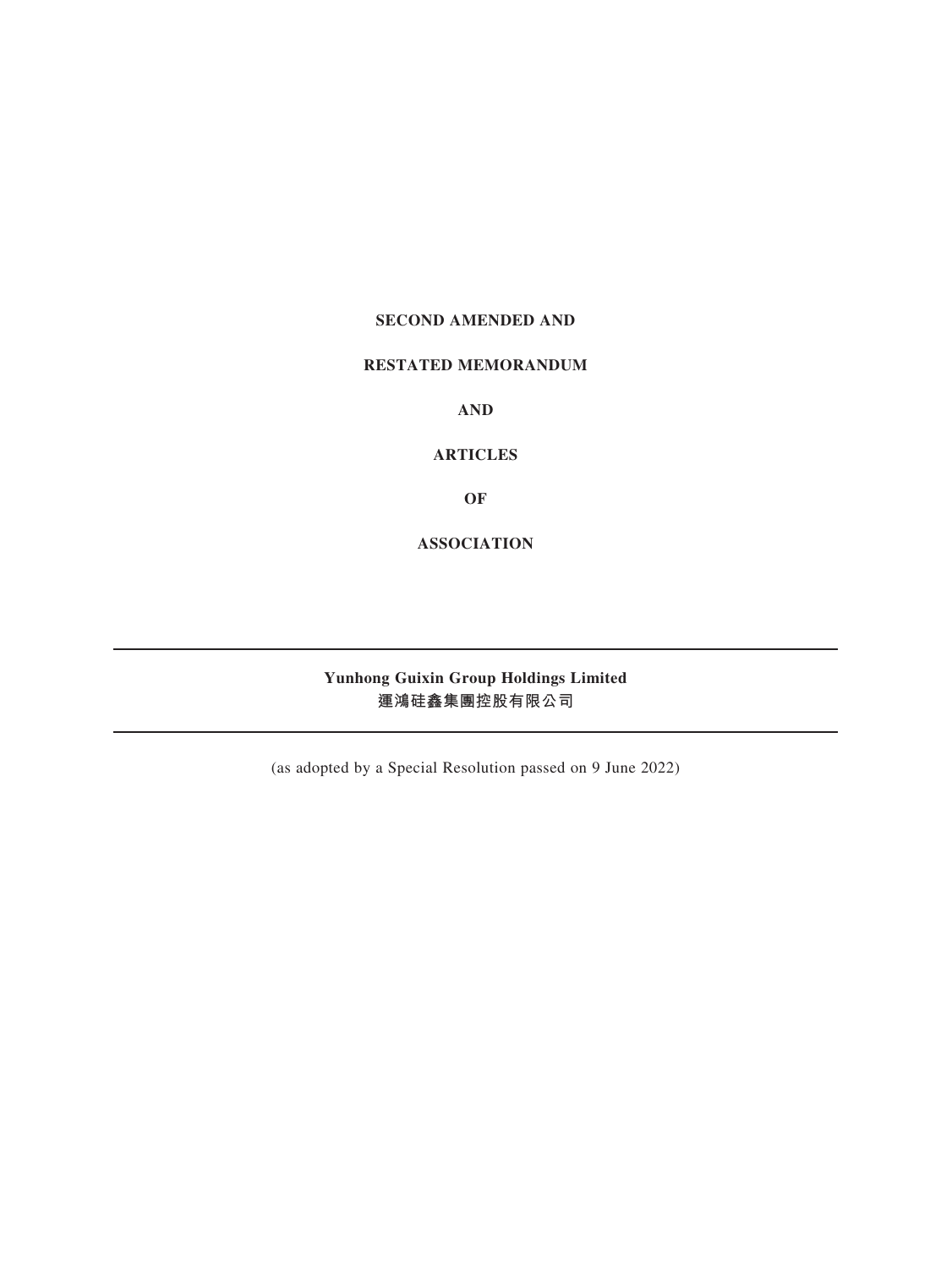## **TABLE OF CONTENTS**

| 9  |
|----|
| 14 |
| 16 |
| 17 |
| 19 |
| 21 |
| 21 |
| 23 |
| 25 |
| 28 |
| 29 |
| 32 |
| 32 |
| 38 |
| 40 |
| 41 |
| 42 |
| 42 |
| 43 |
| 43 |
| 45 |
| 46 |
| 46 |
| 48 |
| 49 |
| 50 |
| 56 |
| 57 |
| 57 |
| 58 |
| 59 |
| 62 |
| 62 |
| 63 |
| 63 |
| 64 |
| 65 |
| 67 |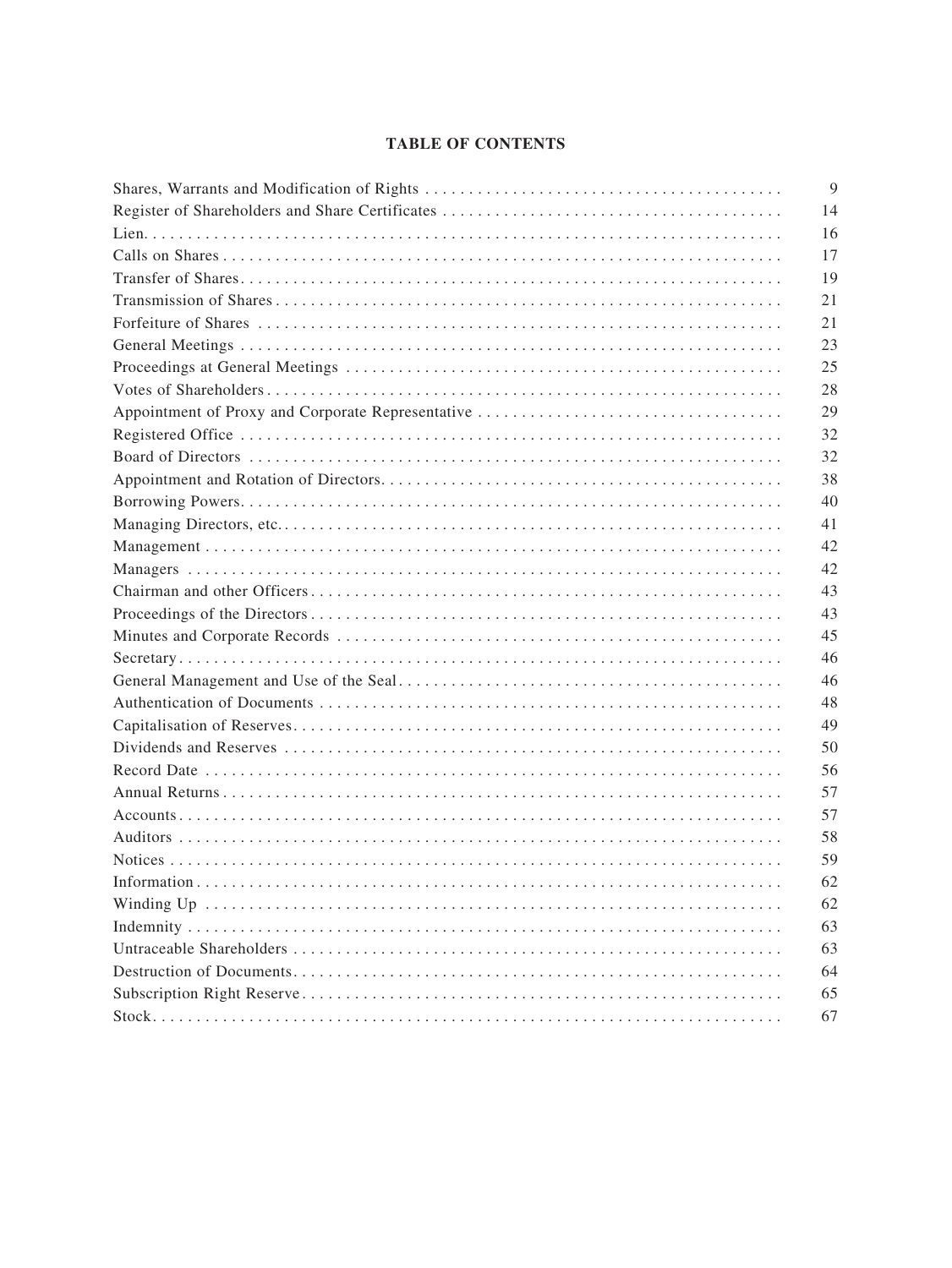## **THE COMPANIES ACT (AS REVISED)**

## **EXEMPTED COMPANY LIMITED BY SHARES**

## **SECOND AMENDED AND**

#### **RESTATED MEMORANDUM OF**

## **ASSOCIATION OF**

## **Yunhong Guixin Group Holdings Limited 運鴻硅鑫集團控股有限公司**

#### **(Company)**

#### **(adopted by a Special Resolution passed on 9 June 2022)**

- 1. The name of the Company is Yunhong Guixin Group Holdings Limited 運鴻硅鑫集團控股有限公 司.
- 2. The registered office is situated at the offices of Ocorian Trust (Cayman) Limited (formerly known as Estera Trust (Cayman) Limited), Windward 3, Regatta Office Park, PO Box 1350, Grand Cayman KY1-1108, Cayman Islands or at such other place in the Cayman Islands as the Directors may from time to time decide.
- 3. The objects for which the Company is established are unrestricted and except as prohibited or limited by the laws of the Cayman Islands, the Company shall have full power and authority to carry out any object and shall have and be capable of from time to time and at all times exercising any and all of the powers at any time or from time to time exercisable by a natural person or body corporate in any part of the world whether as principal, agent, contractor or otherwise.
- 4. Without prejudice to the generality of the foregoing, the objects of the Company shall include, but without limitation, the following:
- 4.1 To carry on the business of an investment company and for that purpose to acquire and hold, either in the name of the Company or in that of any nominee, land and real estate, gold and silver bullion, shares (including shares in the Company), stocks, debentures, debenture stock, bonds, notes, obligations and securities issued or guaranteed by any company wherever incorporated or carrying on business and debentures, debenture stock, bonds, notes, obligations and securities issued or guaranteed by any government, sovereign, ruler, commissioners, public body or authority, supreme, dependent, municipal, local or otherwise in any part of the world.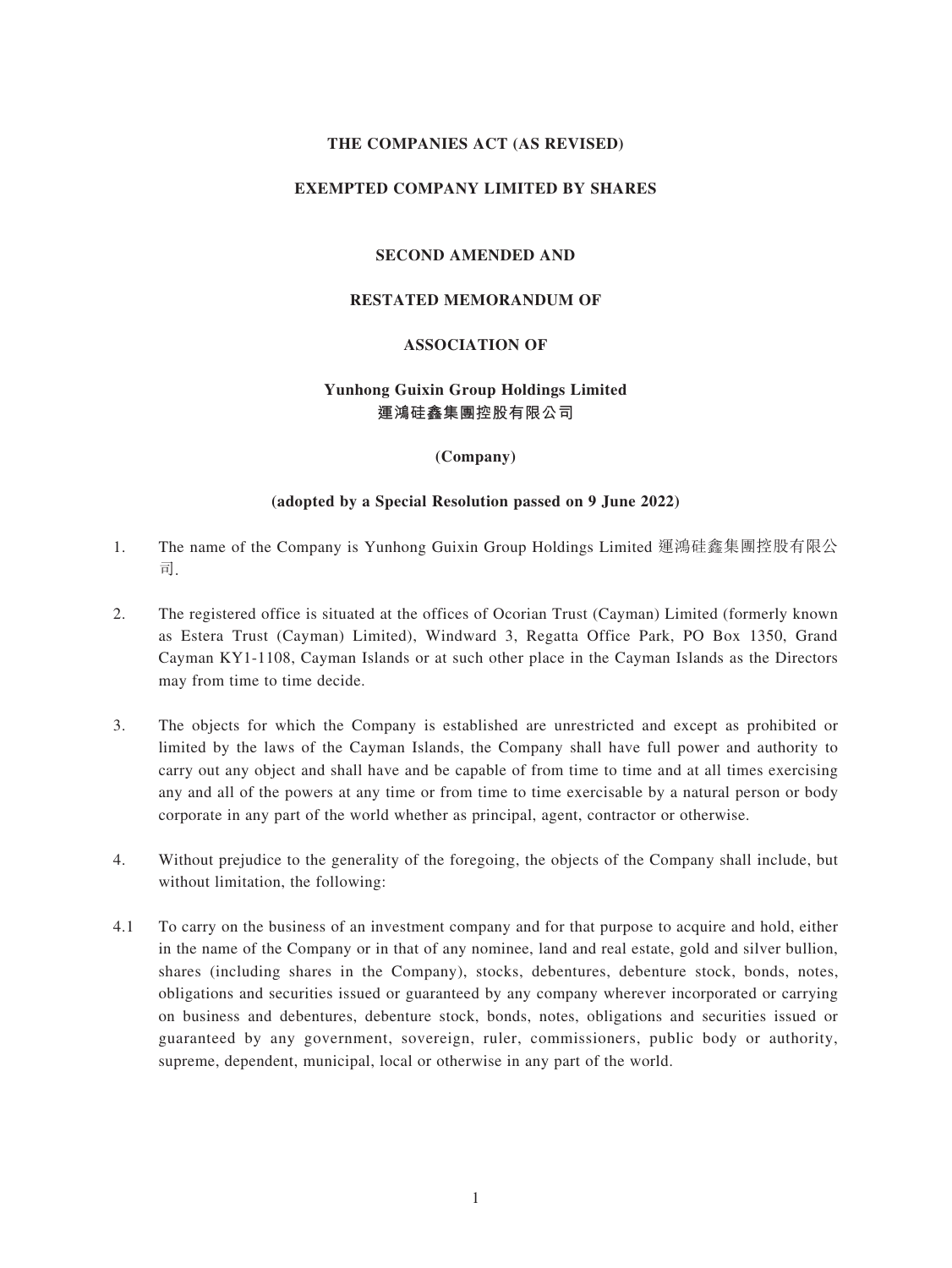- 4.2 To lend money with or without security either at interest or without and to invest money of the Company in such manner as the Directors think fit.
- 4.3 To acquire by purchase, lease, exchange, or otherwise lands, houses, buildings and other property or any interest in the same in any part of the world.
- 4.4 To carry on the business of a commodity, commodity futures and forward contracts trader and for that purpose to enter into spot, future or forward contracts for the purchase and sale of any commodity including, but without prejudice to the generality of the foregoing, any raw materials, processed materials, agricultural products, produce or livestock, gold and silver bullion, specie and precious or semi-precious stones, goods, articles, services, currencies, rights and interests which may now or in the future be bought and sold in commerce and whether such trading is effected on an organised commodity exchange or otherwise and either to take delivery of, or to sell or exchange any such commodities pursuant to any contract capable of being entered into on any such commodities exchange.
- 4.5 To carry on whether as principals, agents or otherwise the business of providing and supplying goods, equipment, materials and services of whatsoever nature, and of financiers, company promoters, realtors, financial agents, land owners and dealers in or managers of companies, estates, lands, buildings, goods, materials, services, stocks, leases, annuities and securities of whatsoever type or kind.
- 4.6 To purchase or otherwise acquire and hold any rights, privileges, concessions, patents, patent rights, licences, secret processes and any real or personal property of any kind whatsoever.
- 4.7 To build, equip, furnish, outfit, repair, purchase, own, charter and lease steam, motor, sail or other vessels, ships, boats, tugs, barges, lighters or other property to be used in the business of shipping, transportation, chartering and other communication and transport operations for the use of the Company or for others, and to sell, charter, lease, mortgage, pledge or transfer the same or any interest therein to others.
- 4.8 To carry on the business of importers, exporters and merchants of goods, produce, stores and articles of all kinds both wholesale and retail, packers, customs brokers, ship agents, warehousemen, bonded or otherwise and carriers and to transact every kind of agency, factor and brokerage business or transaction which may seem to the Company directly or indirectly conducive to its interests.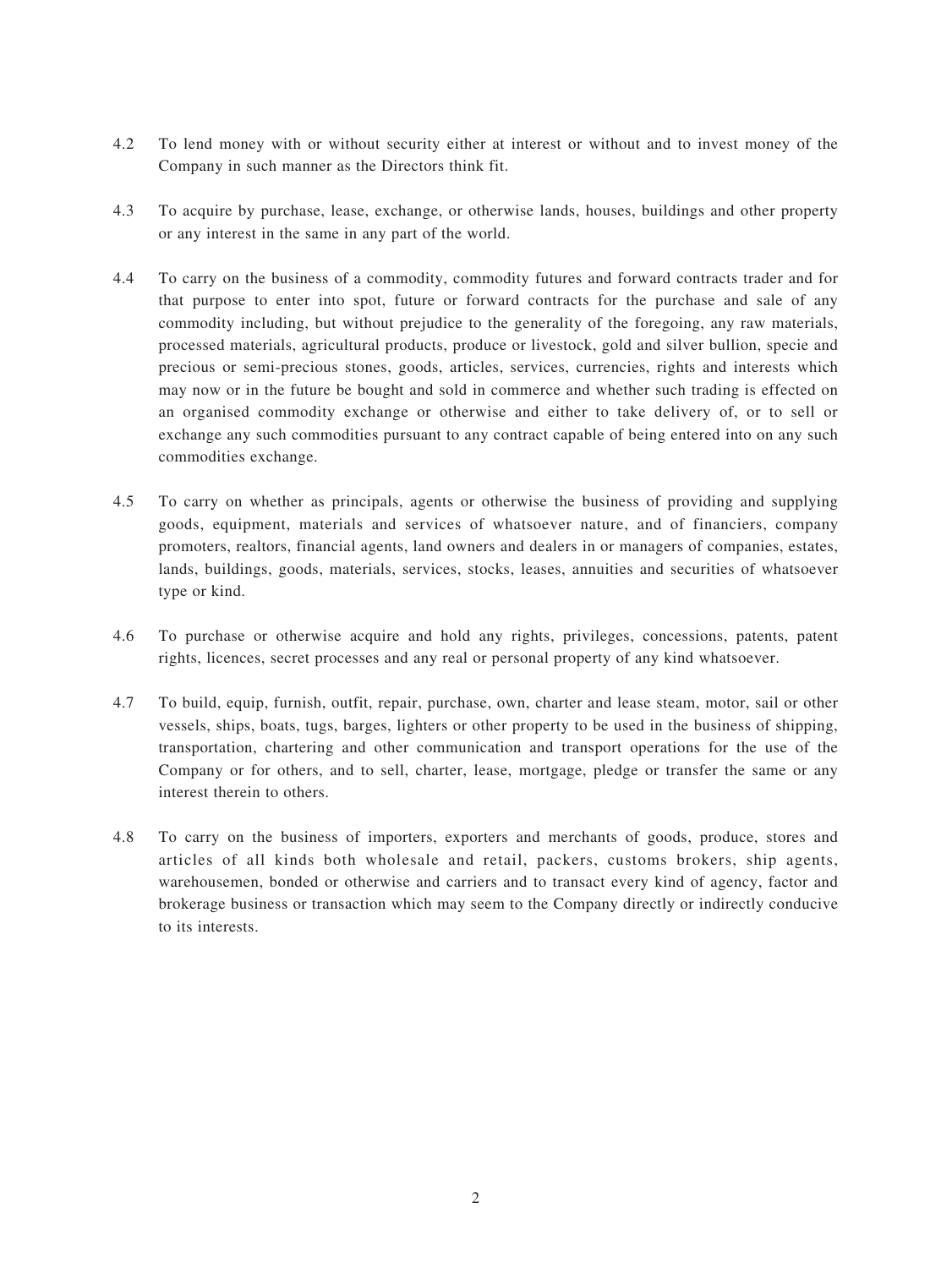- 4.9 To carry on the business of consultants in connection with all manner of services and advisers on all matters relating to companies, firms, partnerships, charities, political and non-political persons and organisations, governments, principalities, sovereign and republican states and countries and to carry on all or any of the businesses of financial, industrial, development, architectural, engineering, manufacturing, contracting, management, advertising, professional business and personal consultants and to advise upon the means and methods for extending, developing, marketing and improving all types of projects, developments, businesses or industries and all systems or processes relating to such businesses and the financing, planning, distribution, marketing and sale thereof.
- 4.10 To act as a management company in all branches of that activity and without limiting the generality of the foregoing, to act as managers of investments and hotels, estates, real property, buildings and businesses of every kind and generally to carry on business as managers, consultants or agents for or representatives of owners of property of every kind, manufacturers, funds, syndicates, persons, firms and companies for any purpose whatsoever.
- 4.11 To carry on any other trade or business which may seem to the Company capable of being carried on conveniently in connection with any business of the Company.
- 4.12 To borrow or raise money by the issue of ordinary debenture stock or on mortgage or in such other manner as the Company shall think fit.
- 4.13 To draw, make, accept, endorse, discount, execute and issue all instruments both negotiable and non- negotiable and transferable including promissory notes, bills of exchange, bills of lading, warrants, debentures and bonds.
- 4.14 To establish branches or agencies in the Cayman Islands and elsewhere and to regulate and to discontinue the same.
- 4.15 To distribute any of the property of the Company among the members of the Company in specie.
- 4.16 To acquire and take over the whole or any part of the business, property and liabilities of any person or persons, firm or company or to take or otherwise acquire and hold shares, stock, debentures or other securities of or interest in any other company carrying on any business or possessed of any property or rights.
- 4.17 To grant pensions, allowances, gratuities and bonuses to employees or ex-employees of the Company or the dependents of such persons and to support, establish or subscribe to any charitable or other institutions, clubs, societies or funds or to any national or patriotic fund.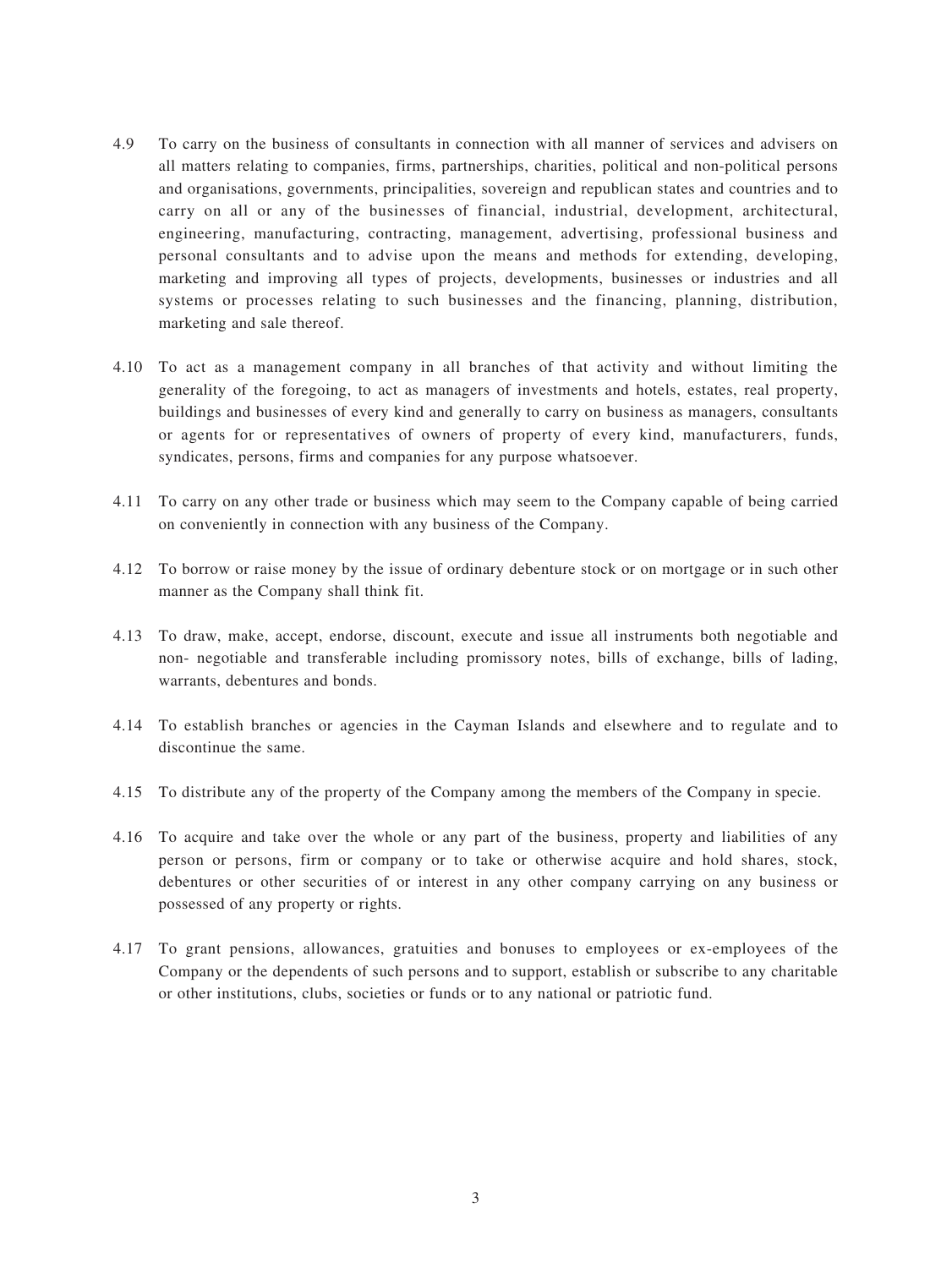- 4.18 To lend and advance moneys or give credit to such persons and on such terms as may be thought fit and to guarantee or stand surety for the obligations of any third party whether such third party is related to the Company or otherwise and whether or not such guarantee or surety is to provide any benefits to the Company and for that purpose to mortgage or charge the Company's undertaking, property and uncalled capital or any part thereof, on such terms and conditions as may be thought expedient in support of any such obligations binding on the Company whether contingent or otherwise.
- 4.19 To enter into partnership or into any arrangements for sharing profits, union of interests, co-operation, joint venture, reciprocal concession, amalgamation or otherwise with any person or persons or company engaged or interested or about to become engaged or interested in the carrying on or conduct of any business or enterprise from which this Company would or might derive any benefit whether direct or indirect and to lend money, guarantee the contracts of or otherwise assist any such person or company and to take subscribe for or otherwise acquire shares and securities of any such company and to sell, hold, re issue with or without guarantee or otherwise deal with the same.
- 4.20 To enter into any arrangements with any authorities, municipal or local or otherwise and to obtain from any such authority any rights, privileges or concessions which the Company may think it desirable to obtain and to carry out, exercise and comply with any such arrangements, rights, privileges or concessions.
- 4.21 To do all such things as are incidental to or which the Company may think conducive to the attainment of the above objects or any of them.
- 5. If the Company is registered as an exempted company as defined in the Cayman Islands Companies Act (as revised), it shall have the power, subject to the provisions of the Cayman Islands Companies Act (as revised) and with the approval of a special resolution, to continue as a body incorporated under the laws of any jurisdiction outside of the Cayman Islands and to be de-registered in the Cayman Islands.
- 6. The liability of the members of the Company is limited.
- 7. The authorised share capital of the Company is HK\$20,000,000.00 consisting of 2,000,000,000 shares of HK\$0.01 each with the power for the Company to increase or reduce the said capital and to issue any part of its capital, original or increased, with or without any preference, priority or special privilege or subject to any postponement of rights or to any conditions or restrictions; and so that, unless the condition of issue shall otherwise expressly declare, every issue of shares, whether declared to be preference or otherwise, shall be subject to the power hereinbefore contained.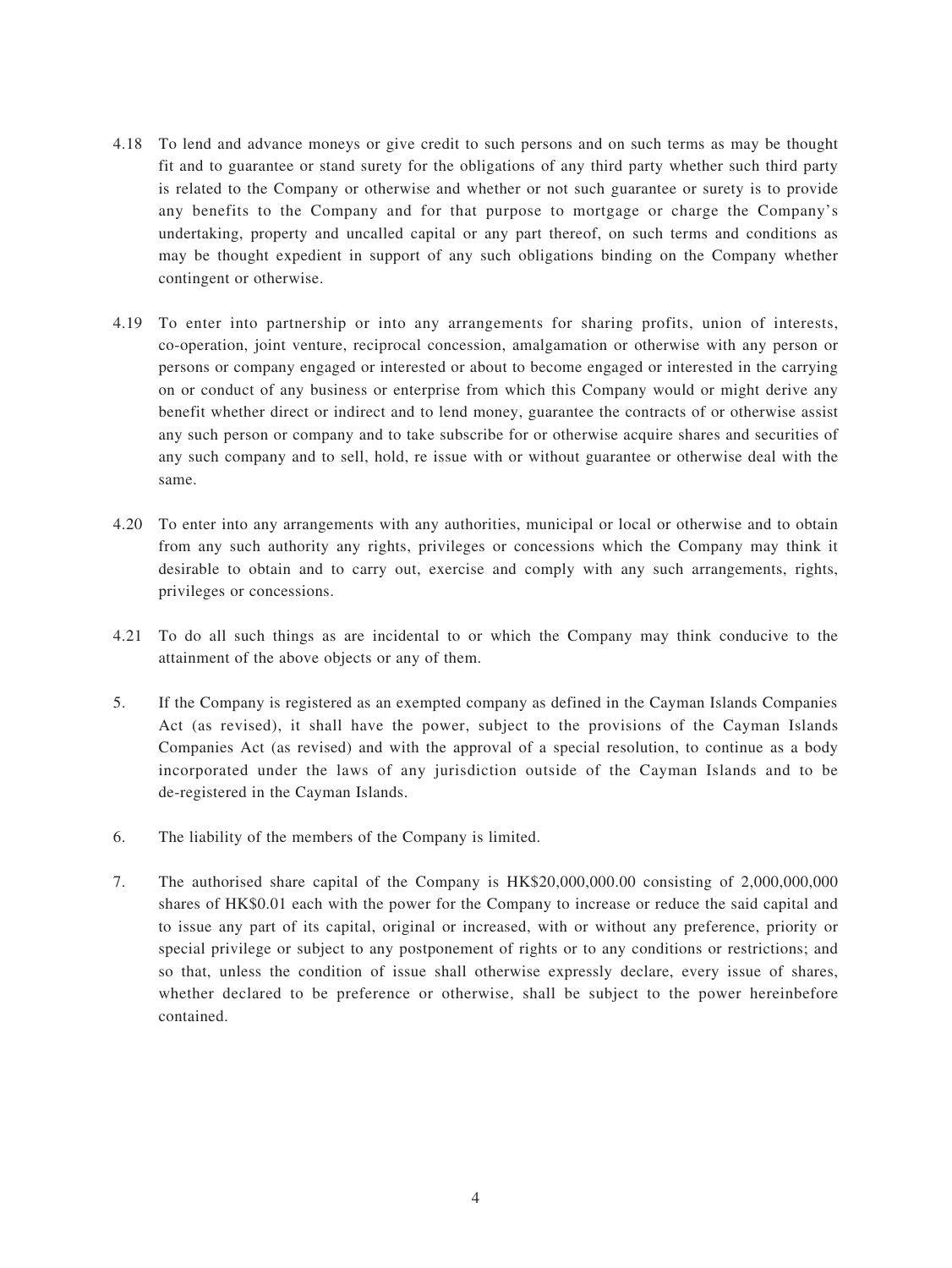## **THE COMPANIES ACT (AS REVISED)**

## **EXEMPTED COMPANY LIMITED BY SHARES**

## **SECOND AMENDED AND RESTATED ARTICLES OF ASSOCIATION OF**

## **Yunhong Guixin Group Holdings Limited 運鴻硅鑫集團控股有限公司**

**(Company)**

#### **(adopted by a Special Resolution passed on 9 June 2022)**

- 1 (a) Table "A" of the Companies Act (as revised) shall not apply to the Company.
	- (b) Any marginal notes, titles or lead in references to Articles and the index of the Memorandum Marginal Notes and Articles of Association shall not form part of the Memorandum or Articles of Association and shall not affect their interpretation. In interpreting these Articles of Association, unless there be something in the subject or context inconsistent therewith:

address: shall have the ordinary meaning given to it and shall include any facsimile number, Definitions electronic number or address or website used for the purposes of any communication pursuant to these Articles;

**appointor**: means in relation to an alternate Director, the Director who appointed the alternate to act as his alternate;

**Articles**: means these Articles of Association in their present form and all supplementary, amended or substituted articles for the time being in force;

**Auditors**: means the persons appointed by the Company from time to time to perform the duties of auditors of the Company;

**Board**: means the board of Directors of the Company as constituted from time to time or as the context may require the majority of Directors present and voting at a meeting of the Directors at which a quorum is present;

**Call**: shall include any instalment of a call;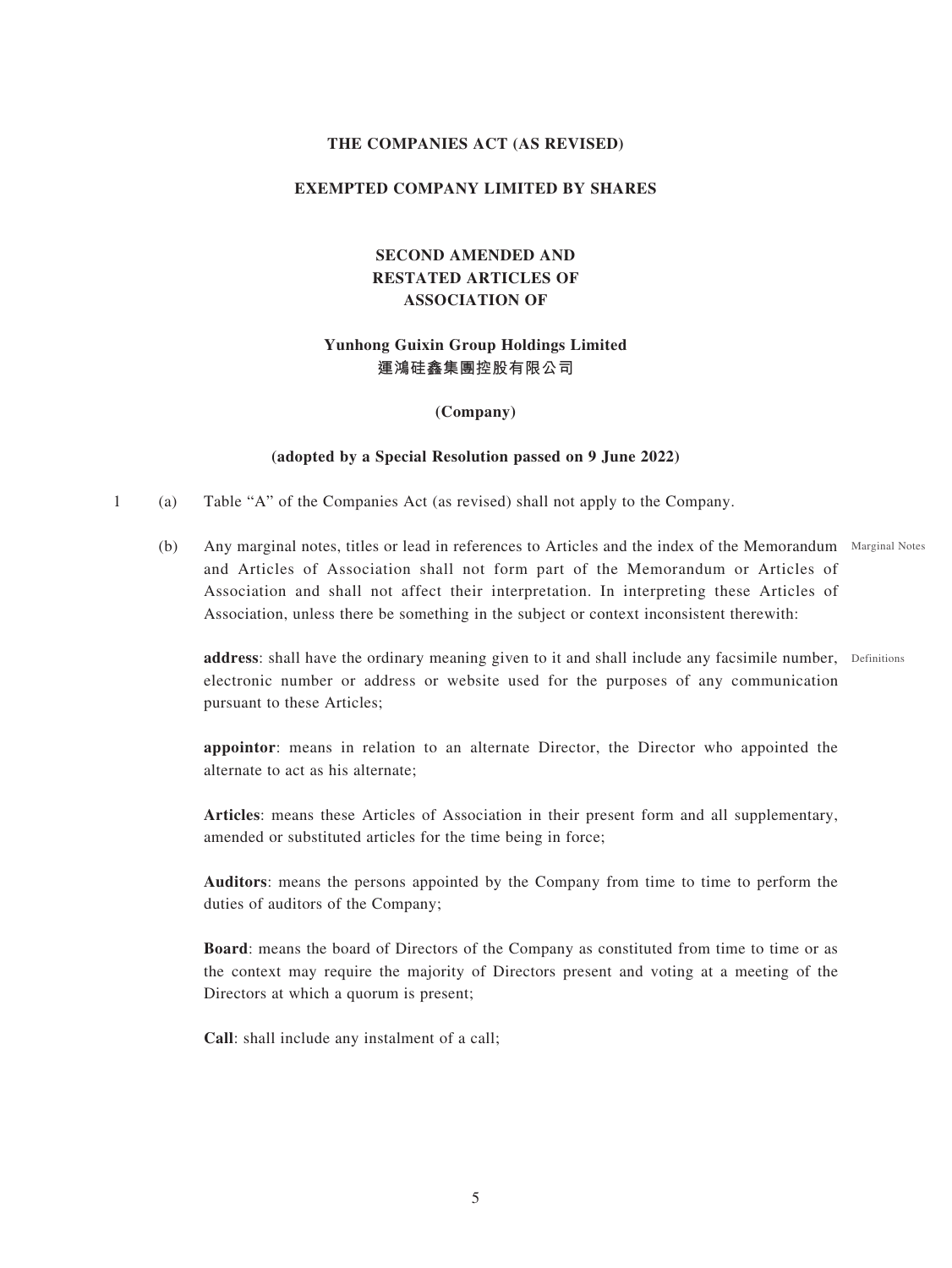**Clearing House**: means a clearing house recognised by the laws of the jurisdiction in which the Shares of the Company are listed or quoted with the permission of the Company on a stock exchange in such jurisdiction;

**Close Associate(s)**: shall have the meaning as defined in the Listing Rules;

**Companies Act**: means the Companies Act (as revised) of the Cayman Islands as amended from time to time and every other act, order regulation or other instrument having statutory effect (as amended from time to time) for the time being in force in the Cayman Islands applying to or affecting the Company, the Memorandum of Association and/or the Articles of Association;

**Companies Ordinance**: means the Companies Ordinance, Cap. 622 of the Laws of Hong Kong as amended from time to time;

**Company**: means the above named company;

**Debenture** and **Debenture Holder**: means and includes respectively debenture stock and debenture stockholder;

**Director**: means such person or persons as shall be appointed to the Board from time to time;

**Dividend**: means dividends, distributions in specie or in kind, capital distributions and capitalisation issues;

**Head Office**: means such office of the Company as the Board may from time to time determine to be the principal office of the Company;

**HK Stock Exchange** means The Stock Exchange of Hong Kong Limited;

**HK\$** or **Hong Kong dollars**: means Hong Kong dollars, the lawful currency for the time being of Hong Kong;

**Holding Company**: has the meaning ascribed to it by Section 13 of the Companies Ordinance;

**Hong Kong** means the Hong Kong Special Administrative Region of the People's Republic of China;

**Listing Rules**: shall mean the Rules Governing the Listing of Securities on the Growth Enterprise Market of The Stock Exchange of Hong Kong Limited (as amended from time to time);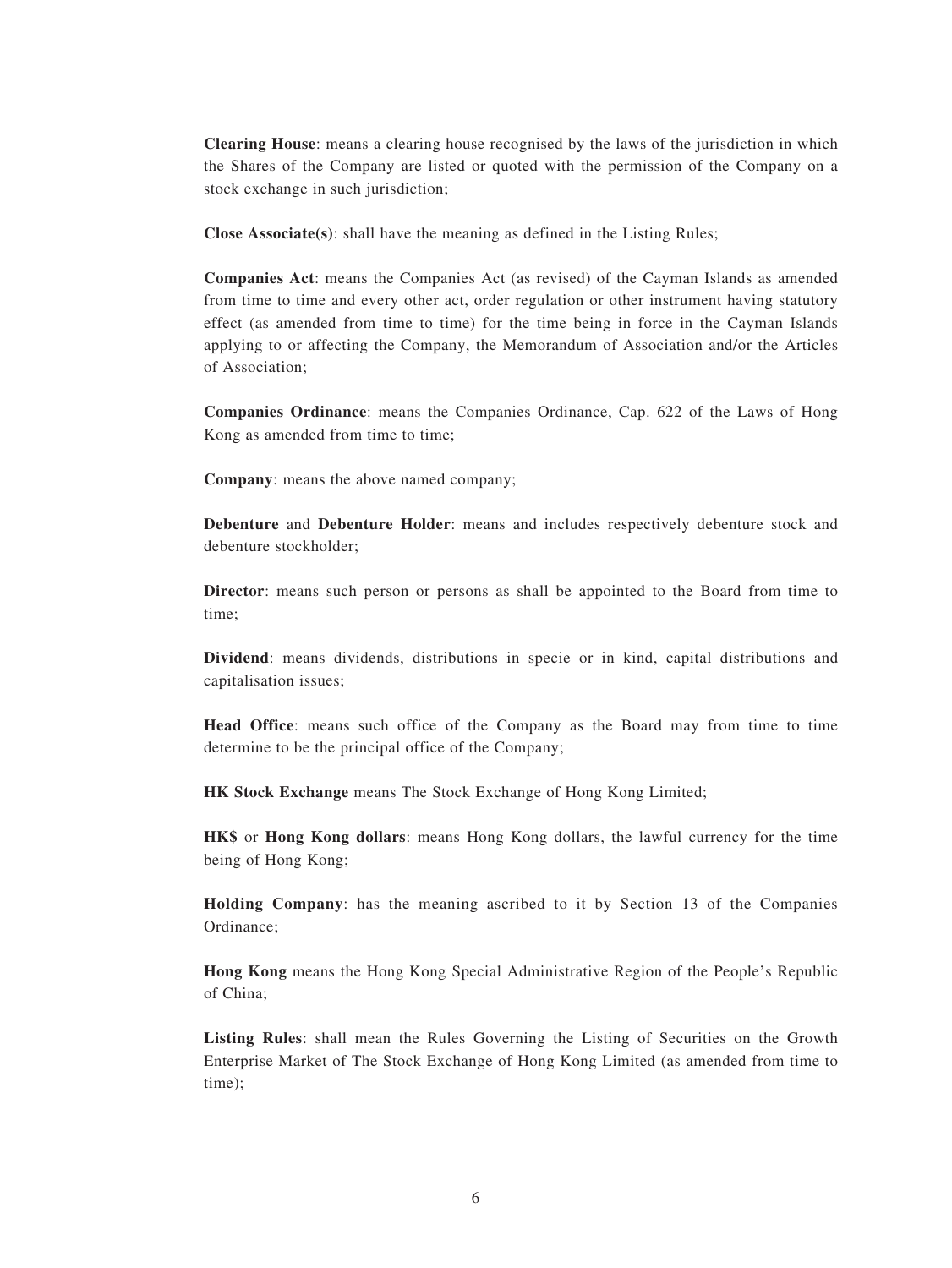**Month**: means a calendar month;

**Newspapers**: means at least one English language daily newspaper and at least one Chinese language daily newspaper, in each case published and circulating generally in the Relevant Territory and specified or not excluded for this purpose by the stock exchange in the Relevant Territory;

**Ordinary Resolution**: means a resolution as described in Article 1(e) of these Articles;

Paid: means, as it relates to a Share, paid or credited as paid;

**Register**: means the principal register and any branch register of Shareholders of the Company to be maintained at such place within or outside the Cayman Islands as the Board shall determine from time to time;

**Registered Office:** means the registered office of the Company for the time being as required by the Companies Act;

**Registration Office**: means such place or places in the Relevant Territory or elsewhere where the Board from time to time determine to keep a branch register of Shareholders of the Company in respect of that class of share capital and where (except in cases where the Board otherwise agrees) transfers of other documents of title for Shares are to be lodged for registration and are to be registered;

**Relevant Period**: means the period commencing from the date on which any of the securities of the Company first become listed on the HK Stock Exchange to and including the date immediately before the day on which none of such securities are so listed (and so that if at any time listing of any such securities is suspended for any reason whatsoever and for any length of time, they shall nevertheless be treated, for the purpose of this definition, as listed);

**Relevant Territory**: means Hong Kong or such other territory where any of the securities of the Company is listed on a stock exchange in that territory;

**Seal**: means the common seal of the Company and any one or more facsimile seals from time to time of the Company for use in the Cayman Islands or in any place outside the Cayman Islands;

**Secretary**: means the person for the time being performing the duties of that office of the Company and includes any assistant, deputy, acting or temporary secretary;

**Securities Seal**: shall mean a seal for use for sealing certificates for shares or other securities issued by the Company which is a facsimile of the Seal of the Company with the addition on its face of the words Securities Seal;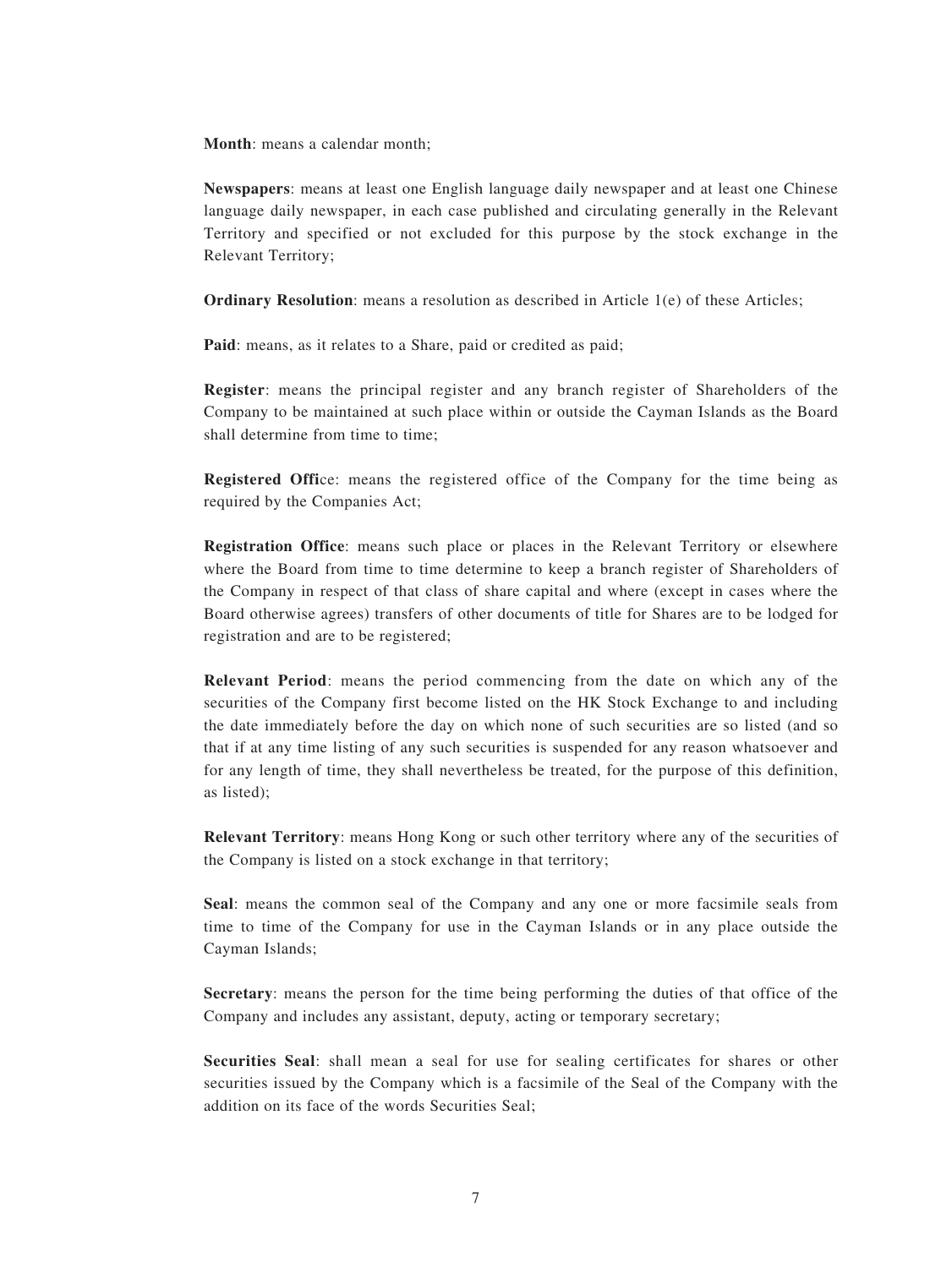**Share**: means a share in the share capital of the Company and includes stock except where a distinction between stock and Shares is expressed or implied;

**Shareholder**: means the person who is duly registered in the Register as holder for the time being of any Share and includes persons who are jointly so registered;

**Special Resolution**: means a resolution as described in Article 1(d) of these Articles;

**Subsidiary**: has the meaning ascribed to it by Section 15 of the Companies Ordinance;

**Transfer Office**: means the place where the principal register of Shareholders is located for the time being.

- (c) In these Articles, unless there be something in the subject or context inconsistent herewith: General
	- (i) words denoting the singular number shall include the plural number and vice versa;
	- (ii) words importing any gender shall include every gender and words importing persons shall include partnerships, firms, companies and corporations;
	- (iii) subject to the foregoing provisions of this Article, any words or expressions defined in the Companies Act (except any statutory modification thereof not in force when these Articles become binding on the Company) shall bear the same meaning in these Articles, save that "company" shall where the context permits include any company incorporated in the Cayman Islands or elsewhere; and
	- (iv) references to any statute or statutory provision shall be construed as relating to any statutory modification or re-enactment thereof for the time being in force.
- (d) At all times during the Relevant Period a resolution shall be a Special Resolution when it Special has been passed by a majority of not less than  $\frac{3}{4}$  of the votes cast by such Shareholders as, being entitled so to do, vote in person or by proxy or, in the cases of Shareholders which are corporations, by their respective duly authorised representatives at a general meeting of which notice specifying the intention to propose the resolution as a special resolution has been duly given.
- (e) A resolution shall be an Ordinary Resolution when it has been passed by a simple majority Ordinary of such Shareholders as, being entitled so to do, vote in person or, where proxies are allowed, by proxy or, in the case of any Shareholder being a corporation, by its duly authorised representative at a general meeting held in accordance with these Articles and of which not less than 14 days' notice has been duly given.

Resolution

Resolution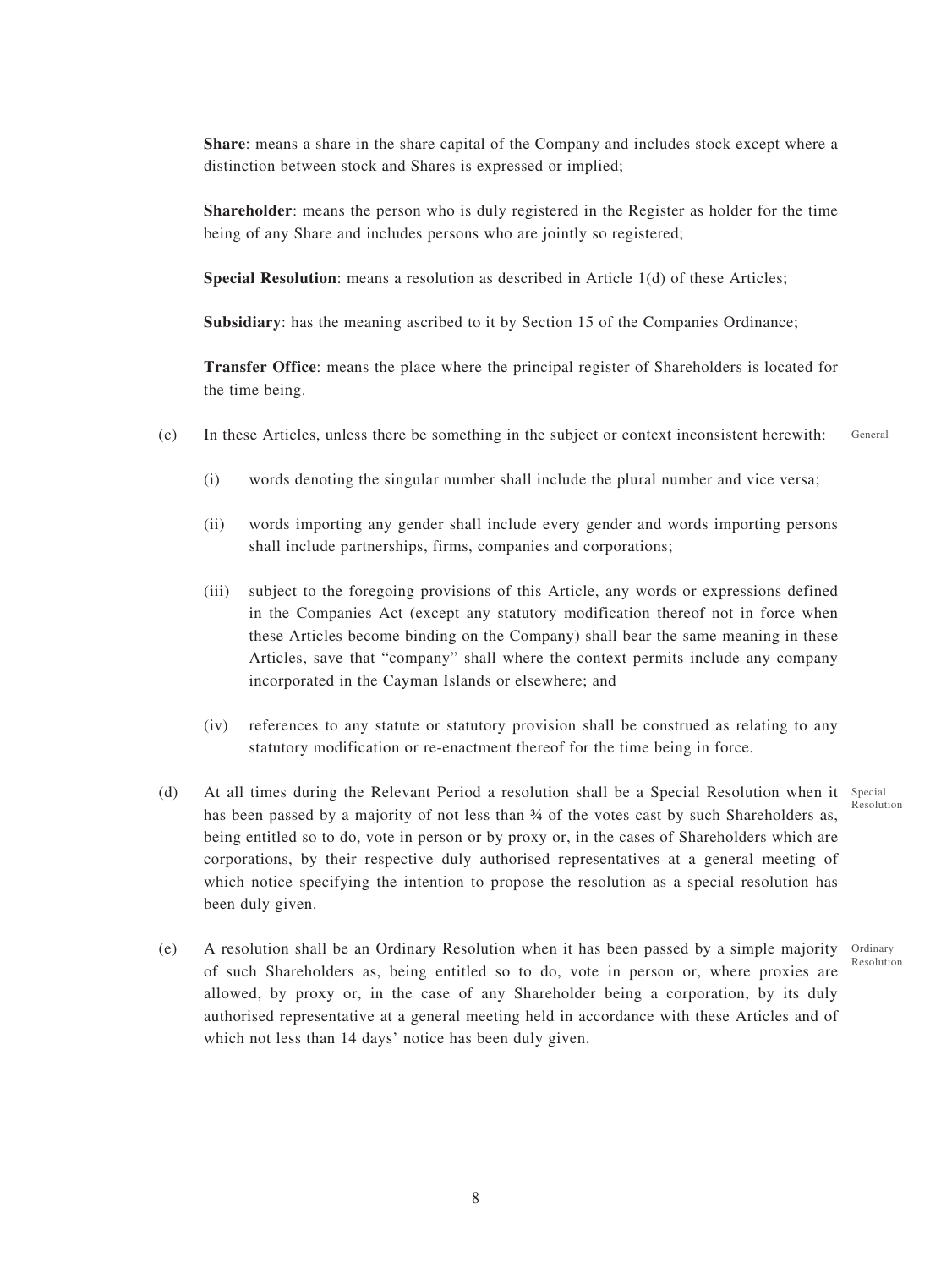writing

Special Resolution effective as Ordinary Resolution

Resolution is required

- (f) A resolution in writing signed (in such manner as to indicate, expressly or impliedly, Resolutions in unconditional approval) by or on behalf of all Shareholders for the time being entitled to receive notice of and to attend and vote at general meetings of the Company shall, for the purpose of these Articles, be treated as an Ordinary Resolution duly passed at a general meeting of the Company duly convened and held and, where relevant as a Special Resolution so passed. Any such resolution shall be deemed to have been passed at a meeting held on the date on which it was signed by the last person to sign, and where the resolution states a date as being the date of his signature thereof by any Shareholder the statement shall be prima facie evidence that it was signed by him on that date. Such a resolution may consist of several documents in the like form, and signed by one or more relevant Shareholders.
- (g) A Special Resolution shall be effective for any purpose for which an Ordinary Resolution is expressed to be required under any provision of these Articles.
- App.3 Para 16  $2$  To the extent that the same is permissible under Cayman Islands law and subject to Article 13, a When Special Special Resolution shall be required to alter the Memorandum of Association of the Company, to approve any amendment of the Articles or to change the name of the Company.

## **SHARES, WARRANTS AND MODIFICATION OF RIGHTS**

- 3 Without prejudice to any special rights or restrictions for the time being attaching to any Shares or Issue of Shares any class of Shares including preference Shares, any Share may be issued upon such terms and conditions and with such preferred, deferred or other qualified or special rights, or such restrictions, whether in regard to Dividend, voting, return of capital or otherwise, as the Company may from time to time by Ordinary Resolution determine (or, in the absence of any such determination or so far as the same may not make specific provision, as the Board may determine) and any Share may be issued on the terms that it is liable to be redeemed upon the happening of a specified event or upon a given date and either at the option of the Company, or at the option of the holder. No Shares shall be issued to bearer.
- 4 The Board may issue warrants to subscribe for any class of Shares or other securities of the Warrants Company, which warrants may be issued on such terms as the Board may from time to time determine. Where warrants are issued to bearer, no certificate thereof shall be issued to replace one that has been lost unless the Board is satisfied beyond reasonable doubt that the original certificate thereof has been destroyed and the Company has received an indemnity in such form as the Board shall think fit with regard to the issue of any such replacement certificate.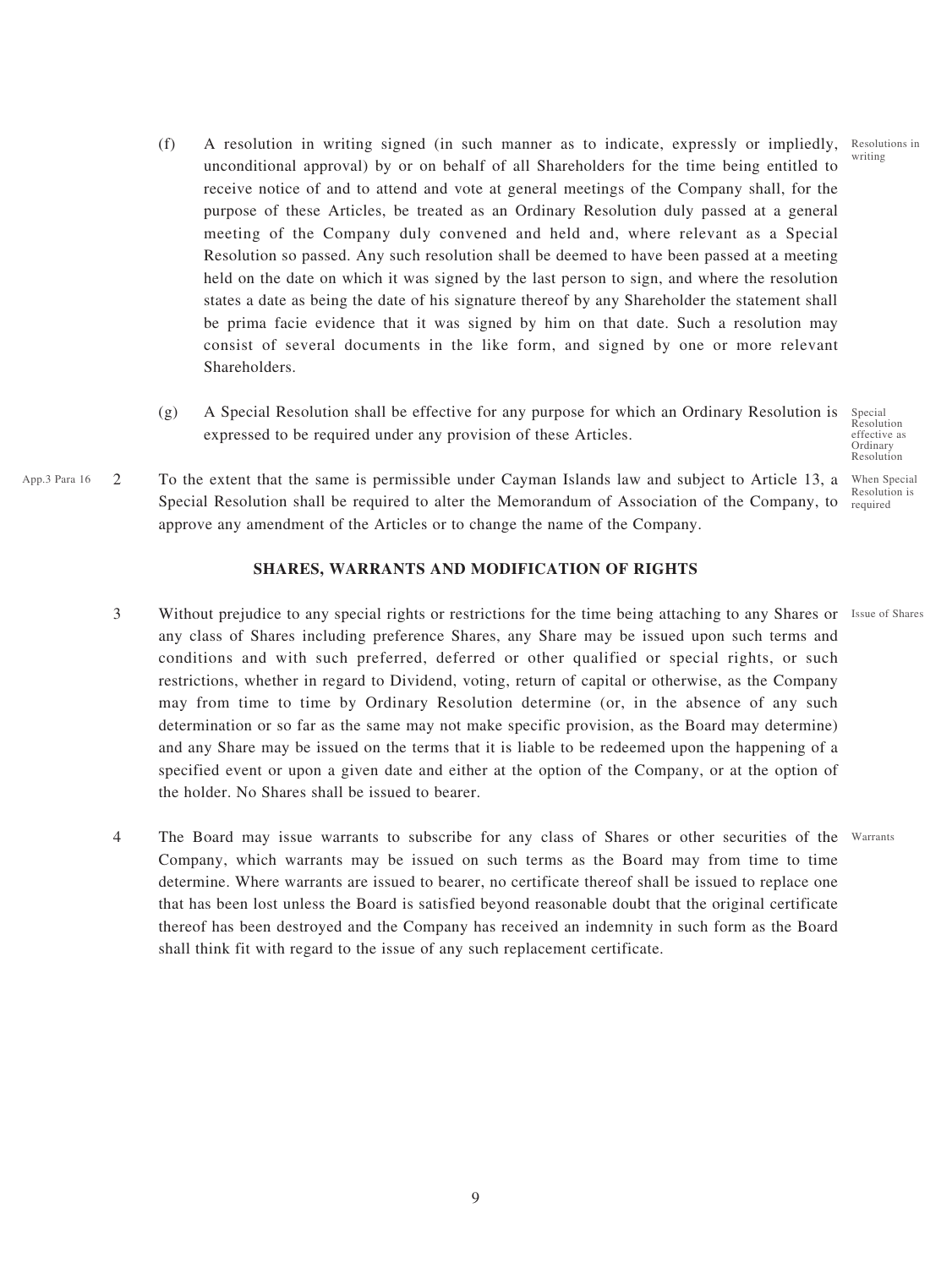shares may be modified

- App.3 Para 15  $\,$  5  $\,$  (a) If at any time the share capital of the Company is divided into different classes of Shares, How rights of all or any of the special rights attached to any class (unless otherwise provided for by the terms of issue of the Shares of that class) may, subject to the provisions of the Companies Act, be varied or abrogated either with the consent in writing of the holders of not less than ¾ in nominal value of the issued Shares of that class or with the sanction of a Special Resolution passed at a separate general meeting of the holders of the Shares of that class. To every such separate general meeting the provisions of these Articles relating to general meetings shall mutatis mutandis apply, but so that the necessary quorum (other than at an adjourned meeting) shall be not less than two persons holding (or, in the case of a Shareholder being a corporation, by its duly authorised representative) or representing by proxy one-third in nominal value of the issued Shares of that class, that the quorum for any meeting adjourned for want of quorum shall be two Shareholders present in person (or in the case of the Shareholder being a corporation, by its duly authorised representative) or by proxy (whatever the number of Shares held by them) and that any holder of Shares of the class present in person (or in the case of the Shareholder being a corporation, by its duly authorised representative) or by proxy may demand a poll.
	- (b) The provisions of this Article shall apply to the variation or abrogation of the rights attached to the Shares of any class as if each group of Shares of the class differently treated formed a separate class the rights whereof are to be varied or abrogated.
	- (c) The special rights conferred upon the holders of any Shares or class of Shares shall not, unless otherwise expressly provided in the rights attaching to the terms of issue of such Shares be deemed to be altered by the creation or issue of further Shares ranking pari passu therewith.
	- 6 The authorised share capital of the Company on the date of the adoption of these Articles is Authorised HK\$20,000,000.00 consisting of 2,000,000,000 shares of HK\$0.01 each. Share Capital
	- 7 The Company in general meeting may from time to time, whether or not all the Shares for the time Power to being authorised shall have been issued and whether or not all the Shares for the time being issued shall have been fully paid up, by Ordinary Resolution increase its share capital by the creation of new Shares, such new capital to be of such amount and to be divided into Shares of such class or classes and of such amounts in Hong Kong dollars or such other currency as the Shareholders may think fit and as the resolution may prescribe.
	- 8 Any new Shares shall be issued upon such terms and conditions and with such rights, privileges or restrictions attached thereto as the general meeting resolving upon the creation thereof shall direct, and if no direction be given, subject to the provisions of the Companies Act and of these Articles, as the Board shall determine; and in particular such Shares may be issued with a preferential or qualified right to participate in Dividends and in the distribution of assets of the Company and with a special right or without any right of voting.

increase capital

On what conditions new shares may be issued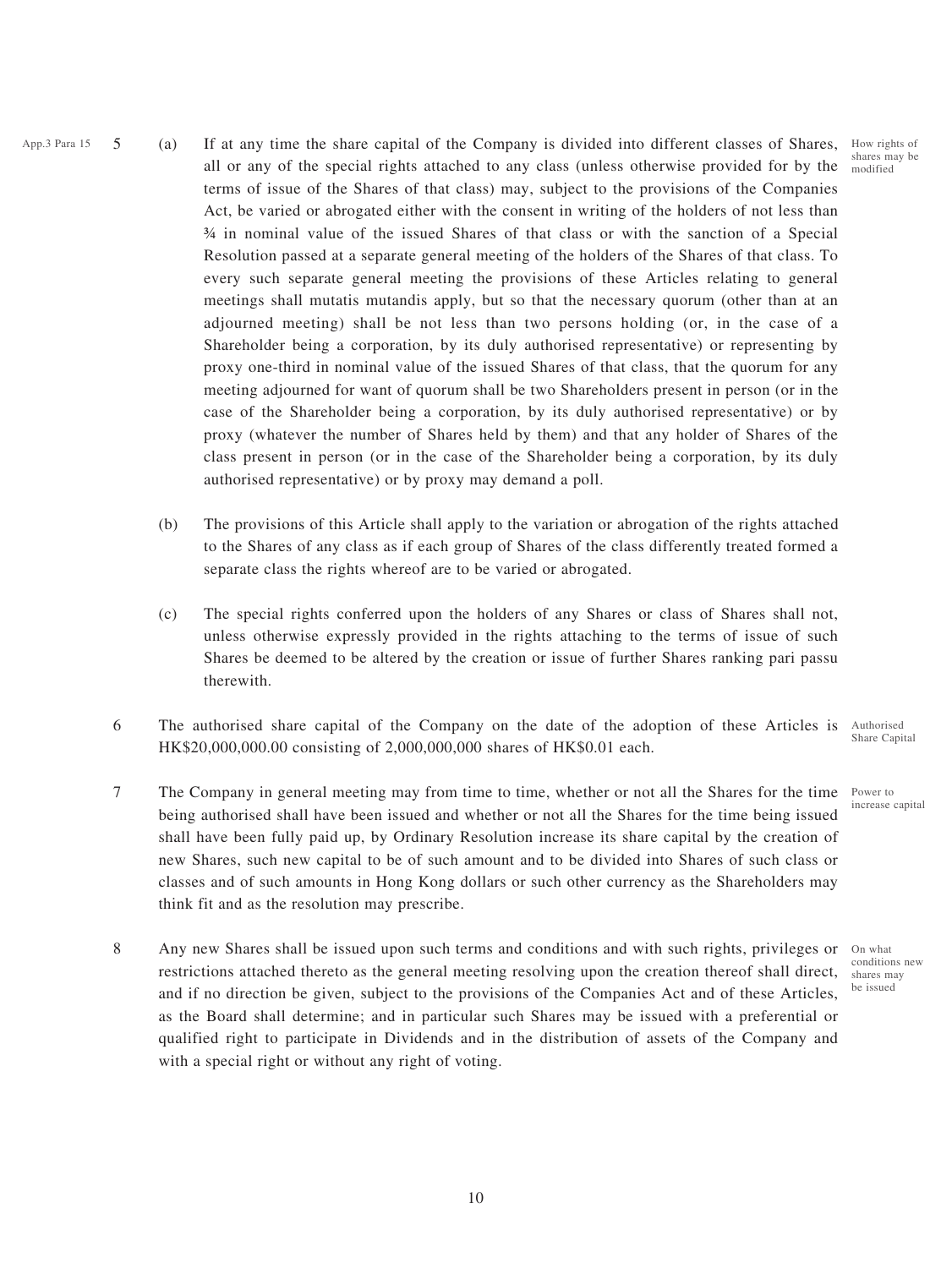- 9 The Board may, before the issue of any new Shares, determine that the same, or any of them, shall be offered in the first instance, and either at par or at a premium, to all the existing holders of any class of Shares in proportion as nearly as may be to the number of Shares of such class held by them respectively, or make any other provisions as to the allotment and issue such Shares, but in default of any such determination or so far as the same shall not extend, such Shares may be dealt with as if they formed part of the capital of the Company existing prior to the issue of the same. When to be
- 10 Except so far as otherwise provided by the conditions of issue or by these Articles, any capital raised by the creation of new Shares shall be treated as if it formed part of the original capital of the Company and such Shares shall be subject to the provisions contained in these Articles with reference to the payment of calls and instalments, transfer and transmission, forfeiture, lien, cancellation, surrender, voting and otherwise.
- 11 (a) All unissued Shares and other securities of the Company shall be at the disposal of the Unissued Shares Board and it may offer, allot (with or without conferring a right of renunciation), grant  $\frac{d}{dt}$  the Directors options over or otherwise dispose of them to such persons, at such times, for such consideration and generally on such terms (subject to Article 9) as it in its absolute discretion thinks fit, but so that no Shares shall be issued at a discount. The Board shall, as regards any offer or allotment of Shares, comply with the provisions of the Companies Act, if and so far as such provisions may be applicable thereto.
	- (b) Neither the Company nor the Board shall be obliged, when making or granting any allotment of, offer of, option over or disposal of Shares or other securities of the Company, to make, or make available, and may resolve not to make, or make available, any such allotment, offer, option or Shares or other securities to Shareholders or others with registered addresses in any jurisdiction outside of the Relevant Territory, or in any particular territory or territories being a territory or territories where, in the absence of a registration statement or other special formalities, this would or might, in the opinion of the Board, be unlawful or impracticable, or the existence or extent of the requirement for such registration statement or special formalities might be expensive (whether in absolute terms or in relation to the rights of the Shareholder(s) who may be affected) or time consuming to determine. The Board shall be entitled to make such arrangements to deal with fractional entitlements arising on an offer of any unissued Shares or other securities as it thinks fit, including the aggregation and the sale thereof for the benefit of the Company. Shareholders who may be affected as a result of any of the matters referred to in this paragraph (b) shall not be, and shall be deemed not to be, a separate class of Shareholders for any purposes whatsoever.

offered to existing shareholders

New shares to form part of original capital

at the disposal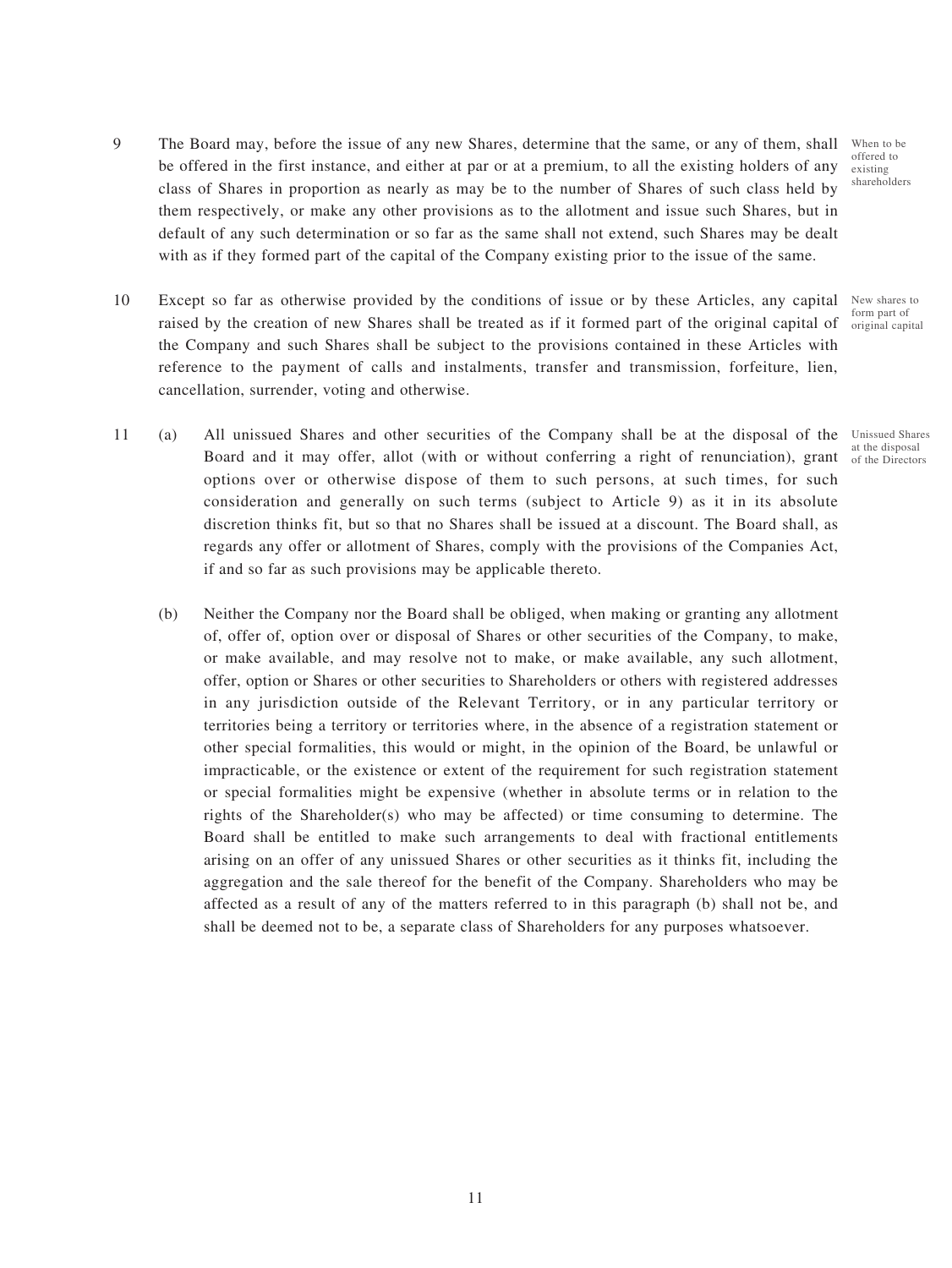- 12 (a) The Company may at any time pay commission to any person for subscribing or agreeing to Company may subscribe (whether absolutely or conditionally) for any Shares or procuring or agreeing to procure subscriptions (whether absolute or conditional) for any Shares, but so that the conditions and requirements of the Companies Act shall be observed and complied with, and in each case the commission shall not exceed 10% of the price at which the Shares are issued.
	- (b) If any Shares are issued for the purpose of raising money to defray the expenses of the Defraying of construction of any works or buildings or the provision of any plant which cannot be made profitable within a period of one year, the Company may pay interest on so much of that share capital as is for the time being paid up for the period and, subject to any conditions and restrictions mentioned in the Companies Act, may charge the sum so paid by way of interest to capital as part of the cost of construction of the works or buildings, or the provisions of the plant.
- 13 The Company may from time to time by Ordinary Resolution:
	- (a) increase its share capital as provided by Article 7;
	- (b) consolidate or divide all or any of its share capital into Shares of larger or smaller amount than its existing Shares; and on any consolidation of fully paid Shares into Shares of larger amount, the Board may settle any difficulty which may arise as it thinks expedient and in etc.particular (but without prejudice to the generality of the foregoing) may as between the holders of Shares to be consolidated determine which particular Shares are to be consolidated into a consolidated Share, and if it shall happen that any person shall become entitled to fractions of a consolidated Share or Shares, such fractions may be sold by some person appointed by the Board for that purpose and the person so appointed may transfer the Shares so sold to the purchaser thereof and the validity of such transfer shall not be questioned, and so that the net proceeds of such sale (after deduction of the expenses of such sale) may either be distributed among the persons who would otherwise be entitled to a fraction or fractions of a consolidated Share or Shares rateably in accordance with their rights and interest or may be paid to the Company for the Company's benefit;
	- (c) divide its unissued Shares into several classes and attach thereto respectively any preferential, deferred, qualified or special rights, privileges or conditions;
	- (d) sub-divide its Shares or any of them into Shares of smaller amount than is fixed by the Memorandum of Association, subject nevertheless to the provisions of the Companies Act, and so that the resolution whereby any Share is sub-divided may determine that, as between the holders of the Shares resulting from such sub-division, one or more of the Shares may have any such preferred or other special rights over, or may have such deferred rights or be subject to any such restrictions as compared with the others as the Company has power to attach to unissued or new Shares;

consolidation and division of capital and subdivision, cancellation of shares and

redenomin-ation

Increase in capital,

pay commission

expenses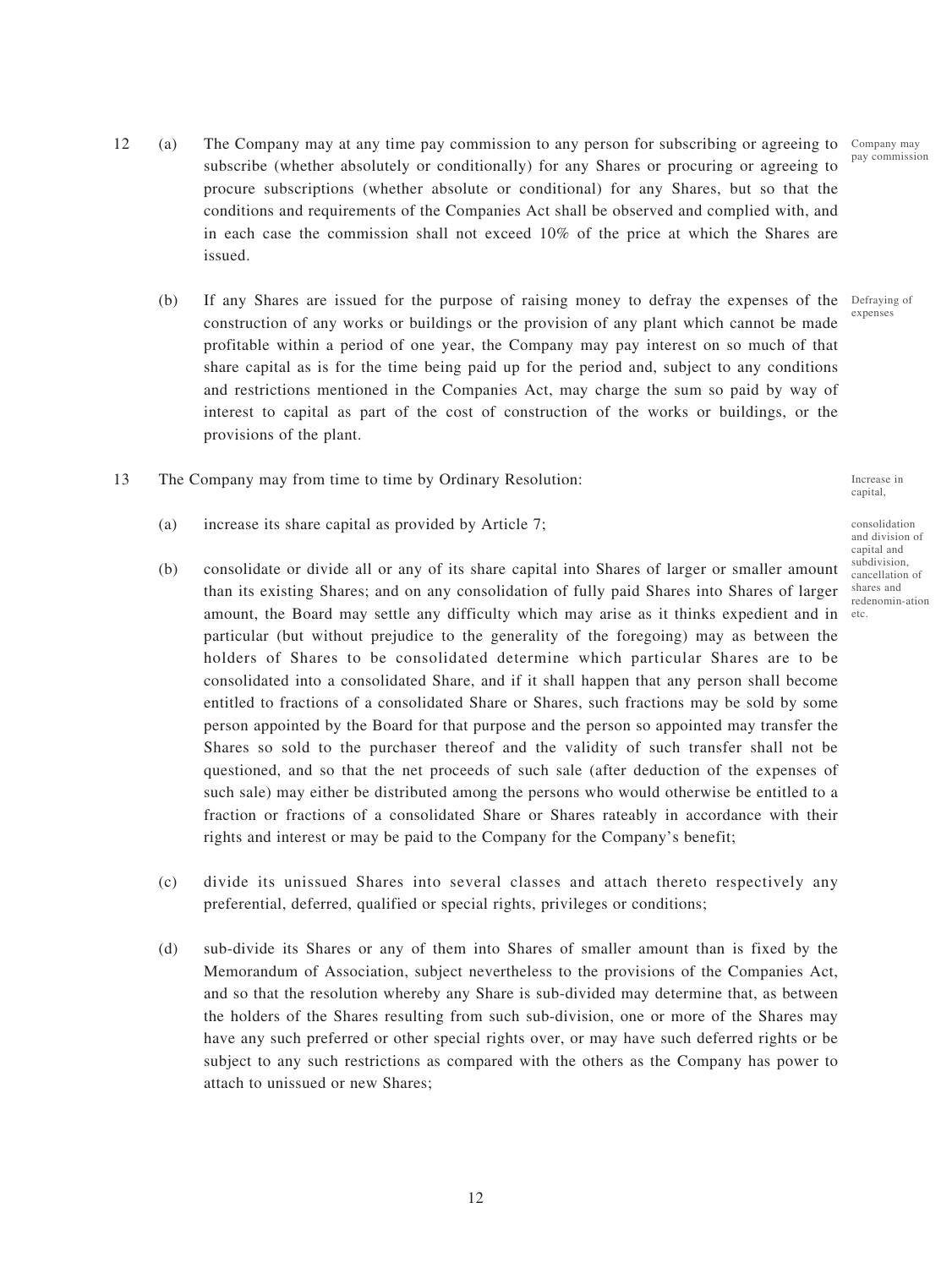- (e) cancel any Shares which at the date of the passing of the resolution have not been taken or agreed to be taken by any person, and diminish the amount of its share capital by the amount of the Shares so cancelled;
- (f) make provision for the issue and allotment of Shares which do not carry any voting rights;
- (g) change the currency of denomination of its share capital; and
- (h) reduce its share premium account in any manner authorised, and subject to any conditions prescribed by law.
- 14 The Company may by Special Resolution reduce its share capital or undistributable reserve in any manner authorised, and subject to any conditions prescribed, by law. Reduction of capital
- 15 (a) Subject to the Companies Act, or any other law or so far as not prohibited by any law and subject to any rights conferred on the holders of any class of Shares, the Company shall have the power to purchase or otherwise acquire all or any of its own Shares (which expression as used in this Article includes redeemable Shares) provided that the manner and terms of purchase have first been authorised by an Ordinary Resolution of the Shareholders, and to purchase or otherwise acquire warrants and other securities for the subscription or purchase of its own Shares, and shares and warrants and other securities for the subscription or purchase of any shares in any company which is its Holding Company and may make payment therefor in any manner and terms authorised or not prohibited by law, including out of capital, or to give, directly or indirectly, by means of a loan, a guarantee, an indemnity, the provision of security or otherwise howsoever, financial assistance for the purpose of or in connection with a purchase or other acquisition made or to be made by any person of any Shares or warrants or other securities in the Company or any company which is a Holding Company of the Company and should the Company purchase or otherwise acquire its own Shares or warrants or other securities neither the Company nor the Board shall be required to select the Shares or warrants or other securities to be purchased or otherwise acquired rateably or in any other manner and terms as between the holders of Shares or warrants or other securities of the same class or as between them and the holders of Shares or warrants or other securities of any other class or in accordance with the rights as to Dividends or capital conferred by any class of Shares provided always that any such purchase or other acquisition or financial assistance shall only be made in accordance with the relevant code, rules or regulations issued from time to time by the HK Stock Exchange and/or the Securities and Futures Commission of Hong Kong from time to time in force.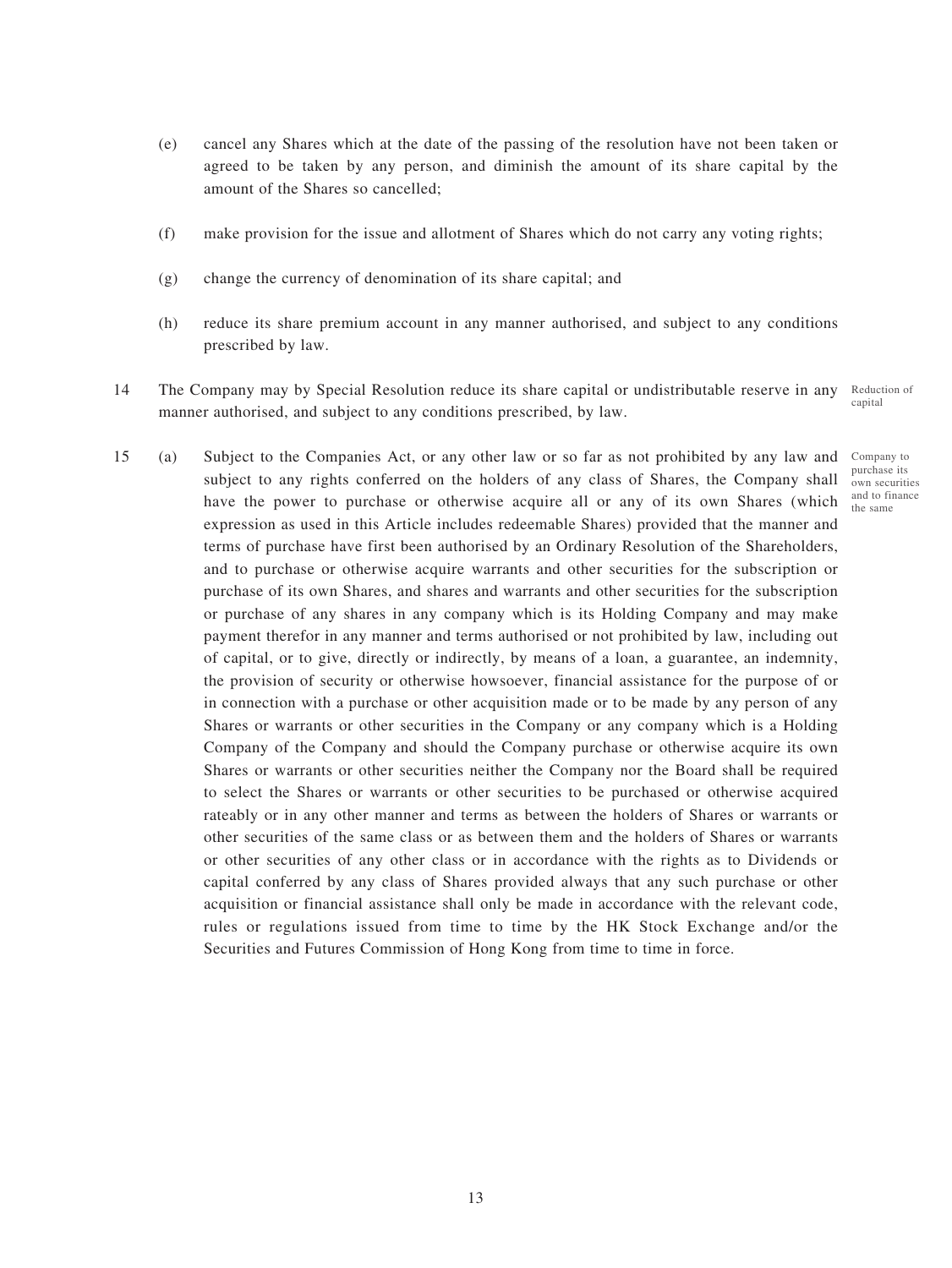- (b) Subject to the provisions of the Companies Act and the Memorandum of Association of the Company, and to any special rights conferred on the holders of any Shares or attaching to any class of Shares, Shares may be issued on the terms that they may, at the option of the Company or the holders thereof, be liable to be redeemed on such terms and in such manner, including out of capital, as the Board may deem fit.
- (c) The purchase or redemption of any Share shall not be deemed to give rise to the purchase or redemption of any other Share.
- (d) The holder of the Shares being purchased or redeemed shall be bound to deliver up to the Company at the Head Office or such other place as the Board shall specify the certificate(s) thereof for cancellation and thereupon the Company shall pay to him the purchase or redemption monies in respect thereof.

## **REGISTER OF SHAREHOLDERS AND SHARE CERTIFICATES**

- 16 Except as otherwise expressly provided by these Articles or as required by law or as ordered by a court of competent jurisdiction, no person shall be recognised by the Company as holding any Share upon any trust and, except as aforesaid, the Company shall not be bound by or be compelled in any way to recognise (even when having notice thereof) any equitable, contingent, future or partial interest in any Share or any interest in any fractional part of a Share or any other right or claim to or in respect of any Shares except an absolute right to the entirety thereof of the registered holder.
- 17 (a) The Board shall cause to be kept the Register and there shall be entered therein the Share Register particulars required under the Companies Act.
	- (b) Subject to the provisions of the Companies Act, if the Board considers it necessary or Local or branch appropriate, the Company may establish and maintain a principal or branch register of Shareholders at such location as the Board thinks fit and, during the Relevant Period, the Company shall keep its principal or a branch register of Shareholders in Hong Kong. register
- (c) During the Relevant Period (except when the Register is closed), any Shareholder may inspect during business hours any Register maintained in Hong Kong without charge and require the provision to him of copies or extracts thereof in all respects as if the Company were incorporated under and were subject to the Companies Ordinance. App.3 Para 20
- (d) The Register may be closed at such time or for such period not exceeding in the whole 30 days in each year as the Board may determine. App.3 Para 20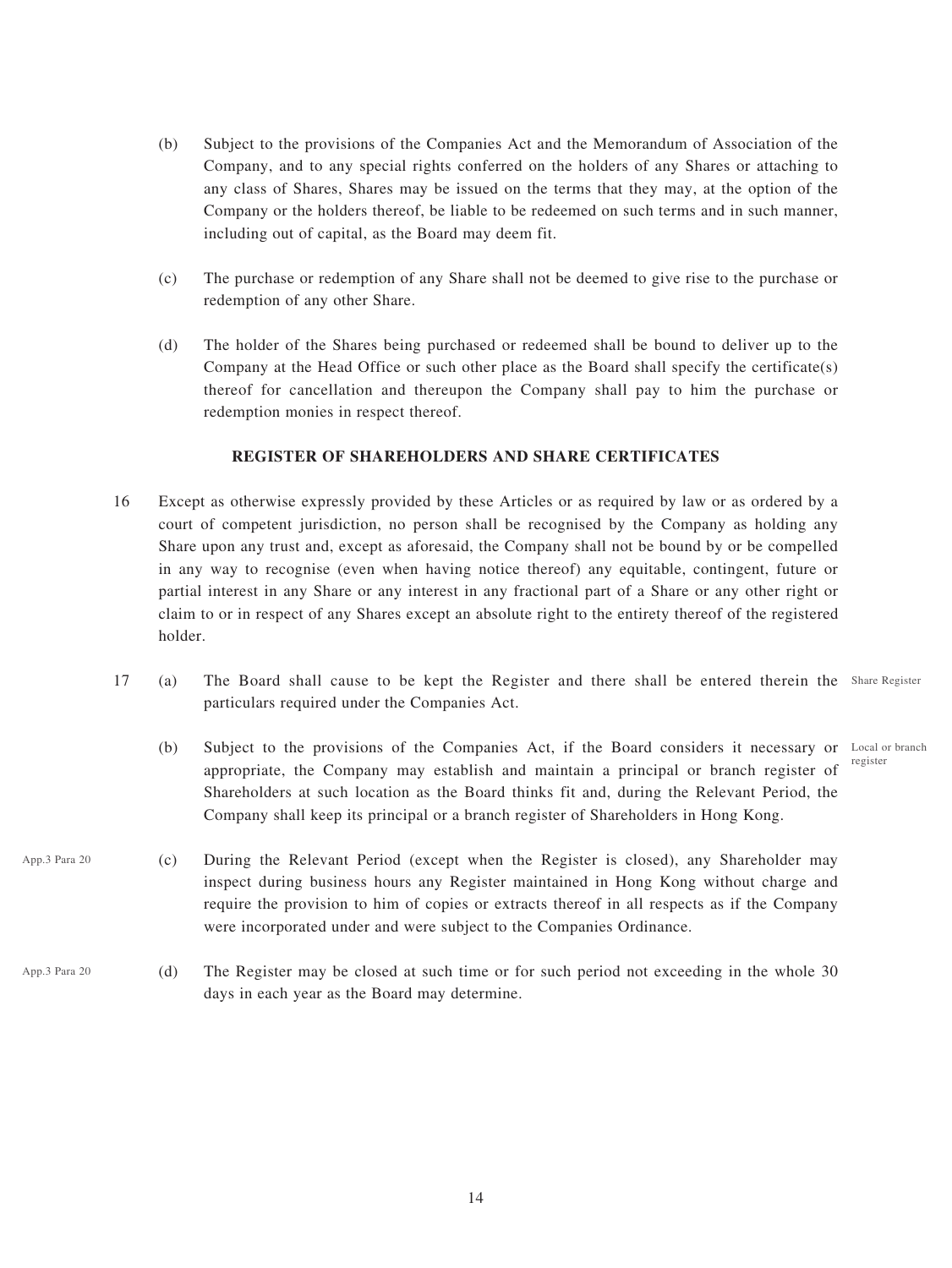certificates

- 18 (a) Every person whose name is entered as a Shareholder in the Register shall be entitled to Share receive within the relevant time limit as prescribed in the Companies Act or as the HK Stock Exchange may from time to time determine, whichever is shorter, after allotment or lodgement of a transfer (or within such other period as the conditions of issue shall provide or is required by the applicable rules of the stock exchange of the Relevant Territory) one certificate for all his Shares, or, if he shall so request, in a case where the allotment or transfer is of a number of Shares in excess of the number for the time being forming a stock exchange board lot for the purposes of the stock exchange of the Relevant Territory on which the Shares are listed upon payment of such sum (in the case of a transfer, not exceeding in the case of any share capital listed on a stock exchange in Hong Kong, HK\$2.50 or such other sum as may from time to time be allowed or not prohibited under the Listing Rules, and in the case of any other Shares, such sum in such currency as the Board may from time to time determine to be reasonable in the territory in which the relevant Register is situated, or otherwise such other sum as the Company may by Ordinary Resolution determine) for every certificate after the first as the Board may from time to time determine, such number of certificates for Shares in stock exchange board lots or whole multiples thereof as he shall request and one for the balance (if any) of the Shares in question, provided that in respect of a Share or Shares held jointly by several persons the Company shall not be bound to issue a certificate or certificates to each such person, and the issue and delivery of a certificate or certificates to one of the joint holders shall be sufficient delivery to all such holders.
	- (b) The Company may, in the event of a change in the form of definitive Share certificate adopted by the Board, issue new definitive certificates to all holders of Shares appearing on the Register in replacement of old definitive certificates issued to such holders. The Board may resolve whether or not to require the return of the old certificates as a condition precedent to the issue of replacement certificates and, as regards any old certificates which have been lost or defaced, to impose such conditions (including as to indemnity) as the Board shall see fit. If the Board elects not to require the return of the old certificates, the same shall be deemed to have been cancelled and of no further effect for all purposes.
- 19 Every certificate for Shares, warrants or debentures or representing any other form of securities of Share the Company shall be issued under the Seal of the Company, which for this purpose may be a to be sealed duplicate Seal. certificates
- 20 Every share certificate hereafter issued shall specify the number and class of Shares in respect of Share certificate which it is issued and the amount paid thereon and may otherwise be in such form as the Board may from time to time prescribe. A share certificate shall relate to only one class of Shares, and where the capital of the Company includes Shares with different voting rights, the designation of each class of Shares, other than those which carry the general right to vote at general meetings, must include the words "restricted voting" or "limited voting" or "non-voting" or some other appropriate designation which is commensurate with the rights attaching to the relevant class of Shares.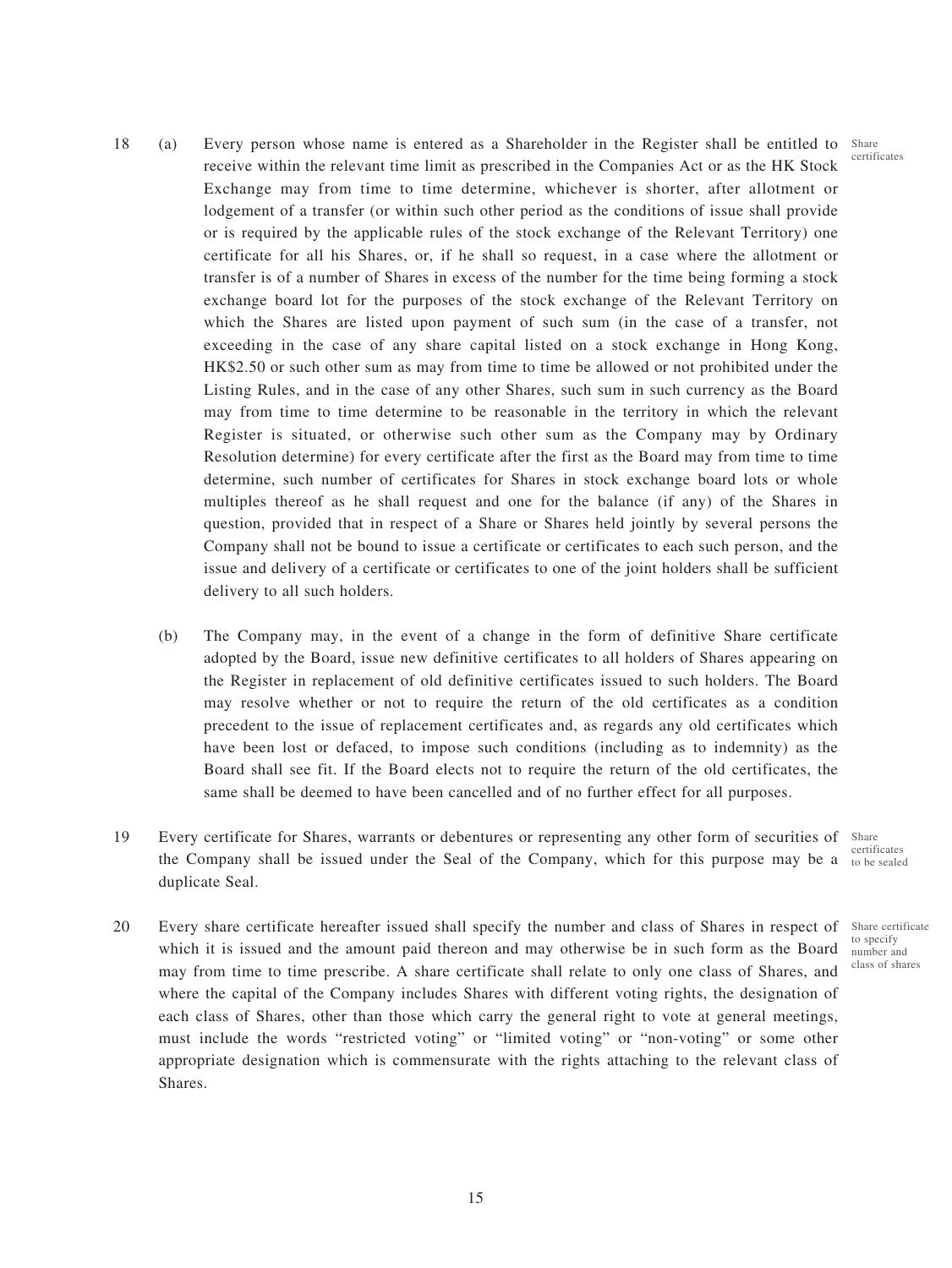- 21 (a) The Company shall not be bound to register more than four persons as joint holders of any Joint holders Share.
	- (b) If any Shares shall stand in the names of two or more persons, the person first named in the Register shall be deemed to be sole holder thereof as regards service of notice and, subject to the provisions of these Articles, all or any other matter connected with the Company, except the transfer of the Share.
- 22 If a share certificate is defaced, lost or destroyed, it may be replaced on payment of such fee, if Replacement of any, (not exceeding, in the case of any share capital listed on a stock exchange in Hong Kong, HK\$2.50 or such other sum as may from time to time be allowed or not prohibited under the Listing Rules, and, in the case of any other capital, such sum in such currency as the Board may from time to time determine to be reasonable in the territory in which the relevant Register is situated, or such other sum as the Company may by Ordinary Resolution determine) as the Board shall from time to time determine and on such terms and conditions, if any, as to publication of notices, evidence and indemnity as the Board thinks fit and in the case of wearing out or defacement, after delivery up of the old certificate. In the case of destruction or loss, the person to whom such replacement certificate is given shall also bear and pay to the Company all costs and out-of-pocket expenses incidental to the investigation by the Company of the evidence of such destruction or loss and of such indemnity.

## **LIEN**

- 23 The Company shall have a first and paramount lien on every Share (not being a fully paid Share) Company's lien for all moneys, whether presently payable or not, called or payable at a fixed time in respect of that Share; and the Company shall also have a first and paramount lien and charge on all Shares (other than fully paid-up Shares) standing registered in the name of a Shareholder, whether singly or jointly with any other person or persons, for all the debts and liabilities of such Shareholder or his estate to the Company and whether the same shall have been incurred before or after notice to the Company of any equitable or other interest of any person other than such Shareholder, and whether the period for the payment or discharge of the same shall have actually arrived or not, and notwithstanding that the same are joint debts or liabilities of such Shareholder or his estate and any other person, whether a Shareholder of the Company or not. The Company's lien (if any) on a Share shall extend to all Dividends and bonuses declared in respect thereof. The Board may at any time either generally or in any particular case waive any lien that has arisen, or declare any Share to be exempt wholly or partially from the provisions of this Article.
- 24 The Company may sell, in such manner as the Board thinks fit, any Shares on which the Company Sale of shares has a lien, but no sale shall be made unless some sum in respect of which the lien exists is presently payable or the liability or engagement in respect of which such lien exists is liable to be presently fulfilled or discharged, nor until the expiration of 14 days after a notice in writing, stating and demanding payment of the sum presently payable or specifying the liability or engagement and demanding fulfilment or discharge thereof and giving notice of intention to sell in default, shall have been given, in the manner in which notices may be sent to Shareholders of the Company as provided in these Articles, to the registered holder for the time being of the Shares, or the person entitled by reason of such holder's death, bankruptcy or winding-up to the Shares.

share certificates

subject to lien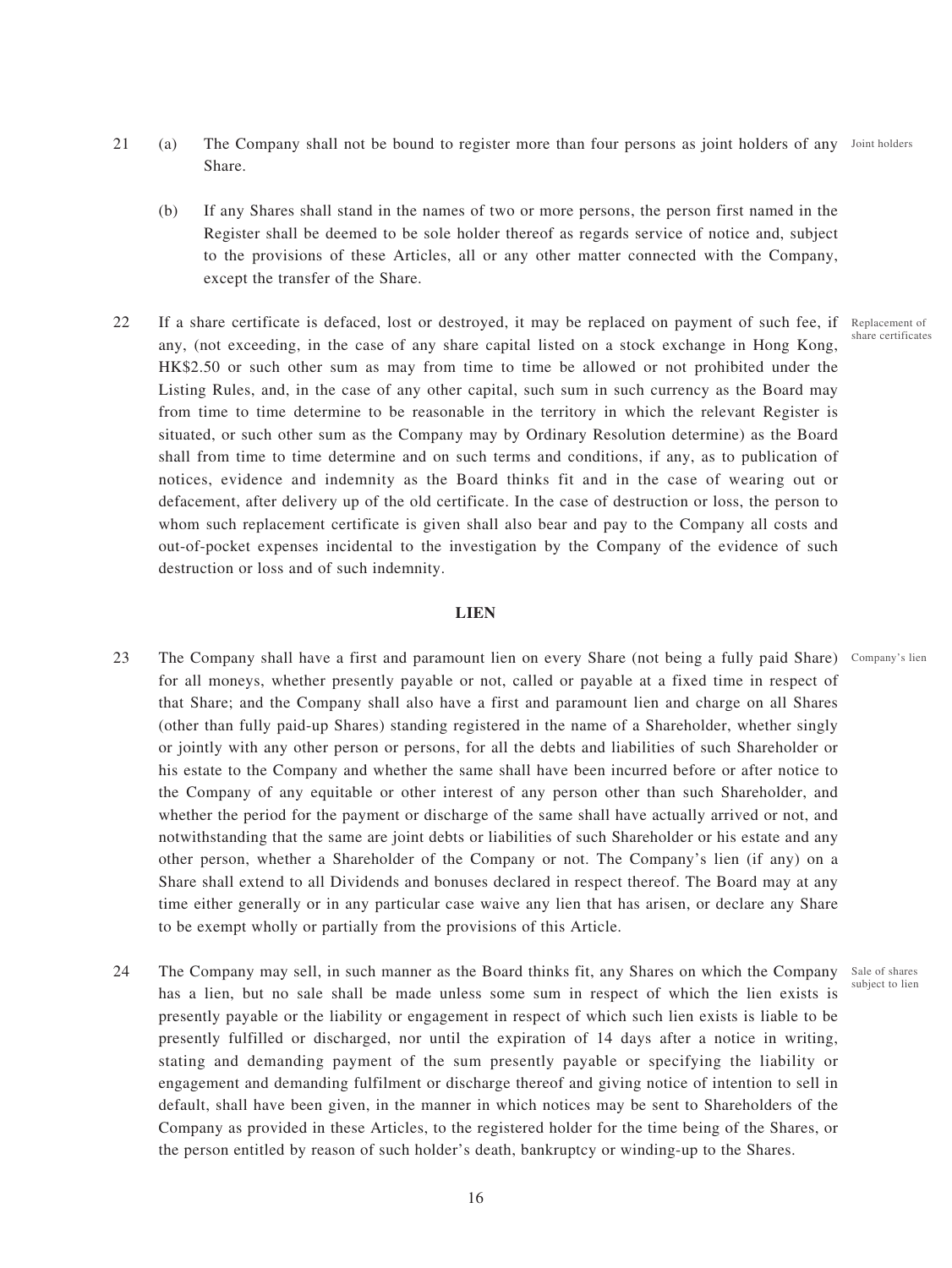25 The net proceeds of such sale after the payment of the costs of such sale shall be applied in or Application of towards payment or satisfaction of the debt or liability or engagement in respect whereof the lien exists, so far as the same is presently payable, and any residue shall (subject to a like lien for debts or liabilities not presently payable as existed upon the Shares prior to the sale) be paid to the person entitled to the Shares at the time of the sale. For the purpose of giving effect to any such sale, the Board may authorise some person to transfer the Shares sold to the purchaser thereof and may enter the purchaser's name in the Register as holder of the Shares, and the purchaser shall not be bound to see the application of the purchase money, nor shall his title to the Shares be affected by any irregularity or invalidity in the proceedings relating to the sale.

## **CALLS ON SHARES**

- 26 The Board may from time to time make such calls as it thinks fit upon the Shareholders in respect Calls/instalments of any moneys unpaid on the Shares held by them respectively (whether on account of the nominal value of the Shares or by way of premiums) and not by the conditions of allotment thereof made payable at a fixed time. A call may be made payable either in one sum or by instalments.
- 27 At least 14 days' notice of any call shall be given to the relevant Shareholders specifying the time Notice of call and place of payment and to whom such call shall be paid.
- 28 A copy of the notice referred to in Article 27 shall be sent to relevant Shareholders in the manner in which notices may be sent to Shareholders by the Company as herein provided. Copy of notice to be sent to shareholders
- 29 In addition to the giving of notice in accordance with Article 28, notice of the person appointed to receive payment of every call and of the times and places appointed for payment may be given to the relevant Shareholders by notice to be inserted at least once in the Newspapers. Notice of call may be given
- 30 Every Shareholder upon whom a call is made shall pay the amount of every call so made on him to the person and at the time or times and place or places as the Board shall appoint. Time and place for payment of call
- 31 A call shall be deemed to have been made at the time when the resolution of the Board authorising such call was passed. When call deemed to have been made
- 32 The joint holders of a Share shall be severally as well as jointly liable for the payment of all calls and instalments due in respect of such Share or other moneys due in respect thereof. Liability of joint holders
- 33 The Board from time to time at its discretion may extend the time fixed for any call, and may extend such time as regards all or any of the Shareholders, whom due to residence outside the Relevant Territory or other cause the Board may deem entitled to any such extension but no Shareholder shall be entitled to any such extension except as a matter of grace and favour.

proceeds of sale

Board may extend time fixed for call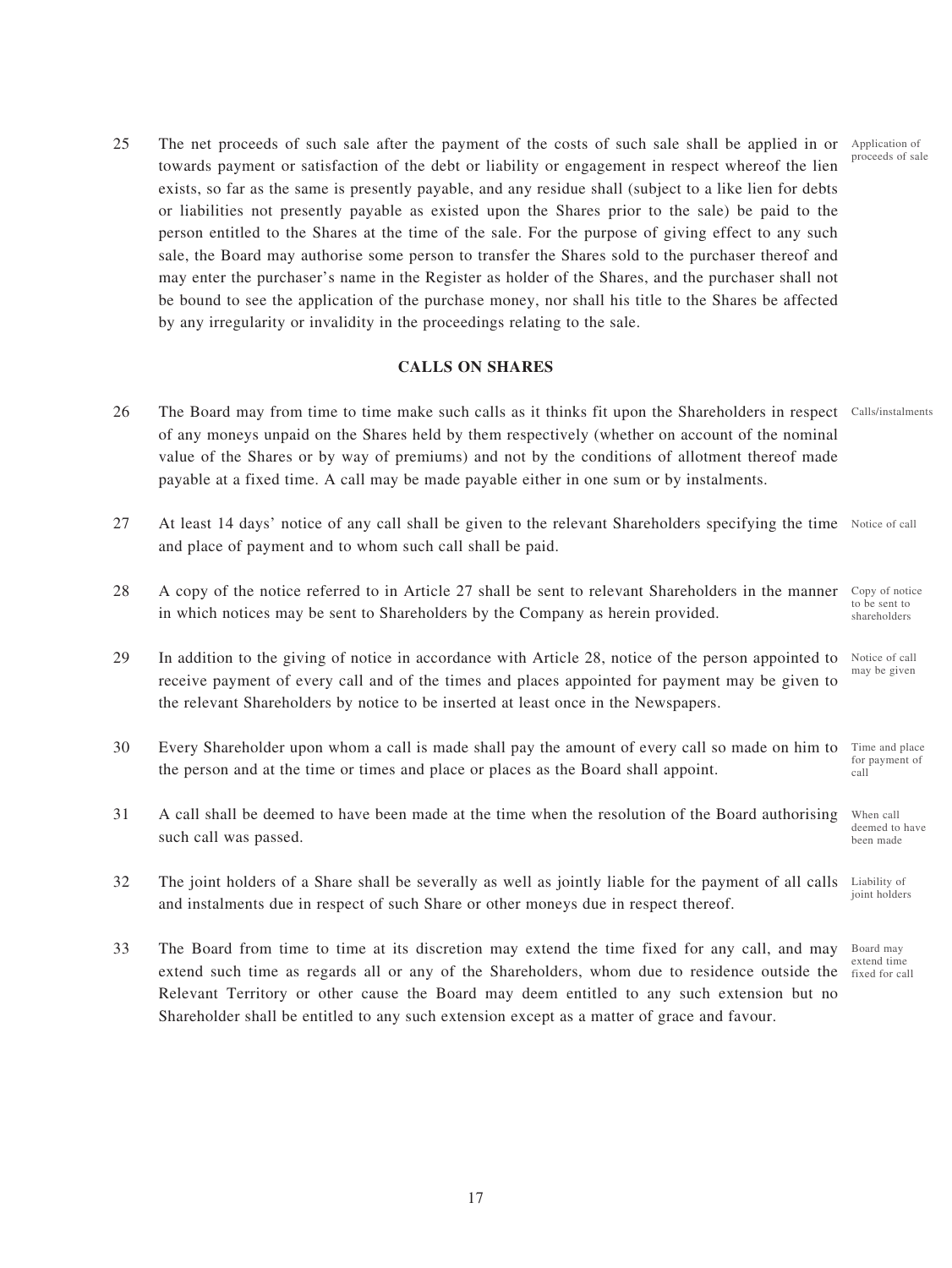35 No Shareholder shall be entitled to receive any Dividend or bonus or to be present or vote (save as proxy or authorised representative for another Shareholder) at any general meeting, either personally, or (save as proxy or authorised representative for another Shareholder) by proxy, or be reckoned in a quorum, or to exercise any other privilege as a Shareholder until all calls or instalments due from him to the Company, whether alone or jointly or jointly and severally with any other person, together with interest and expenses (if any) shall have been paid.

interest wholly or in part.

- 36 On the trial or hearing of any action or other proceedings for the recovery of any money due for Evidence in any call, it shall be sufficient to prove that the name of the Shareholder sued is entered in the Register as the holder, or one of the holders, of the Shares in respect of which such debt accrues; that the resolution of the Board making the call has been duly recorded in the minute book of the Board; and that notice of such call was given to the Shareholder sued, in pursuance of these Articles, and it shall not be necessary to prove the appointment of the Directors who made such call, nor any other matters whatsoever, but the proof of the matters aforesaid shall be conclusive evidence of the debt.
- 37 (a) Any sum which by the terms of allotment of a Share is made payable upon allotment or at Sums payable any fixed date, whether on account of the nominal value of the Share and/or by way of premium, shall for all purposes of these Articles be deemed to be a call duly made and notified and payable on the date fixed for payment, and in case of non-payment all the relevant provisions of these Articles as to payment of interest and expenses, forfeiture and the like, shall apply as if such sums had become payable by virtue of a call duly made and notified.
	- (b) The Board may on the issue of Shares differentiate between the allottees or holders as to the Shares may be amount of calls to be paid and the time of payment.
- 38 The Board may, if it thinks fit, receive from any Shareholder willing to advance the same, and either in money or money's worth, all or any part of the money uncalled and unpaid or instalments payable upon any Shares held by him, and in respect of all or any of the moneys so advanced may pay interest at such rate (if any) not exceeding 20% per annum, as the Board may decide but a payment in advance of a call shall not entitle the Shareholder to receive any Dividend subsequently declared or to exercise any other rights or privileges as a Shareholder in respect of the Share or the due portion of the Shares upon which payment has been advanced by such Shareholder before it is called up. The Board may at any time repay the amount so advanced upon giving to such Shareholder not less than one Month's notice in writing of its intention on that behalf, unless before the expiration of such notice the amount so advanced shall have been called up on the Shares in respect of which it was advanced.

Suspension of privileges while call unpaid

action for call

on allotment deemed a call

issued subject to different conditions as to calls, etc.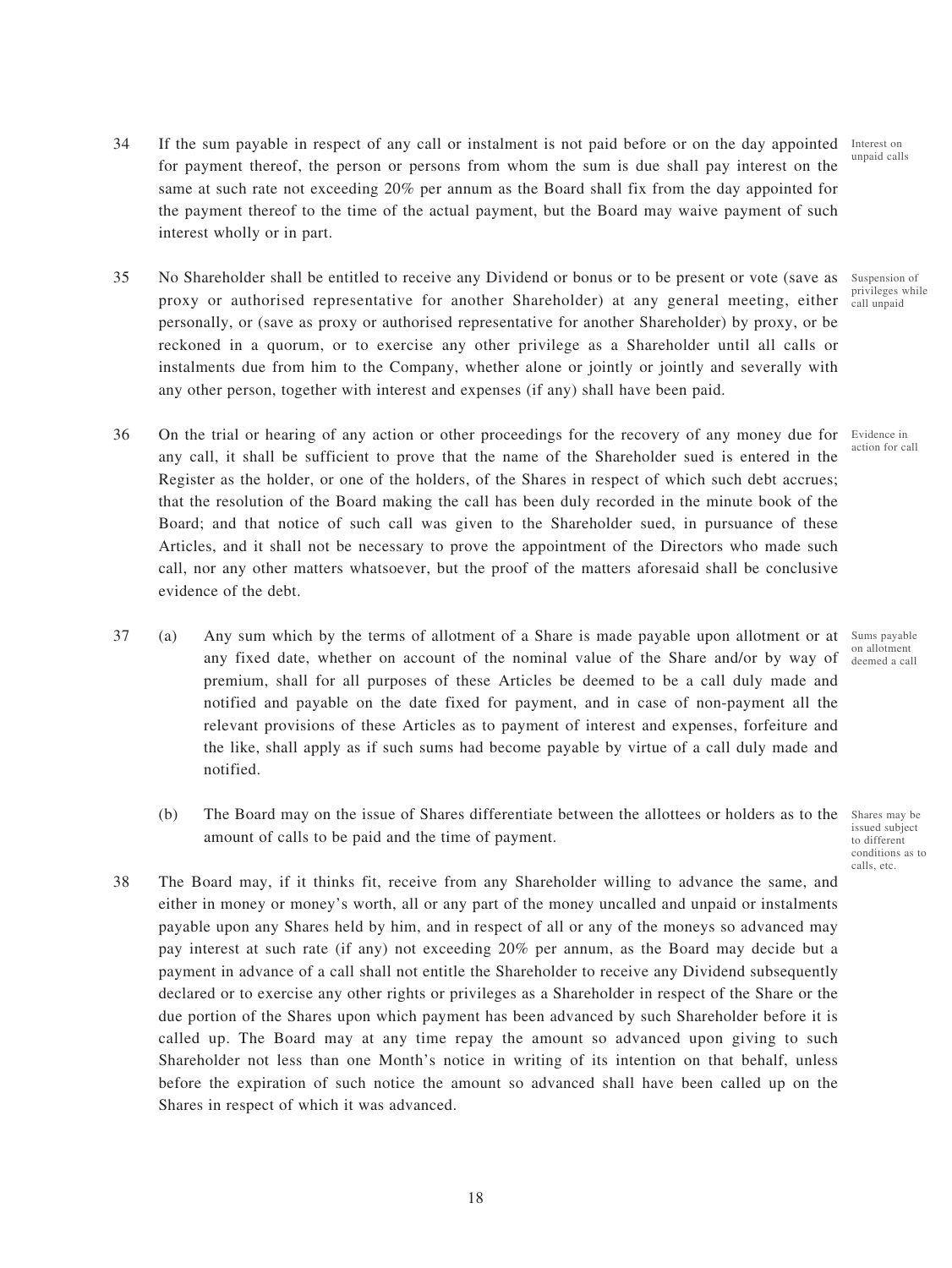## **TRANSFER OF SHARES**

- 39 Subject to the Companies Act, all transfers of Shares shall be effected by transfer in writing in the Form of usual or common form or in such other form as the Board may accept provided always that it shall be in such a form prescribed by the HK Stock Exchange and may be under hand only or, if the transferor or transferee is a Clearing House (or its nominee(s)), under hand or by machine imprinted signature or by such other means of execution as the Board may approve from time to time. transfer
- 40 The instrument of transfer of any Share shall be executed by or on behalf of the transferor and by Execution of or on behalf of the transferee provided that the Board may dispense with the execution of the instrument of transfer by the transferor or the transferee or accept mechanically executed transfers in any case in which it in its absolute discretion thinks fit to do so. The transferor shall be deemed to remain the holder of the Share until the name of the transferee is entered in the Register in respect thereof. Nothing in these Articles shall preclude the Board from recognising a renunciation of the allotment or provisional allotment of any Share by the allottee in favour of some other person.
- 41 (a) The Board may, in its absolute discretion at any time and from time to time, remove any Share on the principal Register to any branch Register or any Share on any branch Register to the principal Register or any other branch Register.
	- (b) Unless the Board otherwise agrees (which agreement may be on such terms and subject to such conditions as the Board in its absolute discretion may from time to time stipulate, and which agreement it shall, without giving any reason therefore, be entitled in its absolute discretion to give or withhold) no Shares on the principal Register shall be removed to any branch Register nor shall Shares on any branch Register be removed to the principal Register or any other branch Register and all removals and other documents of title relating to or affecting the title to any share or other securities of the Company shall be lodged for registration, and be registered, in the case of any Shares on a branch Register, at the relevant Registration Office, and, in the case of any Shares on the principal Register, at the Transfer Office.
	- (c) Notwithstanding anything contained in these Articles, the Company shall as soon as practicable and on a regular basis record in the principal Register all removals of Shares effected on any branch Register and shall at all times maintain the principal Register and all branch Registers in all respects in accordance with the Companies Act.

transfer

Shares registered on principal register, branch register, etc.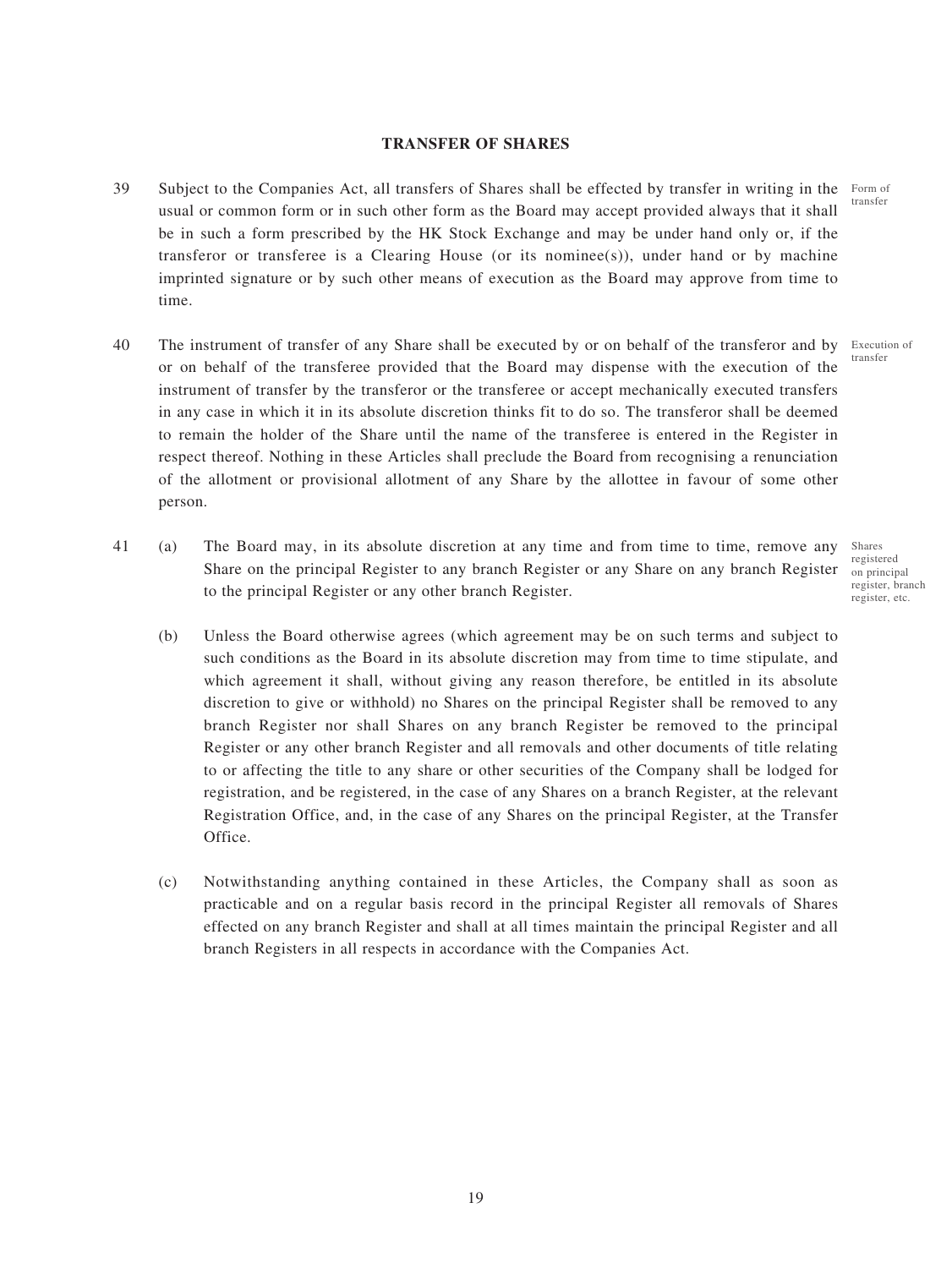- 42 Fully paid Shares shall be free from any restriction with respect to the right of the holder thereof to Directors may transfer such Shares (except when permitted by the HK Stock Exchange) and shall also be free from all liens. The Board however, may, in its absolute discretion, refuse to register a transfer of any Share which is not fully paid to a person of whom it does not approve or any Share issued under any share option scheme upon which a restriction on transfer imposed thereby still subsists, and it may also refuse to register a transfer of any Share (whether fully paid up or not) to more than four joint holders or a transfer of any Shares (not being a fully paid up Share) on which the Company has a lien.
- 43 The Board may also decline to recognise any instrument of transfer unless:
	- (a) a fee of such maximum as the HK Stock Exchange may from time to time determine to be payable (or such lesser sum as the Board may from time to time require) has been paid to the Company;
	- (b) the instrument of transfer is lodged at the relevant Registration Office or, as the case may be, the Transfer Office accompanied by the certificate of the Shares to which it relates, and such other evidence as the Board may reasonably require to show the right of the transferor to make the transfer (and, if the instrument of transfer is executed by some other person on his behalf, the authority of that person so to do);
	- (c) the instrument of transfer is in respect of only one class of Share;
	- (d) the Shares concerned are free of any lien in favour of the Company; and
	- (e) if applicable, the instrument of transfer is properly stamped.
- 44 The Board may refuse to register a transfer of any Share to an infant or to a person of unsound No transfer to mind or under other legal disability. an infant
- 45 If the Board shall refuse to register a transfer of any Share, it shall, within two months after the date on which the transfer was lodged with the Company, send to each of the transferor and the transferee notice of such refusal and, except where the subject Share is not a fully paid Share, the reason(s) for such refusal. Notice of refusal
- 46 Upon every transfer of Shares, the certificate in respect thereof held by the transferor shall be Certificate to given up to be cancelled, and shall forthwith be cancelled accordingly, and a new certificate shall be issued to the transferee in respect of the Shares transferred to him as provided in Article 18, and if any of the Shares included in the certificate so given up shall be retained by the transferor a new certificate in respect thereof shall be issued to him as provided in Article 18. The Company shall retain the instrument of transfer. be given up on transfer
- 47 The registration of transfers may be suspended when the Register is closed in accordance with Article 17(d).

When transfer books or register is closed

refuse to register a transfer

Requirement as to transfer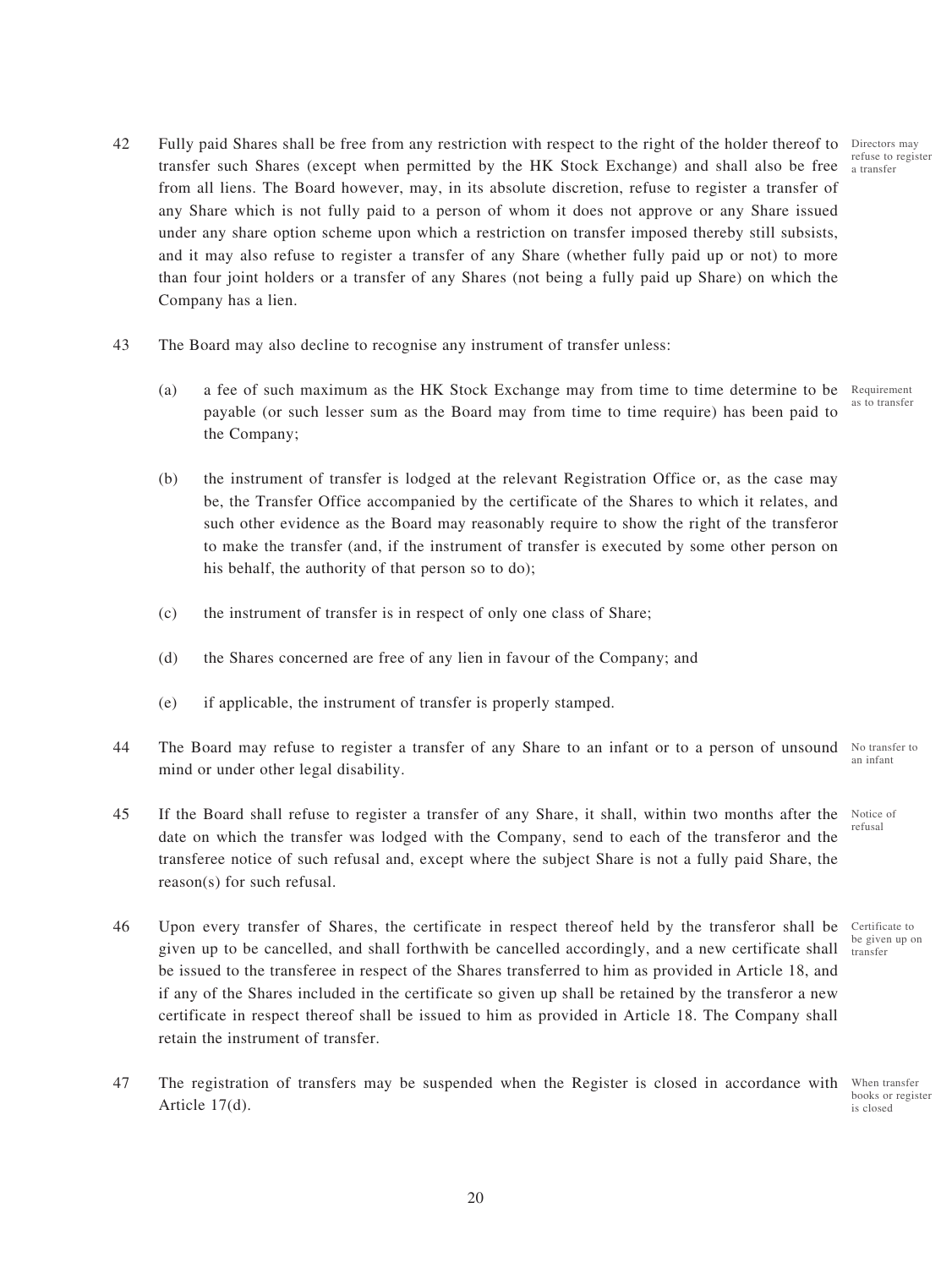## **TRANSMISSION OF SHARES**

- 48 In the case of the death of a Shareholder, the survivor or survivors where the deceased was a joint Deaths of holder, and the legal personal representatives of the deceased where he was a sole or only surviving holder, shall be the only persons recognised by the Company as having any title to his interest in the Shares; but nothing herein contained shall release the estate of a deceased holder (whether sole or joint) from any liability in respect of any Share solely or jointly held by him.
- 49 Any person becoming entitled to a Share in consequence of the death or bankruptcy or winding-up of a Shareholder may, upon such evidence as to his title being produced as may from time to time be required by the Board, and subject as hereinafter provided, elect either to be registered himself as holder of the Share or to have some person nominated by him registered as the transferee thereof.
- 50 If the person becoming entitled to a Share pursuant to Article 49 shall elect to be registered himself as the holder of such Share, he shall deliver or send to the Company a notice in writing signed by him, at (unless the Board otherwise agrees) the Registration Office, stating that he so elects. If he shall elect to have his nominee registered, he shall testify his election by executing a transfer of such Share to his nominee. All the limitations, restrictions and provisions of these Articles relating to the right to transfer and the registration of transfers of Shares shall be applicable to any such notice or transfer as aforesaid as if the death, bankruptcy or winding-up of the Shareholder had not occurred and the notice or transfer were a transfer executed by such Shareholder.
- 51 A person becoming entitled to a Share by reason of the death, bankruptcy or winding-up of the holder shall be entitled to the same Dividends and other advantages to which he would be entitled if he were the registered holder of the Share. However, the Board may, if it thinks fit, withhold the payment of any Dividend payable or other advantages in respect of such Share until such person shall become the registered holder of the Share or shall have effectually transferred such Share, but, subject to the requirements of Article 80 being met, such a person may vote at general meetings of the Company.

### **FORFEITURE OF SHARES**

- 52 If a Shareholder fails to pay any call or instalment of a call on the day appointed for payment thereof, the Board may, at any time thereafter during such time as any part of the call or instalment remains unpaid, without prejudice to the provisions of Article 34, serve notice on him requiring payment of so much of the call or instalment as is unpaid, together with any interest which may have accrued and which may still accrue up to the date of actual payment.
- 53 The notice shall name a further day (not earlier than the expiration of 14 days from the date of the notice) on or before which the payment required by the notice is to be made, and it shall also name the place where payment is to be made such place being the Registered Office or a Registration Office or another place within the Relevant Territory. The notice shall also state that, in the event of non-payment at or before the time appointed, the Shares in respect of which the call was made will be liable to be forfeited.

registered holder or of joint holder of shares

Registration of personal representative s and trustees in bankruptcy

Notice of election to be registered of nominee

Retention of dividends, etc. until transmission of shares of a deceased or bankrupt shareholder

If call or instalment not paid notice may be given

Content of notice of call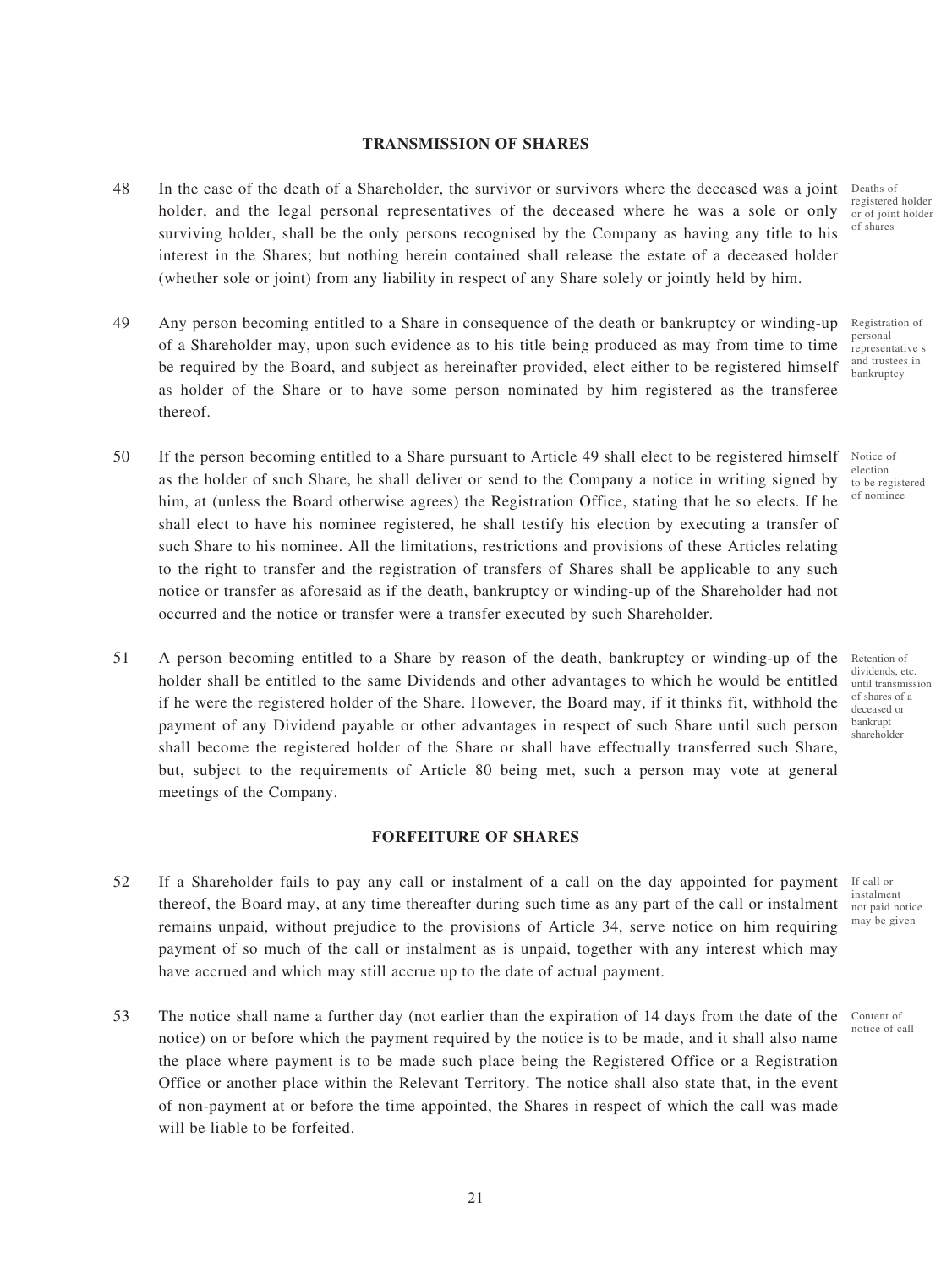- 54 If the requirements of any such notice as aforesaid are not complied with, any Share in respect of which the notice has been given may at any time thereafter, before the payment required by the notice has been made, be forfeited by a resolution of the Board to that effect. Such forfeiture shall include all Dividends and bonuses declared in respect of the forfeited Share and not actually paid before the forfeiture. The Board may accept the surrender of any Share liable to be forfeited hereunder and in such cases references in these Articles to forfeiture shall include surrender. If notice not complied with shares may be forfeited
- 55 Any Share so forfeited shall be deemed to be the property of the Company, and may be re-allotted, sold or otherwise disposed of on such terms and in such manner as the Board thinks fit and at any time before a sale or disposition, the forfeiture may be cancelled on such terms as the Board thinks fit.
- 56 A person whose Shares have been forfeited shall cease to be a Shareholder in respect of the forfeited Shares, but shall, nevertheless, remain liable to pay to the Company all moneys which, at the date of forfeiture, were payable by him to the Company in respect of the forfeited Shares, together with (if the Board shall in its discretion so require) interest thereon from the date of forfeiture until the date of actual payment (including the payment of such interest) at such rate not exceeding 20% per annum as the Board may prescribe, and the Board may enforce the payment thereof if it thinks fit, and without any deduction or allowance for the value of the Shares at the date of forfeiture, but his liability shall cease if and when the Company shall have received payment in full of all such moneys in respect of the Shares. For the purposes of this Article any sum which by the terms of issue of a Share, is payable thereon at a fixed time which is subsequent to the date of forfeiture, whether on account of the nominal value of the Share or by way of premium, shall notwithstanding that such time has not yet arrived be deemed to be payable on the date of forfeiture, and the same shall become due and payable immediately upon the forfeiture, but interest thereon shall only be payable in respect of any period between the said fixed time and the date of actual payment.
- 57 A certificate in writing that the declarant is a Director or the Secretary, and that a Share has been duly forfeited or surrendered on a date stated in the certificate, shall be conclusive evidence of the facts therein stated as against all persons claiming to be entitled to the Share. The Company may receive the consideration, if any, given for the Share on any re-allotment, sale or disposition thereof and may execute a transfer of the Share in favour of the person to whom the Share is re-allotted, sold or disposed of and such person shall thereupon be registered as the holder of the Share, and shall not be bound to see to the application of the subscription or purchase money, (if any), nor shall his title to the Share be affected by any irregularity or invalidity in the proceedings in reference to the forfeiture, re-allotment, sale or disposal of such Share.
- 58 When any Share shall have been forfeited, notice of the forfeiture shall be given to the Shareholder in whose name it stood immediately prior to the forfeiture, and an entry of the forfeiture, with the date thereof, shall forthwith be made in the Register, but no forfeiture shall be in any manner invalidated by any omission or neglect to give such notice or make any such entry.

Evidence of forfeiture and transfer of forfeited share

Forfeited shares to become property of Company

> Arrears to be paid not withstanding forfeiture

Notice after forfeiture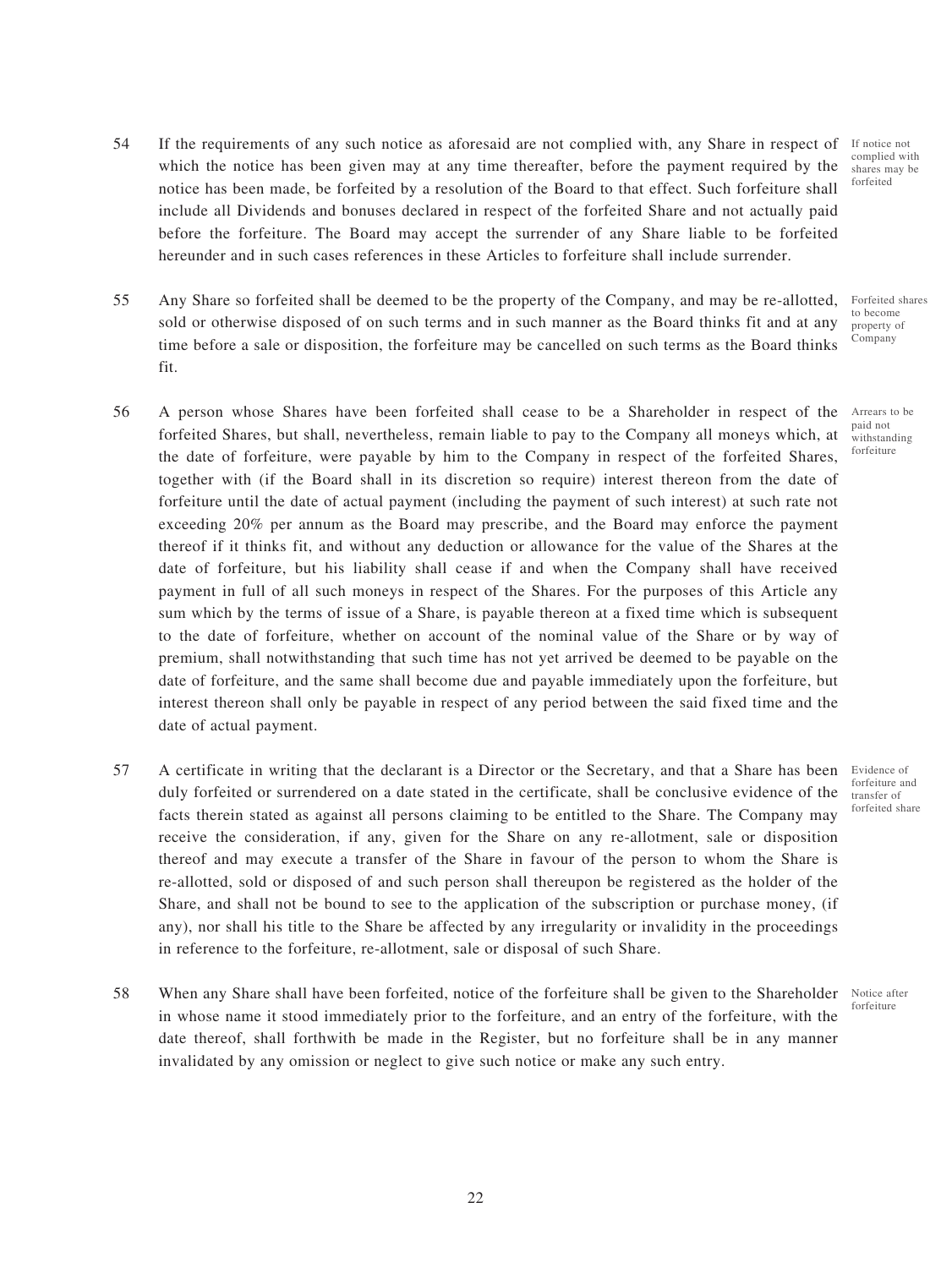Power to redeem forfeited shares

- 59 Notwithstanding any such forfeiture as aforesaid the Board may at any time, before any Shares so forfeited shall have been re-allotted, sold or otherwise disposed of, cancel the forfeiture on such terms as it thinks fit or permit the Shares so forfeited to be bought back or redeemed upon the terms of payment of all calls and interest due upon and expenses incurred in respect of the Shares, and upon such further terms (if any) as it thinks fit.
- 60 The forfeiture of a Share shall not prejudice the right of the Company to any call already made or any instalment payment thereon.
- 61 (a) The provisions of these Articles as to forfeiture shall apply in the case of non-payment of any sum which, by terms of issue of a Share, becomes payable at a fixed time, whether on account of the nominal value of the Share or by way of premium, as if the same had been payable by virtue of a call duly made and notified.
	- (b) In the event of a forfeiture of Shares the Shareholder shall be bound to deliver and shall forthwith deliver to the Company the certificate or certificates held by him for the Shares so forfeited and in any event the certificates representing Shares so forfeited shall be void and of no further effect.

#### **GENERAL MEETINGS**

App.3 Para  $14(1)$  62 At all times during the Relevant Period other than the financial year of the Company's adoption of When annual these Articles, the Company shall in each financial year hold a general meeting as its annual general meeting in addition to any other meeting in that year and shall specify the meeting as such in the notice calling it.

> The annual general meeting shall be held in the Relevant Territory or elsewhere as may be determined by the Board and at such time and place as the Board shall appoint. A meeting of the Shareholders or any class thereof may be held by means of such telephone, electronic or other communication facilities as permit all persons participating in the meeting to communicate with each other simultaneously and instantaneously, and participation in such a meeting shall constitute presence at such meetings.

- 63 All general meetings other than annual general meetings shall be called extraordinary general Extraordinary meetings general meeting
- App.3 Para14(5) 64 The Board may, whenever it thinks fit, convene an extraordinary general meeting. Extraordinary Convening of general meetings shall also be convened on the requisition of one or more Shareholders holding, at the date of deposit of the requisition, not less than one tenth of the paid up capital of the Company having the right of voting at general meetings. Such requisition shall be made in writing to the Board or the Secretary for the purpose of requiring an extraordinary general meeting to be called by the Board for the transaction of any business specified in such requisition. Such meeting shall be held within two Months after the deposit of such requisition. If within 21 days of such deposit, the Board fails to proceed to convene such meeting, the requisitionist(s) himself (themselves) may do so in the same manner, and all reasonable expenses incurred by the requisitionist(s) as a result of the failure of the Board shall be reimbursed to the requisitionist(s) by the Company.

Forfeiture not to prejudice Company's right to call or instalment Forfeiture for non-payment of any sum due on shares

general meeting to be held

extraordinary general meeting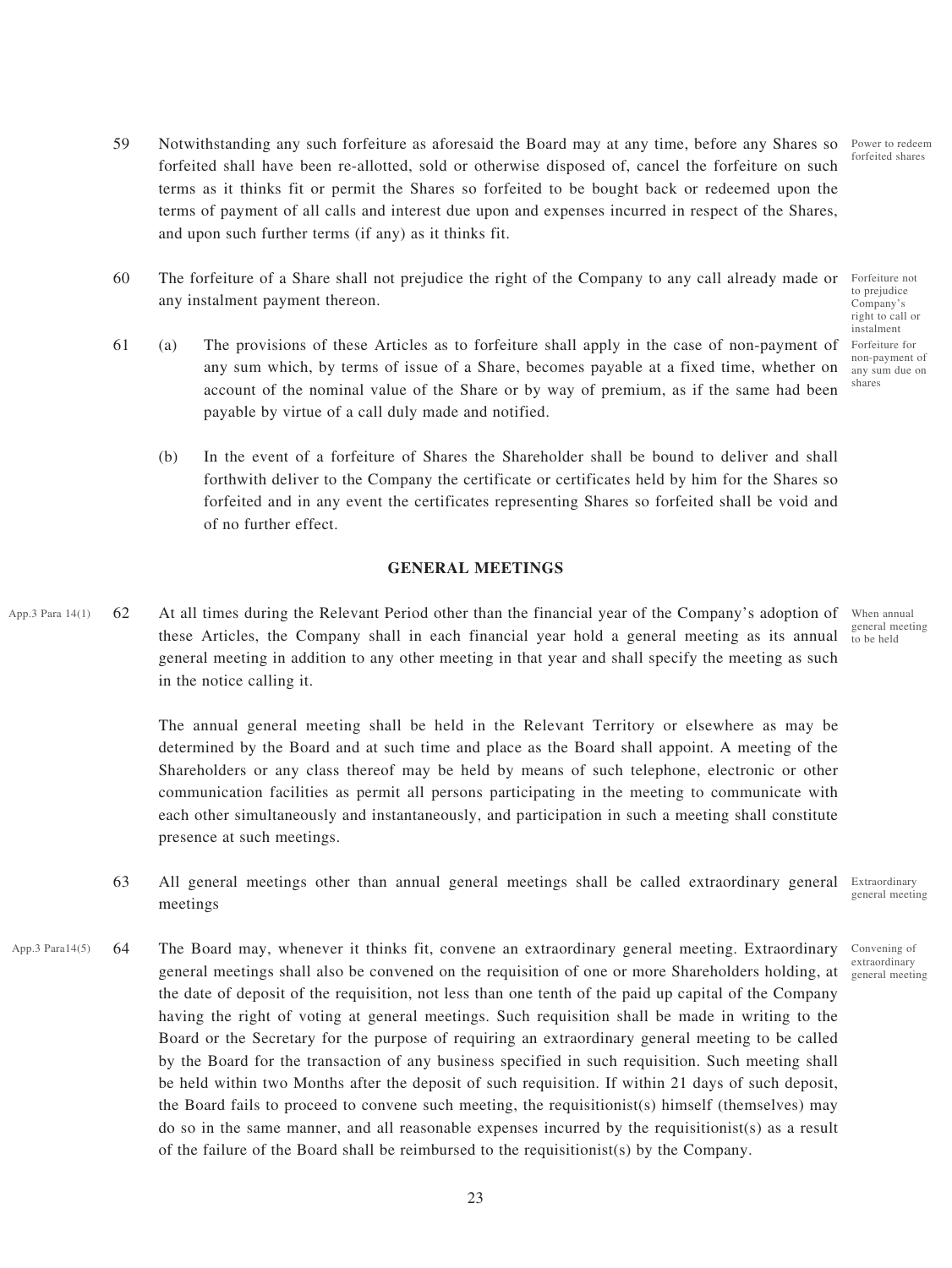meetings

- App.3 Para 14(2) 65 An annual general meeting of the Company shall be called by at least 21 days' notice in writing, Notice of and a general meeting of the Company, other than an annual general meeting, shall be called by at least 14 days' notice in writing. The notice shall be exclusive of the day on which it is served or deemed to be served and of the day for which it is given, and shall specify the place, the day, the hour and the agenda of the meeting and particulars of the resolutions to be considered at that meeting and in case of special business (as defined in Article 67), the general nature of that business, and shall be given, in manner hereinafter mentioned or in such other manner, if any, as may be prescribed by the Company in general meeting, to such persons as are, under these Articles, entitled to receive such notices from the Company, provided that a meeting of the Company shall notwithstanding that it is called by shorter notice than that specified in this Article be deemed to have been duly called if it is so agreed:
	- (a) in the case of a meeting called as the annual general meeting, by all the Shareholders entitled to attend and vote thereat; and
	- (b) in the case of any other meeting, by a majority in number of the Shareholders having a right to attend and vote at the meeting, being a majority together holding not less than 95% of the total voting rights at the meeting of all members of the Company.
	- 66 (a) The accidental omission to give any notice to, or the non-receipt of any notice by, any person entitled to receive notice shall not invalidate any resolution passed or any proceedings at any such meeting.

Omission to give notice

(b) In the case where forms of proxy or notice of appointment of corporate representative are to be sent out with any notice, the accidental omission to send such forms of proxy or notice of appointment of corporate representative to, or the non-receipt of such forms by, any person entitled to receive notice of the relevant meeting shall not invalidate any resolution passed or any proceeding at any such meeting.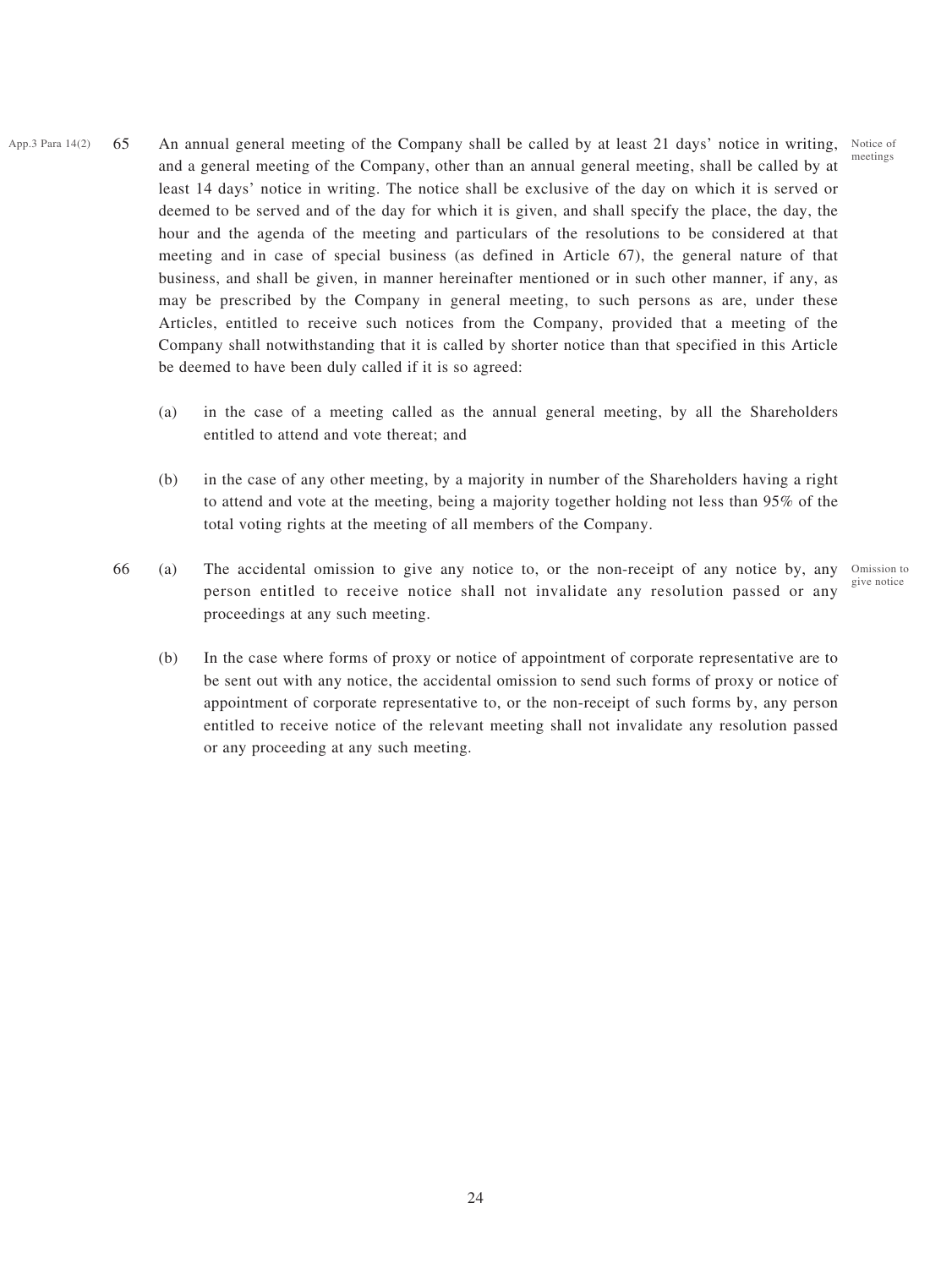## **PROCEEDINGS AT GENERAL MEETINGS**

- 67 (a) All business shall be deemed special that is transacted at an extraordinary general meeting Special business, and also all business shall be deemed special that is transacted at an annual general meeting with the exception of the following, which shall be deemed ordinary business:
	- business of annual general meeting

- (i) the declaration and sanctioning of Dividends;
- (ii) the consideration and adoption of the accounts and balance sheets and the reports of the Directors and Auditors and other documents required to be annexed to the balance sheets;
- (iii) the election of Directors in place of those retiring;
- (iv) the appointment of Auditors;
- (v) the fixing of, or the determining of the method of fixing of the remuneration of the Directors and of the Auditors;
- (vi) the granting of any mandate or authority to the Board to offer, allot, grant options over, or otherwise dispose of the unissued Shares representing not more than 20% (or such other percentage as may from time to time be specified in the Listing Rules) in nominal value of its then existing issued share capital and the number of any securities repurchased pursuant to paragraph (vii) of this Article; and
- (vii) the granting of any mandate or authority to the Board to repurchase securities of the Company.
- 67A All Shareholders have the right to (a) speak at a general meeting; and (b) vote at a general meeting except where a Shareholder is required, by the Listing Rules, to abstain from voting to approve the matter under consideration. App. 3 Para 14(3)
	- Speaking at general meetings
	-
	- 68 For all purposes the quorum for a general meeting shall be two Shareholders present in person (or, Quorum in the case of a Shareholder being a corporation, by its duly authorised representative) or by proxy and entitled to vote. No business shall be transacted at any general meeting unless the requisite quorum shall be present at the time when the meeting proceeds to business and continues to be present until the conclusion of the meeting.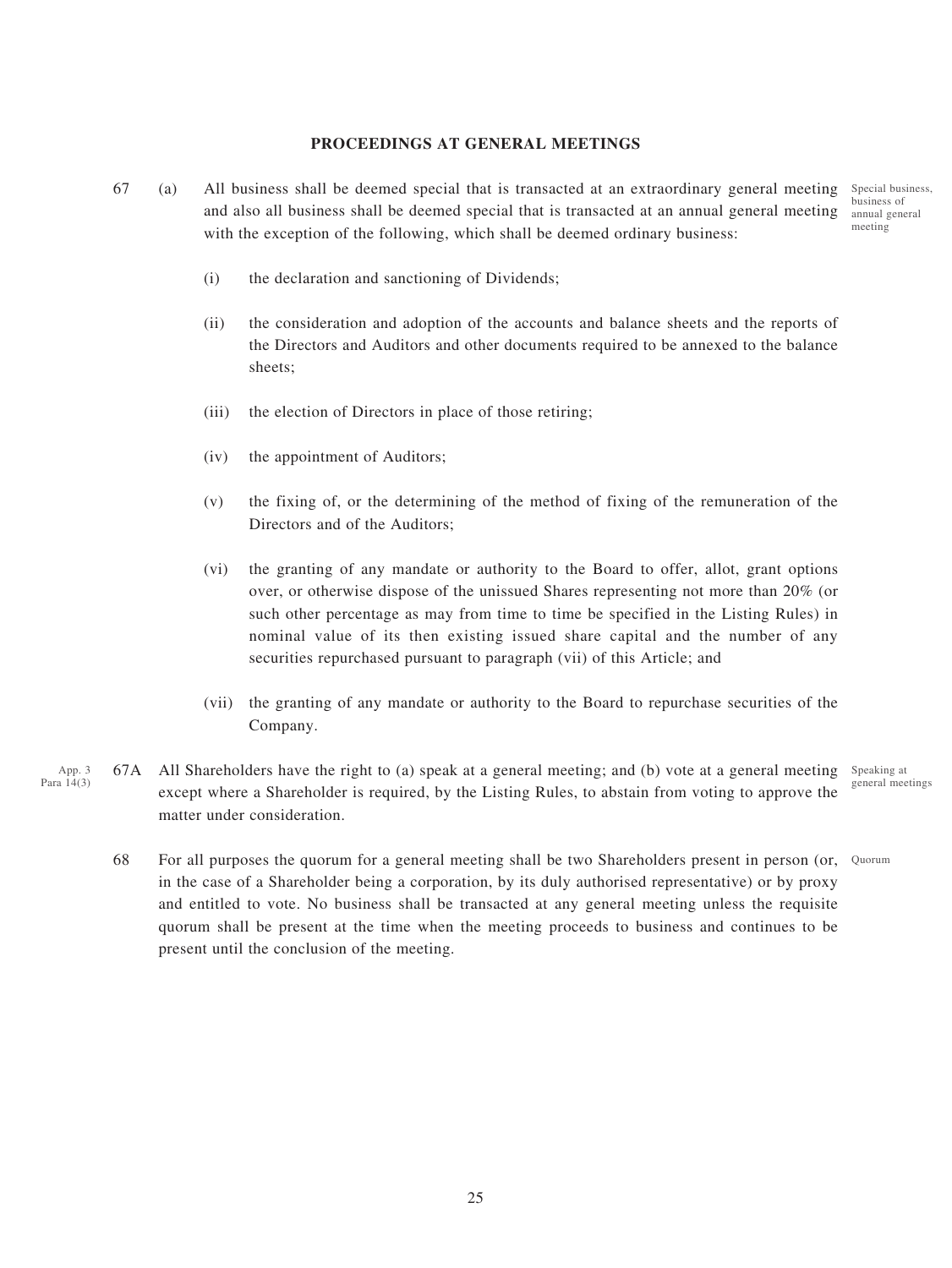- 69 If within 15 minutes from the time appointed for the meeting a quorum is not present, the meeting, if convened upon the requisition of Shareholders, shall be dissolved, but in any other case it shall stand adjourned to the same day in the next week and at such time and place as shall be decided by the Board, and if at such adjourned meeting a quorum is not present within 15 minutes from the time appointed for holding the meeting, the Shareholder or the Shareholders present in person (or, in the case of a Shareholder being a corporation by its duly authorised representative) or by proxy and entitled to vote shall be a quorum and may transact the business for which the meeting was called.
- 70 The chairman (if any) of the Company or if he is absent or declines to take the chair at such chairman of meeting, the Vice chairman (if any) of the Company shall take the chair at every general meeting, or, if there be no such chairman or Vice chairman, or, if at any general meeting neither of such chairman or Vice chairman is present within 15 minutes after the time appointed for holding such meeting, or both such persons decline to take the chair at such meeting, the Directors present shall choose one of their number as chairman of the meeting, and if no Director be present or if all the Directors present decline to take the chair or if the chairman chosen shall retire from the chair, then the Shareholders present shall choose one of their number to be chairman of the meeting.
- 71 The chairman of the meeting may, with the consent of any general meeting at which a quorum is present, and shall, if so directed by the meeting, adjourn any meeting from time to time and from place to place as the meeting shall determine. Whenever a meeting is adjourned for 14 days or more, at least seven clear days' notice, specifying the place, the day and the hour of the adjourned meeting shall be given in the same manner as in the case of an original meeting but it shall not be necessary to specify in such notice the nature of the business to be transacted at the adjourned meeting. Save as aforesaid, no notice of an adjournment or of the business to be transacted at any adjourned meeting needs to be given nor shall any Shareholder be entitled to any such notice. No business shall be transacted at an adjourned meeting other than the business which might have been transacted at the meeting from which the adjournment took place.
- 72 At any general meeting a resolution put to the vote of the meeting shall be decided by poll save Poll, show of that the chairman of the meeting may, pursuant to the Listing Rules, allow a resolution to be voted demand for poll on by a show of hands. Where a show of hands is allowed, before or on the declaration of the result of the show of hands, a poll may be demanded by:
	- (a) at least two Shareholders present in person (or, in the case of a Shareholder being a corporation, by its duly authorised representative) or by proxy for the time being entitled to vote at the meeting; or
	- (b) any Shareholder or Shareholders present in person (or, in the case of a Shareholder being a corporation, by its duly authorised representative) or by proxy and representing not less than one-tenth of the total voting rights of all the Shareholders having the right to vote at the meeting; or

When quorum is not present meeting to be dissolved and when to be adjourned

general meeting

Power to adiourn general meeting, business of adjourned meeting

hands and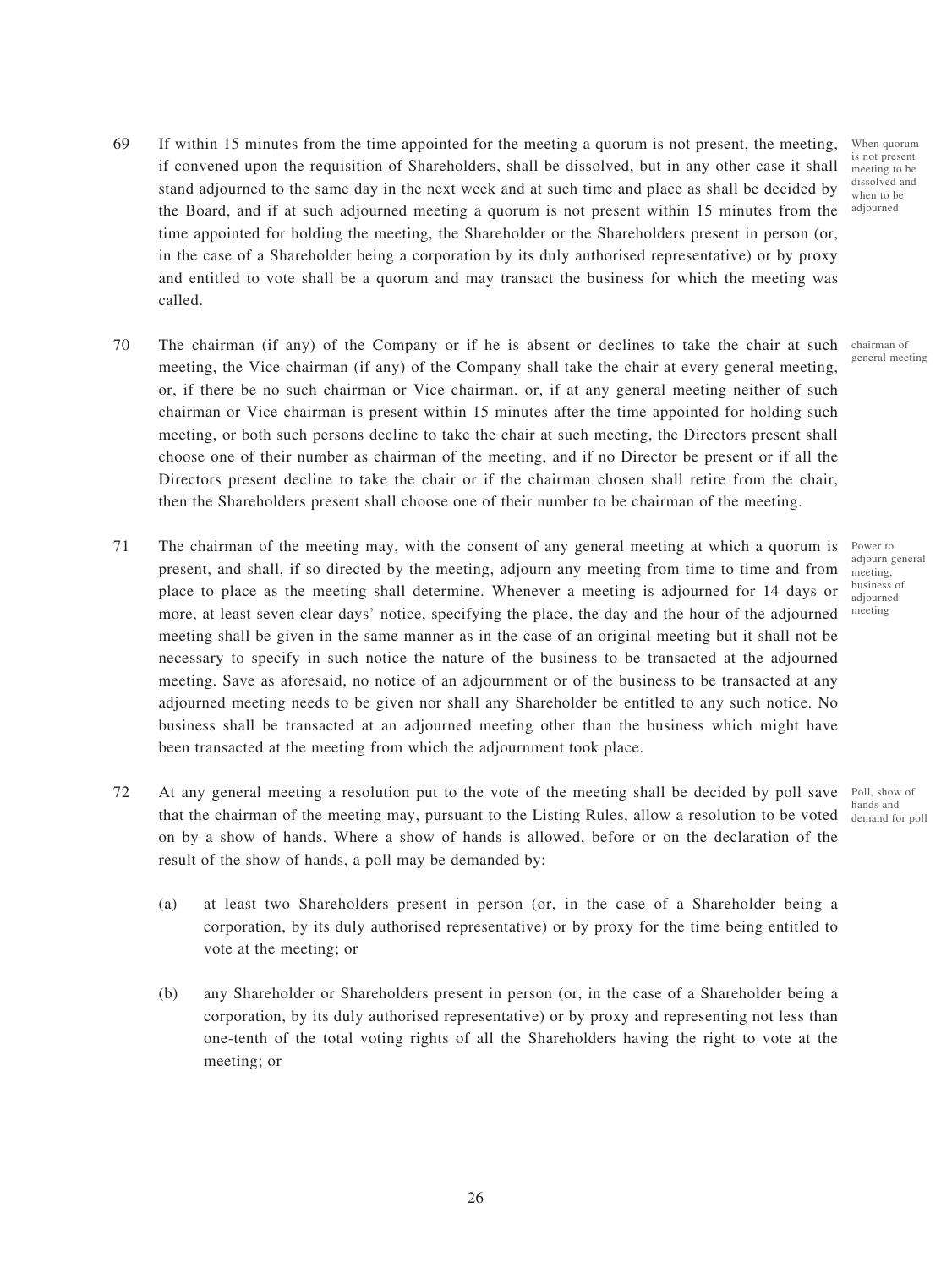- (c) any Shareholder or Shareholders present in person (or, in the case of a Shareholder being a corporation, by its duly authorised representative) or by proxy and holding Shares conferring a right to vote at the meeting being Shares on which an aggregate sum has been paid up equal to not less than one-tenth of the total sum paid up on all the Shares conferring that right.
- 73 Where a resolution is voted on by a show of hands, a declaration by the chairman of the meeting that a resolution has on a show of hands been carried or carried unanimously, or by a particular majority, or not carried by a particular majority, or lost, and an entry to that effect made in the minute book of the Company shall be conclusive evidence of the facts without proof of the number or proportion of the votes recorded in favour of or against such resolution. What is to be evidence of the passing of a resolution
- 74 A poll shall be taken in such manner (including the use of ballot or voting papers or tickets) and at Poll such time and place as the chairman of the meeting directs. No notice need be given of a poll not taken immediately. The result of the poll shall be deemed to be the resolution of the meeting at which the poll was required or demanded. In the event that a poll is demanded after the chairman of the meeting allows a show of hands pursuant to Article 72, the demand for a poll may be withdrawn, with the consent of the chairman of the meeting, at any time before the close of the meeting at which the poll was demanded or the taking of the poll, whichever is the earlier.
- 75 Any poll on the election of a chairman of a meeting or on any question of adjournment shall be taken at the meeting and without adjournment.
- 76 In the case of an equality of votes, whether on a show of hands or on a poll, the chairman of the chairman to meeting shall be entitled to a second or casting vote. In case of any dispute as to the admission or word rejection of any vote, the chairman of the meeting shall determine the same, and such determination shall be final and conclusive.
- 77 The demand for a poll shall not prevent the continuance of a meeting for the transaction of any business other than the question on which a poll has been demanded.
- 78 If an amendment shall be proposed to any resolution under consideration but shall in good faith be ruled out of order by the chairman of the meeting, the proceedings shall not be invalidated by any error in such ruling. In the case of a resolution duly proposed as a Special Resolution no resolutions amendment thereto (other than a mere clerical amendment to correct a patent error) may in any event be considered or voted upon.

have casting

Business may proceed notwithstanding demand for poll

Amendment of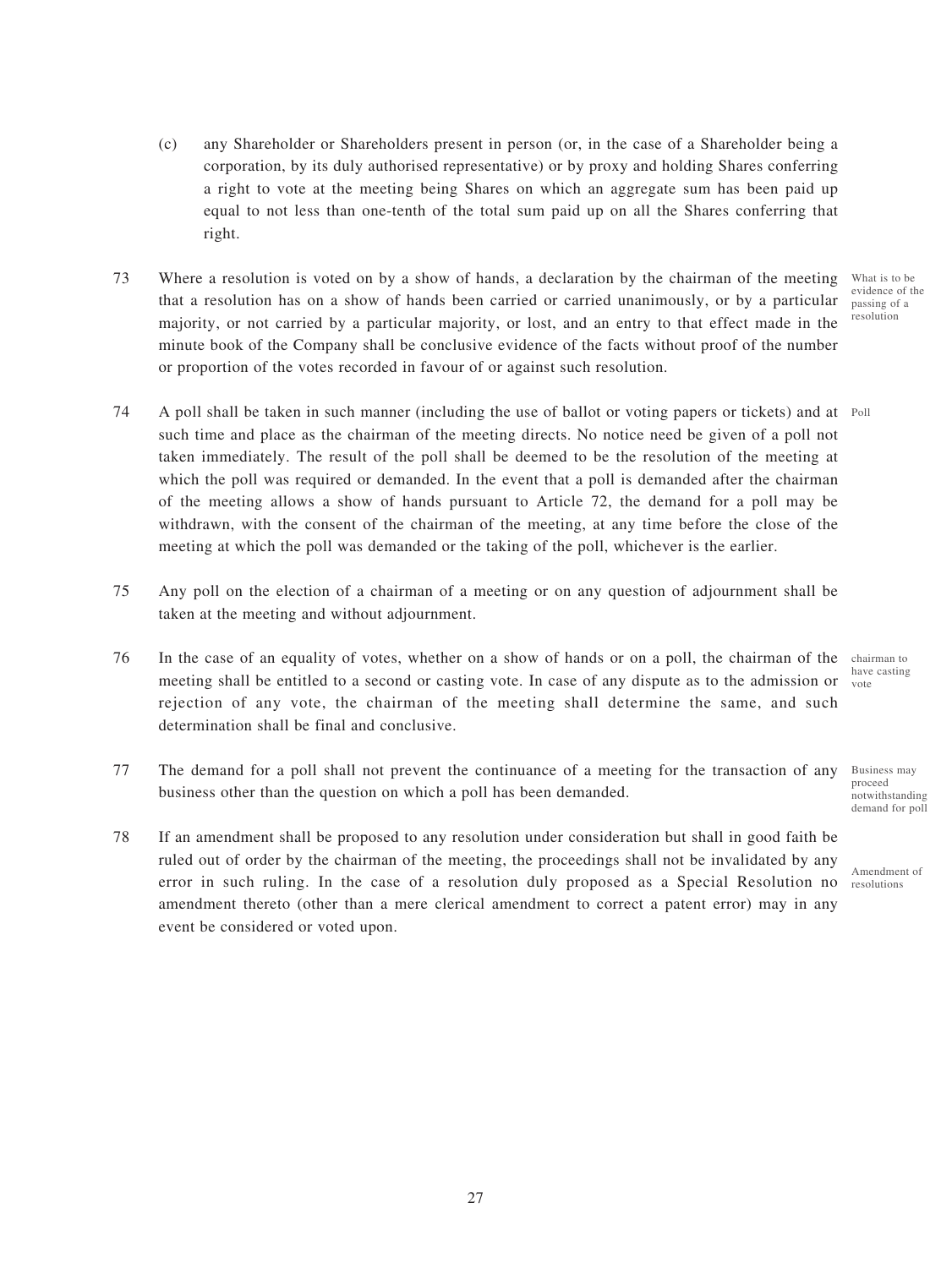### **VOTES OF SHAREHOLDERS**

- App.3 Para 14(3) 79 Subject to any special rights, privileges or restrictions as to voting for the time being attached to Votes of any class or classes of Shares, at any general meeting on a poll every Shareholder present in person (or, in the case of a Shareholder being a corporation, by its duly authorised representative) or by proxy, shall have one vote for every Share of which he is the holder which is fully paid or credited as fully paid (but so that no amount paid or credited as paid on a Share in advance of calls or instalments shall be treated for the purposes of this Article as paid on the Share), and on a show of hands every Shareholder who is present in person (or, in the case of a Shareholder being a corporation, by its duly authorised representative) or by proxy shall (save as provided otherwise in this Article) have one (1) vote. On a poll a Shareholder entitled to more than one vote need not use all his votes or cast all his votes in the same way. Notwithstanding anything contained in these Articles, where more than one proxy is appointed by a Shareholder which is a Clearing House (or its nominee(s)), each such proxy shall have one vote on a show of hands and on a poll, each such proxy is under no obligation to cast all his votes in the same way.
	- 79A Where the Company has knowledge that any Shareholder is, under the Listing Rules, required to abstain from voting on any particular resolution or restricted to voting only for or only against any particular resolution, any votes cast by or on behalf of such Shareholder in contravention of such requirement or restriction shall not be counted. App.3 Para 14(3)(4)
		- 80 Any person entitled under Article 51 to be registered as the holder of any Shares may vote at any general meeting in respect thereof in the same manner as if he were the registered holder of such Shares, provided that at least 48 hours before the time of the holding of the meeting or adjourned meeting (as the case may be) at which he proposes to vote, he shall satisfy the Board of his right to be registered as the holder of such Shares or the Board shall have previously admitted his right to vote at such meeting in respect thereof.
		- 81 Where there are joint registered holders of any Share, any one of such persons may vote at any Joint holders meeting, either personally or by proxy, in respect of such Share as if he were solely entitled thereto; but if more than one of such joint holders be present at any meeting personally or by proxy, that one of the said persons so present whose name stands first on the Register in respect of such Share shall alone be entitled to vote in respect thereof. Several executors or administrators of a deceased Shareholder, and several trustees in bankruptcy or liquidators of a Shareholder in whose name any Share stands shall for the purposes of this Article be deemed joint holders thereof.
		- 82 A Shareholder of unsound mind or in respect of whom an order has been made by any court having jurisdiction in lunacy may vote, whether on a poll or on a show of hands, by his committee or receiver, or other person in the nature of a committee or receiver appointed by that court, and any such committee, receiver or other person may vote on a poll by proxy. Evidence to the satisfaction of the Board of the authority of the person claiming to exercise the right to vote shall be delivered to such place or one of such places (if any) as is specified in accordance with these Articles for the deposit of instruments of proxy or, if no place is specified, at the Registration Office, not later than the latest time at which an instrument of proxy must, if it is to be valid for the meeting, be delivered.

shareholders

Votes in respect of deceased and bankrupt shareholders

Votes of shareholders of unsound mind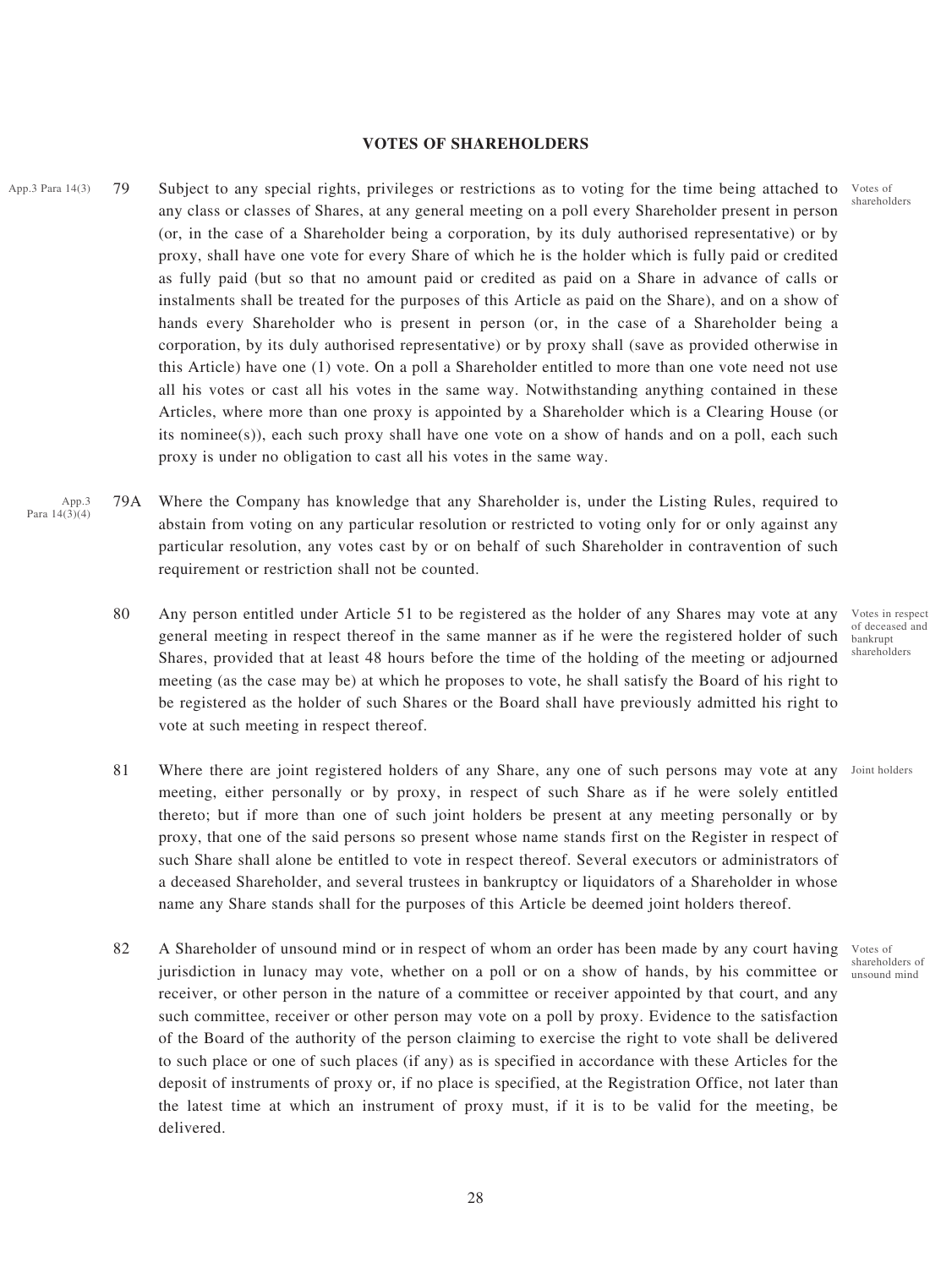- 83 Save as expressly provided in these Articles or otherwise determined by the Board, no person other than a Shareholder duly registered and who shall have paid everything for the time being due from him payable to the Company in respect of his Shares shall be entitled to be present or to vote (save as proxy or authorised representative for another Shareholder) whether personally, by proxy or by attorney or to be reckoned in the quorum, at any general meeting. Qualification for voting
- 84 No objection shall be raised to the qualification of any person exercising or purporting to exercise a vote or the admissibility of any vote except at the meeting or adjourned meeting at which the vote objected to is given or tendered, and every vote not disallowed at such meeting shall be valid for all purposes. Objections to votes

Any such objection made in due time shall be referred to the chairman of the meeting, whose decision shall be final and conclusive.

#### **APPOINTMENT OF PROXY AND CORPORATE REPRESENTATIVE**

- App.3 Para 18 85 Any Shareholder entitled to attend and vote at a meeting of the Company shall be entitled to Proxies appoint another person as his proxy to attend and vote instead of him. A Shareholder who is the holder of two or more Shares may appoint more than one proxy to represent him and vote on his behalf at a general meeting of the Company or at a class meeting. A proxy need not be a Shareholder of the Company. On a poll or a show of hands votes may be given either personally (or, in the case of a Shareholder being a corporation, by its duly authorised representative) or by proxy. A proxy shall be entitled to exercise the same powers on behalf of a Shareholder who is an individual and for whom he acts as proxy as such Shareholder could exercise. In addition, a proxy shall be entitled to exercise the same powers on behalf of a Shareholder which is a corporation and for which he acts as proxy as such Shareholder could exercise if it were an individual Shareholder.
	- 86 No appointment of a proxy shall be valid unless it names the person appointed and his appointor. The Board may, unless it is satisfied that the person purporting to act as proxy is the person named in the relevant instrument for his appointment and the validity and authenticity of the signature of his appointor, decline such person's admission to the relevant meeting, reject his vote or, in the event that a poll is demanded after the chairman of the meeting allows a show of hands pursuant to Article 72, his demand for a poll and no Shareholder who may be affected by any exercise by the Board of its power in this connection shall have any claim against the Directors or any of them nor may any such exercise by the Board of its powers invalidate the proceedings of the meeting in respect of which they were exercised or any resolution passed or defeated at such meeting.
- App.3 Para 18 87 The instrument appointing a proxy shall be in writing under the hand of the appointor or of his Instrument attorney duly authorised in writing, or if the appointor is a corporation, either under seal or under the hand of an officer or attorney duly authorised.

appointing proxy to be in writing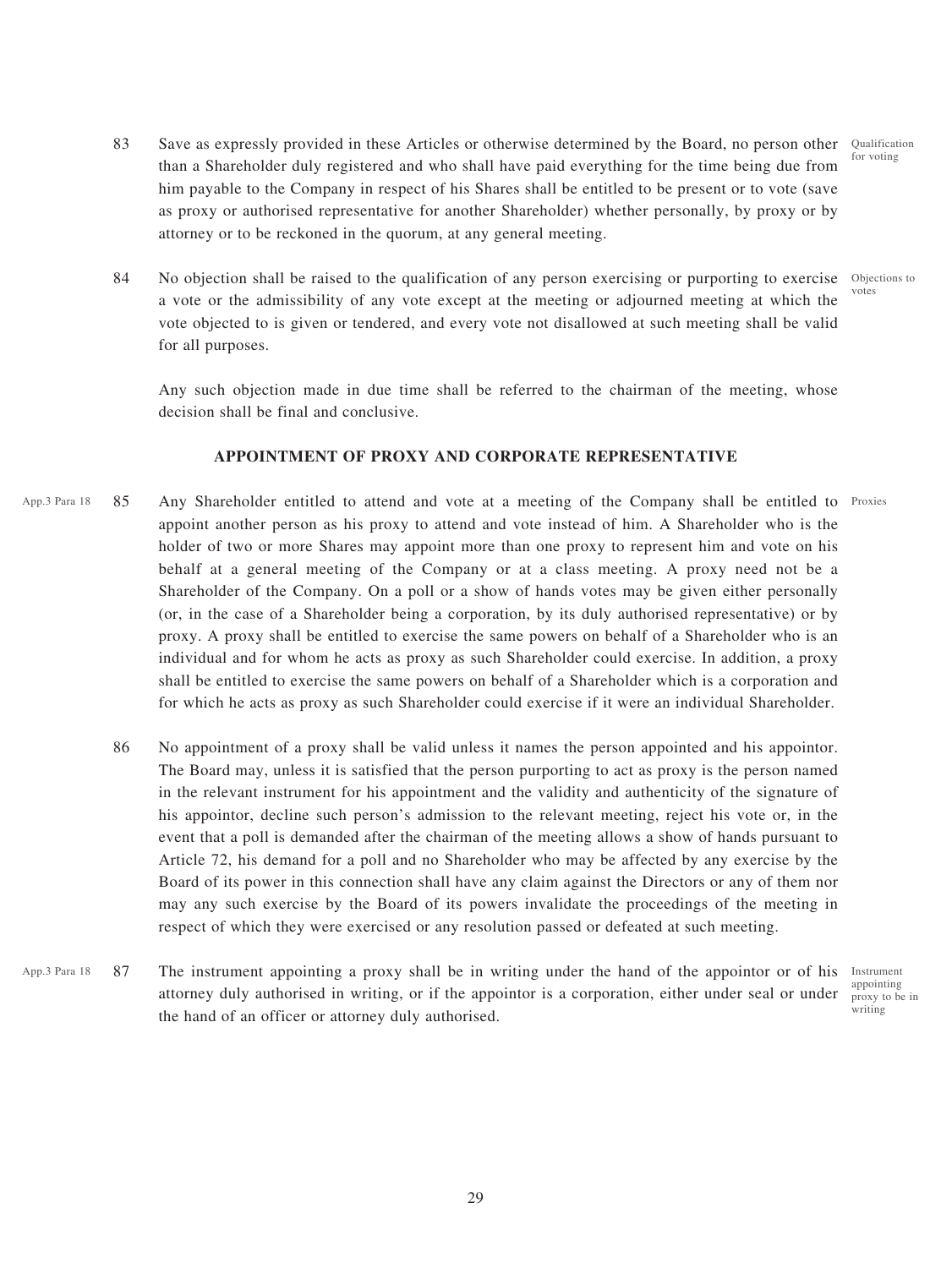- 88 The instrument appointing a proxy and, if requested by the Board, the power of attorney or other Appointment of authority (if any) under which it is signed or a notarially certified copy of that power or authority shall be deposited at such place or one of such places (if any) as is specified in the notice of meeting or in the instrument of proxy issued by the Company (or, if no place is specified, at the Registration Office) not less than 48 hours before the time for holding the meeting or adjourned meeting (as the case may be) at which the person named in such instrument proposes to vote, and in default the instrument of proxy shall not be treated as valid. No instrument appointing a proxy shall be valid after the expiration of 12 Months from the date of its execution, except at an adjourned meeting where the meeting was originally held within 12 Months from such date. Delivery of an instrument appointing a proxy shall not preclude a Shareholder from attending and voting in person (or in the case of a Shareholder being a corporation, its duly authorised representative) at the meeting concerned and, in such event, the instrument appointing a proxy shall be deemed to be revoked.
- 89 Every instrument of proxy, whether for a specified meeting or otherwise, shall be in such form as Form of proxy the Board may from time to time approve, provided that it shall not preclude the use of the two-way form. Any form issued to a Shareholder for use by him for appointing a proxy to attend and vote at an extraordinary general meeting or at an annual general meeting at which any business is to be transacted shall be such as to enable the Shareholder, according to his intentions, to instruct the proxy to vote in favour of or against (or, in default of instructions, to exercise his discretion in respect of) each resolution dealing with any such business.
- 90 The instrument appointing a proxy to vote at a general meeting shall: (i) be deemed to confer authority upon the proxy to demand or join in demanding a poll and to vote on any resolution (or amendment thereto) put to the meeting for which it is given as the proxy thinks fit; and (ii) unless the contrary is stated therein, be valid as well for any adjournment of the meeting as for the meeting to which it relates. proxy
- 91 A vote given in accordance with the terms of an instrument of proxy or by the duly authorised representative of a corporation shall be valid notwithstanding the previous death or insanity of the principal or revocation of the proxy or power of attorney or other authority under which the proxy was executed or the transfer of the Share in respect of which the proxy is given, provided that no intimation in writing of such death, insanity, revocation or transfer as aforesaid shall have been received by the Company at its Registration Office, or at such other place as is referred to in Article 88, at least two hours before the commencement of the meeting or adjourned meeting at which the proxy is used.

Authority under instrument appointing

When vote by proxy valid though authority revoked

proxy must be deposited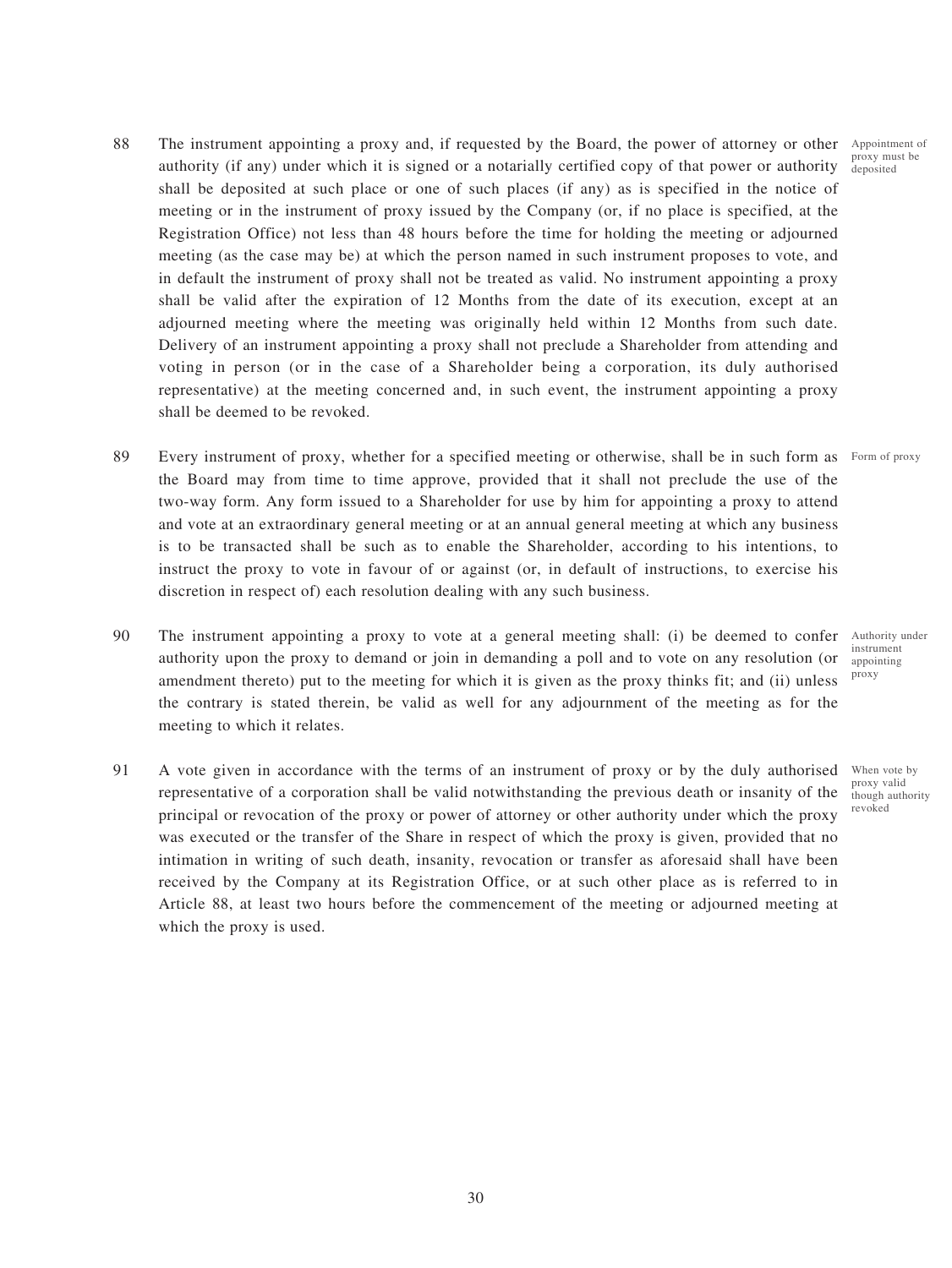Appointment of multiple representatives

- 92 (a) Any corporation which is a Shareholder may, by resolution of its directors or other governing body or by power of attorney, authorise such person as it thinks fit to act as its corporate representative at any meeting of the Company or of any class of Shareholders of the Company, and the person so authorised shall be entitled to exercise the same rights and powers on behalf of the corporation which he represents as that corporation could exercise if it were an individual Shareholder of the Company. References in these Articles to a Shareholder present in person at a meeting shall, unless the context otherwise requires, include a corporation which is a Shareholder represented at the meeting by such duly authorised representative.
- (b) Where a Shareholder is a Clearing House (or its nominee(s)), it may (subject to Article 93) authorise such person or persons as it thinks fit to act as its representative or representatives at any meeting of the Company or at any meeting of any class of Shareholders provided that if more than one person is so authorised, the authorisation shall specify the number and class of Shares in respect of which each such representative is so authorised. A person so authorised pursuant to the provisions of this Article shall be deemed to have been duly authorised without further evidence of the facts and be entitled to exercise the same rights and powers on behalf of the Clearing House (or its nominee(s)) which he represents as that Clearing House (or its nominee(s)) could exercise as if such person were an individual Shareholder, including the right to vote individually on a show of hands and the right to speak. App.3 Para 19
	- 93 Unless the Board agrees otherwise, an appointment of a corporate representative shall not be valid Conditions for as against the Company unless:

appointment of corporate representatives

(a) in the case of such an appointment by a Shareholder which is a Clearing House (or its nominee(s)), a written notification of the appointment issued by any director, the secretary or any authorised officer(s) of such Shareholder shall have been delivered at such place or one of such places (if any) as is specified in the notice of meeting or in the form of notice issued by the Company, or handed to the chairman of the meeting at the meeting or, if no place is specified, at the principal place of business maintained by the Company in the Relevant Territory from time to time before the time of holding the meeting or adjourned meeting at which the person so authorised proposes to vote or handed to the chairman of the meeting at the meeting; and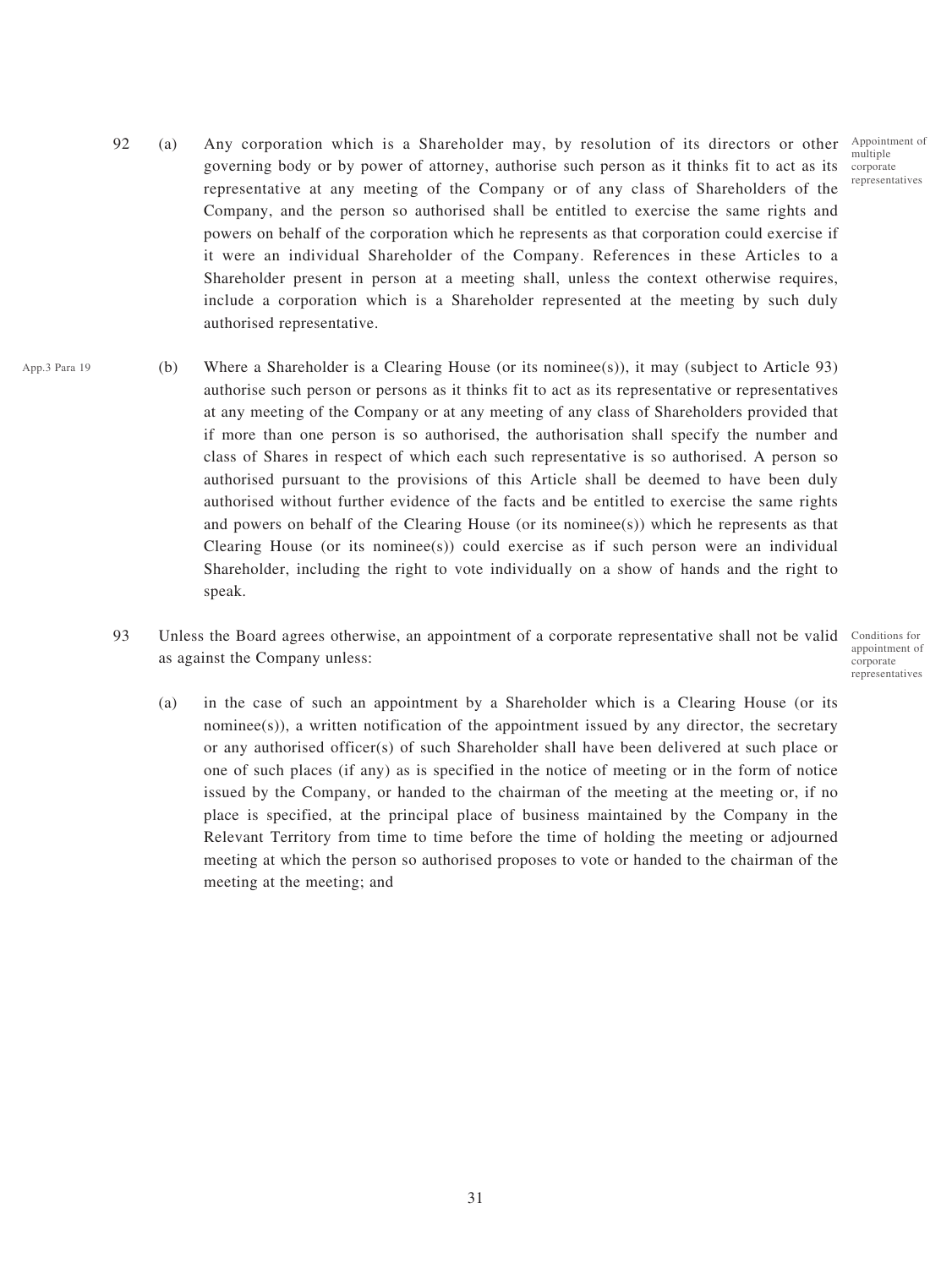- (b) in the case of such an appointment by any other corporate Shareholder, a copy of the resolution of its directors or other governing body of the Shareholder authorising the appointment of the corporate representative or a form of notice of appointment of corporate representative issued by the Company for such purpose or a copy of the relevant power of attorney, together with an up-to-date copy of the Shareholder's constitutive documents and a list of directors or members of the governing body of the Shareholder as at the date of such resolution, or, as the case may be, power of attorney, in each case certified by a director, secretary or a member of the governing body of that Shareholder and notarised, or, in the case of a form of notice of appointment issued by the Company as aforesaid, completed and signed in accordance with the instructions thereon or in the case of a power of attorney a notarised copy of the relevant authority under which it was signed, shall have been deposited at such place or one of such places (if any) as is specified in the notice of meeting or in the form of notice issued by the Company as aforesaid (or, if no place is specified, at the Registration Office) not less than 48 hours before the time for holding the meeting or adjourned meeting or poll (as the case may be) at which the corporate representative proposes to vote.
- 94 No appointment of a corporate representative shall be valid unless it names the person authorised to act as the appointor's representative and the appointor is also named. The Board may, unless it is satisfied that a person purporting to act as a corporate representative is the person named in the relevant instrument for his appointment, decline such person's admission to the relevant meeting and/or reject his vote or demand for a poll and no Shareholder who may be affected by any exercise by the Board of its power in this connection shall have any claim against the Board or any of them nor may any such exercise by the Board of its powers invalidate the proceedings of the meeting in respect of which they were exercised or any resolution passed or defeated at such meeting.

#### **REGISTERED OFFICE**

95 The Registered Office of the Company shall be at such place in the Cayman Islands as the Board Registered shall from time to time decide. **Office** 

### **BOARD OF DIRECTORS**

96 The number of Directors shall not be less than two (2). The Company shall keep at its Registered Number of Office a register of its directors and officers in accordance with the Companies Act. Directors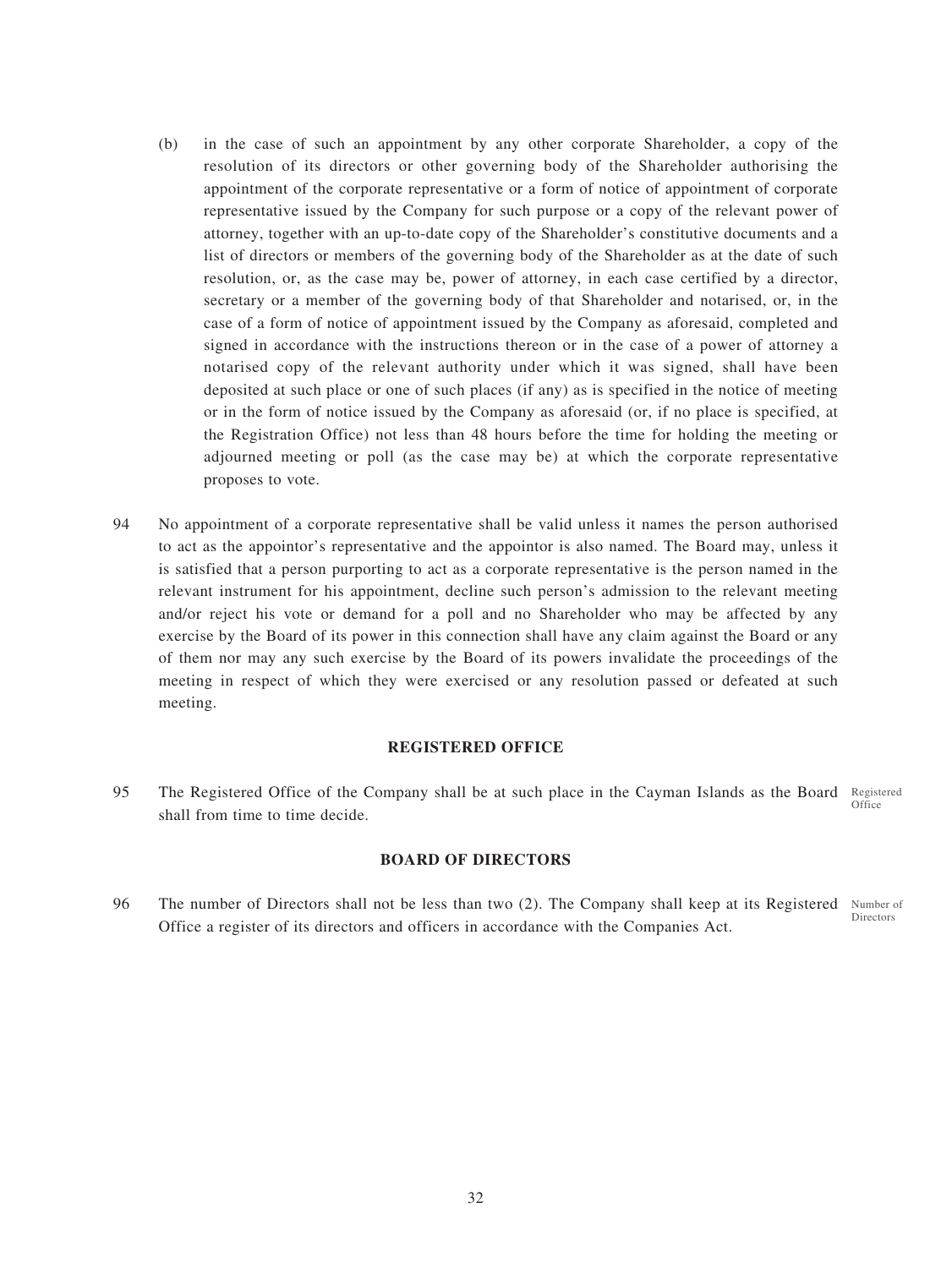Directors

- 97 A Director may at any time, by notice in writing signed by him delivered to the Registered Office Alternate or at the Head Office or at a meeting of the Board, appoint any person (including another Director) to act as alternate Director in his place during his absence and may in like manner at any time determine such appointment. If such person is not another Director such appointment unless previously approved by the Board shall have effect only upon and subject to being so approved. The appointment of an alternate Director shall determine on the happening of any event which, were he a Director, would cause him to vacate such office or if his appointor ceases to be a Director. An alternate Director may act as alternate to more than one Director.
- 98 (a) An alternate Director shall (subject to his giving to the Company an address, telephone and facsimile number within the territory of the Head Office for the time being for the giving of notices on him and except when absent from the territory in which the Head Office is for the time being situate) be entitled (in addition to his appointor) to receive and (in lieu of his appointor) to waive notices of meetings of the Board and of any committee of the Board of which his appointor is a member and shall be entitled to attend and vote as a Director at any such meeting at which the Director appointing him is not personally present and generally at such meeting to perform all the functions of his appointor as a Director and for the purposes of the proceedings at such meeting the provisions of these Articles shall apply as if he (instead of his appointor) were a Director. If he shall be himself a Director or shall attend any such meeting as an alternate for more than one Director his voting rights shall be cumulative. If his appointor is for the time being absent from the territory in which the Head Office is for the time being situate or otherwise not available or unable to act, his signature to any resolution in writing of the Directors or any such committee shall be as effective as the signature of his appointor. His attestation of the affixing of the Seal shall be as effective as the signature and attestation of his appointor. An alternate Director shall not, save as aforesaid, have power to act as a Director nor shall he be deemed to be a Director for the purposes of these Articles. Rights of Alternate Directors
	- (b) An alternate Director shall be entitled to contract and be interested in and benefit from contracts or arrangements or transactions and to be repaid expenses and to be indemnified to the same extent mutatis mutandis as if he were a Director, but he shall not be entitled to receive from the Company in respect of his appointment as alternate Director any remuneration except only such part (if any) of the ordinary remuneration otherwise payable to his appointor as such appointor may by notice in writing to the Company from time to time direct.
	- (c) A certificate by a Director (including for the purpose of this paragraph (c) an alternate Director) or the Secretary that a Director (who may be the one signing the certificate) was at the time of a resolution of the Directors or any committee thereof absent from the territory of the Head Office or otherwise not available or unable to act or has not supplied an address, telephone and facsimile number within the territory of the Head Office for the purposes of giving of notice to him shall in favour of all persons without express notice to the contrary, be conclusive of the matter so certified.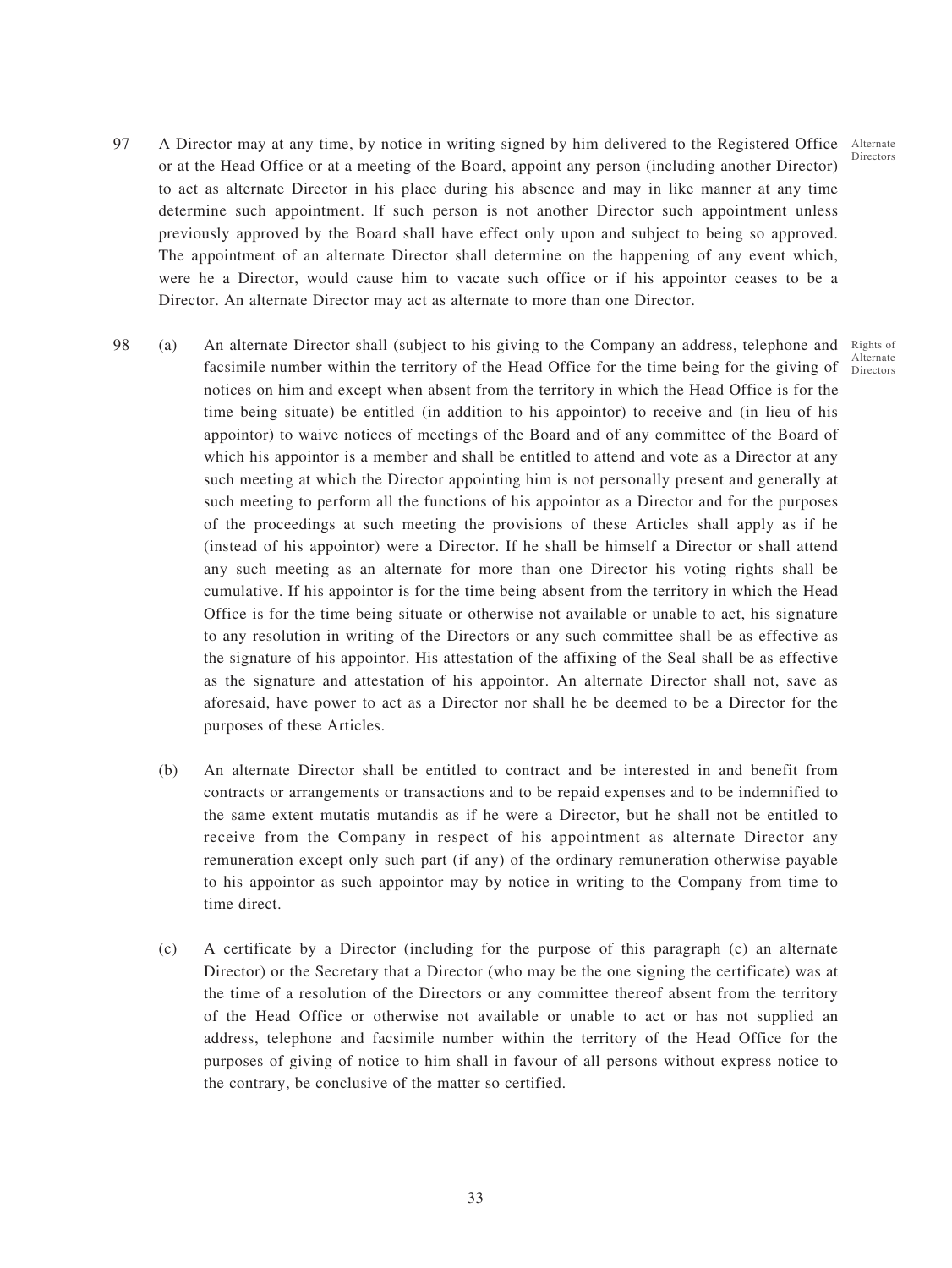- 99 A Director or an alternate Director shall not be required to hold any qualification Shares but shall nevertheless be entitled to attend and speak at all general meetings of the Company and all meetings of any class of Shareholders of the Company.
- 100 The Directors shall be entitled to receive by way of ordinary remuneration for their services as Directors' Directors such sum as shall from time to time be determined by the Company in general meeting or by the Board, such sum (unless otherwise directed by the resolution by which it is voted) to be divided amongst the Directors in such proportions and in such manner as they may agree, or failing agreement, equally, except that in such event any Director holding office for less than the whole of the relevant period in respect of which the ordinary remuneration is paid shall only rank in such division in proportion to the time during such period for which he has held office. Such remuneration shall be in addition to any other remuneration to which a Director who holds any salaried employment or office in the Company may be entitled by reason of such employment or office.
- 101 The Directors shall also be entitled to be repaid all travelling, hotel and other expenses reasonably Directors' incurred by them respectively in or about the performance of their duties as Directors, including their expenses of travelling to and from Board meetings, committee meetings or general meetings or otherwise incurred whilst engaged on the business of the Company or in the discharge of their duties as Directors.
- 102 The Board may grant special remuneration to any Director who shall perform or has performed any Special special or extra services at the request of the Company. Such special remuneration may be made payable to such Director in addition to or in substitution for his ordinary remuneration as a Director, and may be made payable by way of salary, commission or participation in profits or otherwise as may be arranged. remuneration
- 103 Notwithstanding Articles 100, 101 and 102, the remuneration of a managing director, joint managing director, deputy managing director or an executive director or a Director appointed to any other office in the management of the Company may from time to time be fixed by the Board and may be by way of salary, commission, or participation in profits or otherwise or by all or any of those modes and with such other benefits (including pension and/or gratuity and/or other benefits on retirement) and allowances as the Board may from time to time decide. Such remuneration shall be in addition to his ordinary remuneration as a Director.
- 104 (a) Payments to any Director or past director of the Company of any sum by way of compensation for loss of office or as consideration for or in connection with his retirement  $\frac{1}{100}$  loss of office from office (not being a payment to which the director of the Company or past director is contractually or statutorily entitled) must be approved by the Company in general meeting.

Remuneration of managing directors, etc.

alternate Directors

Share qualification of Directors or

remuneration

expenses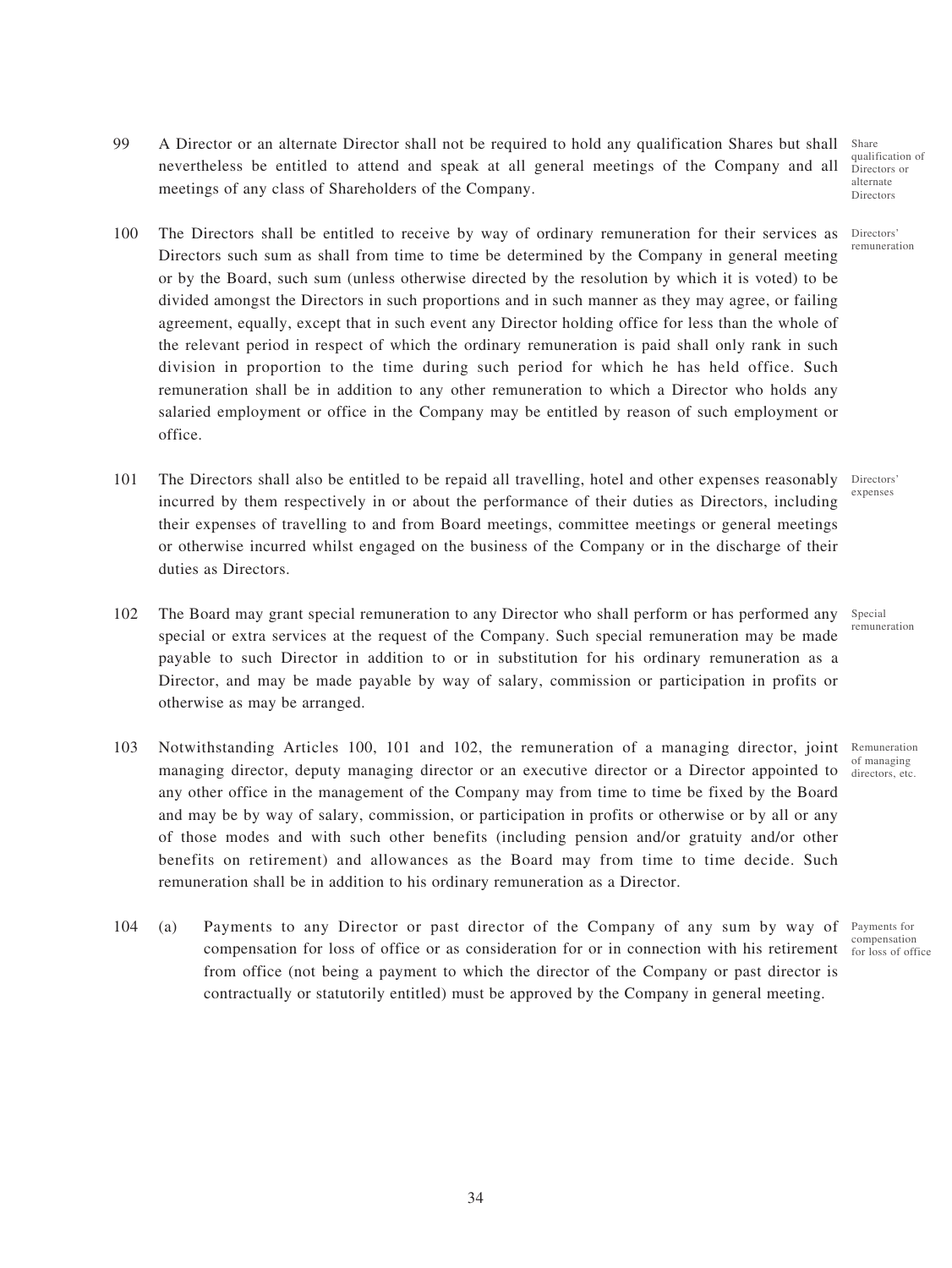- (b) Except as would, if the Company were a company incorporated in Hong Kong, be permitted by the Companies Ordinance as in force at the date of adoption of these Articles, and except as permitted under the Companies Act, the Company shall not directly or indirectly: Loans to Directors
	- (i) make a loan to a Director or a director of any Holding Company of the Company or any of their respective Close Associates;
	- (ii) enter into any guarantee or provide any security in connection with a loan made by any person to a Director or a director of any Holding Company of the Company or any of their respective Close Associates; or
	- (iii) if any one or more of the Directors hold (jointly or severally or directly or indirectly) a controlling interest in another company, make a loan to that other company or enter into any guarantee or provide any security in connection with a loan made by any person to that other company.
- (c) Article 104(a) and (b) shall only apply during the Relevant Period.
- 105 A Director shall vacate his office:

When office of Director to be vacated

- (a) if he becomes bankrupt or has a receiving order made against him or suspends payment or compounds with his creditors generally; or
- (b) if he dies or becomes of unsound mind as determined pursuant to an order made by any competent court or official on the grounds that he is or may be suffering from mental disorder or is otherwise incapable of managing his affairs and the Board resolves that his office be vacated; or
- (c) if he absents himself from the meetings of the Board during a continuous period of six months, without special leave of absence from the Board, and his alternate Director (if any) shall not during such period have attended in his stead, and the Board pass a resolution that he has by reason of such absence vacated his office; or
- (d) if he becomes prohibited by law from acting as a Director, or he ceases to be a Director by virtue of any provision of law or is removed from office pursuant to these Articles; or
- (e) if he has been validly required by the stock exchange of the Relevant Territory to cease to be a Director and the relevant time period for application for review of or appeal against such requirement has lapsed and no application for review or appeal has been filed or is underway against such requirement; or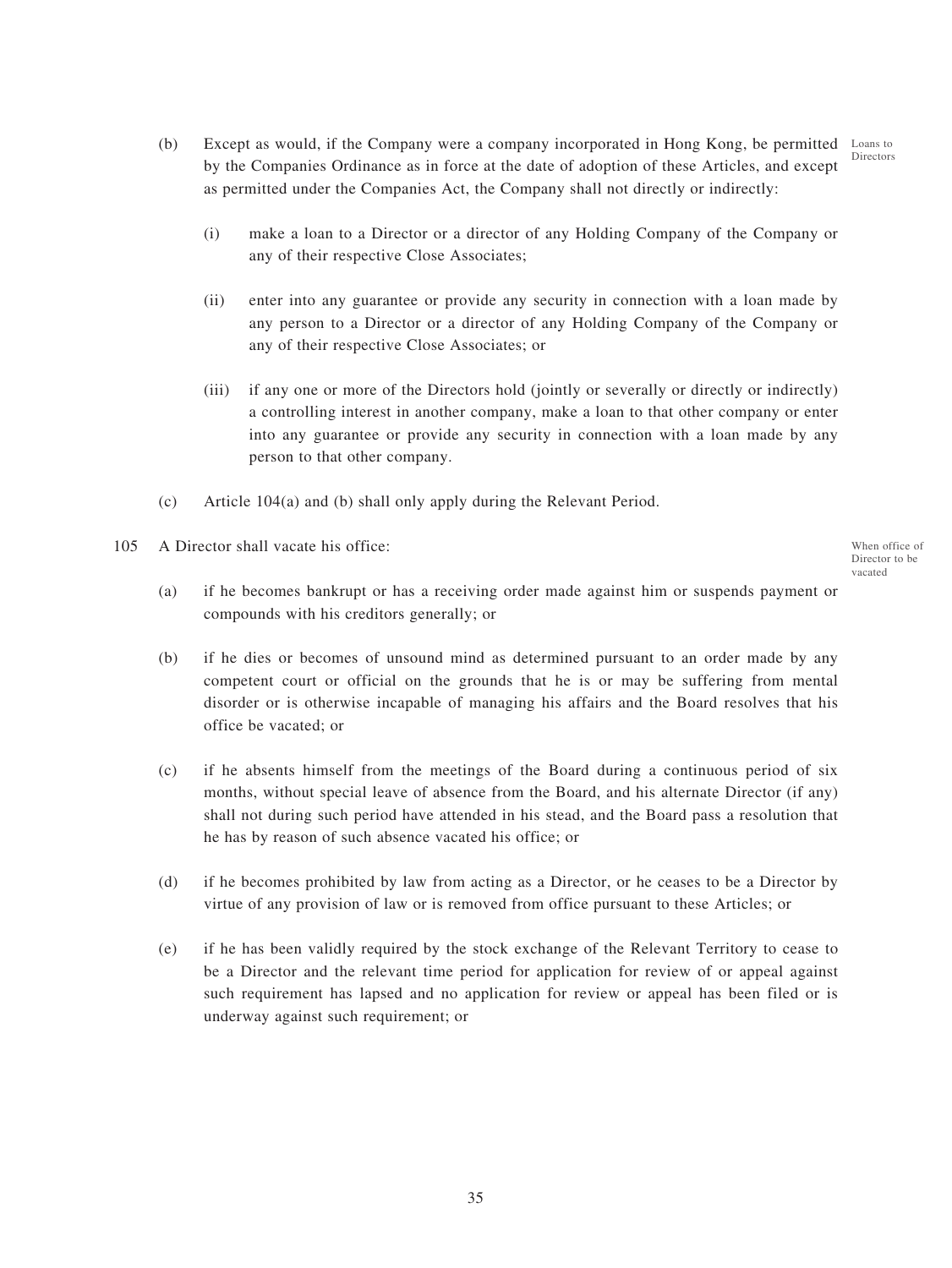- (f) if by notice in writing delivered to the Company at its Registered Office or at the Head Office or tendered at a meeting of the Board he resigns his office; or
- (g) if he shall be removed from office by an Ordinary Resolution of the Company under Article 114; or
- (h) if he shall be removed from the office by notice in writing served on him signed by not less than ¾ in number (or if that is not a round number, the nearest lower round number) of the Directors (including himself) then in office.
- 106 No Director shall be required to vacate office or be ineligible for re-election or re- appointment as a Director, and no person shall be ineligible for appointment as a Director by reason only of his having attained any particular age.
- 107 (a) No Director or intended Director shall be disqualified by his office from contracting with Directors' the Company either as vendor, purchaser or otherwise nor shall any such contract or any contract or arrangement entered into by or on behalf of the Company with any person, company or partnership of or in which any Director shall be a member or otherwise interested be capable on that account of being avoided, nor shall any Director so contracting or being any member or so interested be liable to account to the Company for any profit so realized by any such contract or arrangement by reason only of such Director holding that office or the fiduciary relationship thereby established, provided that such Director shall, if his interest in such contract or arrangement is material, declare the nature of his interest at the earliest meeting of the Board at which it is practicable for him to do so, either specifically or by way of a general notice stating that, by reason of the facts specified in the notice, he is to be regarded as interested in any contracts of a specified description which may subsequently be made by the Company. interests
	- (b) Any Director may continue to be or become a director, managing director, joint managing director, deputy managing director, executive director, manager or other officer or member of any other company in which the Company may be interested and (unless otherwise agreed between the Company and the Director) no such Director shall be liable to account to the Company or the Shareholders for any remuneration or other benefits received by him as a director, managing director, joint managing director, deputy managing director, executive director, manager or other officer or member of any such other company. The Directors may exercise the voting powers conferred by the shares in any other company held or owned by the Company, or exercisable by them as directors of such other company in such manner in all respects as they think fit (including the exercise thereof in favour of any resolution appointing themselves or any of them as directors, managing directors, joint managing directors, deputy managing director, executive directors, managers or other officers of such company) and any Director may vote in favour of the exercise of such voting rights in the manner aforesaid notwithstanding that he may be, or is about to be, appointed a director, managing director, joint managing director, deputy managing director, executive director, manager or other officer of such a company, and that as such he is or may become interested in the exercise of such voting rights in the manner aforesaid.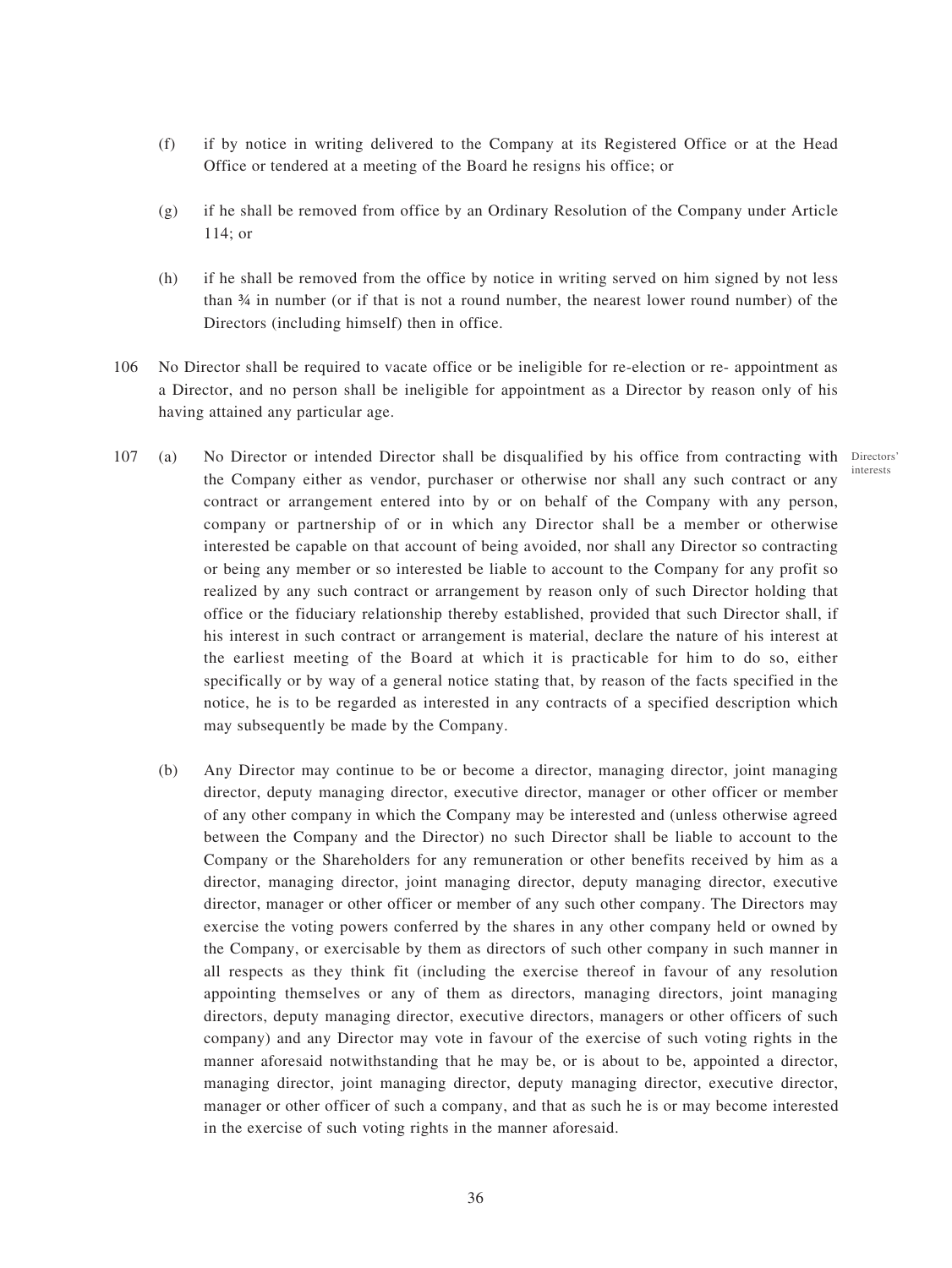- (c) A Director may hold any other office or place of profit with the Company (except that of Auditors) in conjunction with his office of Director for such period and upon such terms as the Board may determine, and may be paid such extra remuneration therefor (whether by way of salary, commission, participation in profit or otherwise) as the Board may determine, and such extra remuneration shall be in addition to any remuneration provided for by or pursuant to any other Articles.
- (d) A Director shall not vote (nor shall he be counted in the quorum) on any resolution of the Board in respect of any contract or arrangement or proposal in which he or any of his Close Associate(s) has/have a material interest, and if he shall do so his vote shall not be counted (nor shall he be counted in the quorum for that resolution), but this prohibition shall not apply to any of the following matters namely:
	- (i) the giving of any security or indemnity either:
		- (A) to the Director or his Close Associate(s) in respect of money lent or obligations incurred or undertaken by him or any of them at the request of or for the benefit of the Company or any of its subsidiaries; or
		- (B) to a third party in respect of a debt or obligation of the Company or any of its subsidiaries for which the Director or his Close Associate(s) has himself/ themselves assumed responsibility in whole or in part and whether alone or jointly under a guarantee or indemnity or by the giving of security;
	- (ii) any proposal concerning an offer of shares or debentures or other securities of or by the Company or any other company which the Company may promote or be interested in for subscription or purchase where the Director or his Close Associate(s) is/are or is/are to be interested as a participant in the underwriting or sub- underwriting of the offer;
	- (iii) any proposal or arrangement concerning the benefit of employees of the Company or its subsidiaries including:
		- (A) the adoption, modification or operation of any employees' share scheme or any share incentive or share option scheme under which the Director or his Close Associate(s) may benefit; or
		- (B) the adoption, modification or operation of a pension fund or retirement, death or disability benefits scheme which relates both to Directors, his Close Associates and employees of the Company or any of its subsidiaries and does not provide in respect of any Director or his Close Associate $(s)$ , as such any privilege or advantage not generally accorded to the class of persons to which such scheme or fund relates; and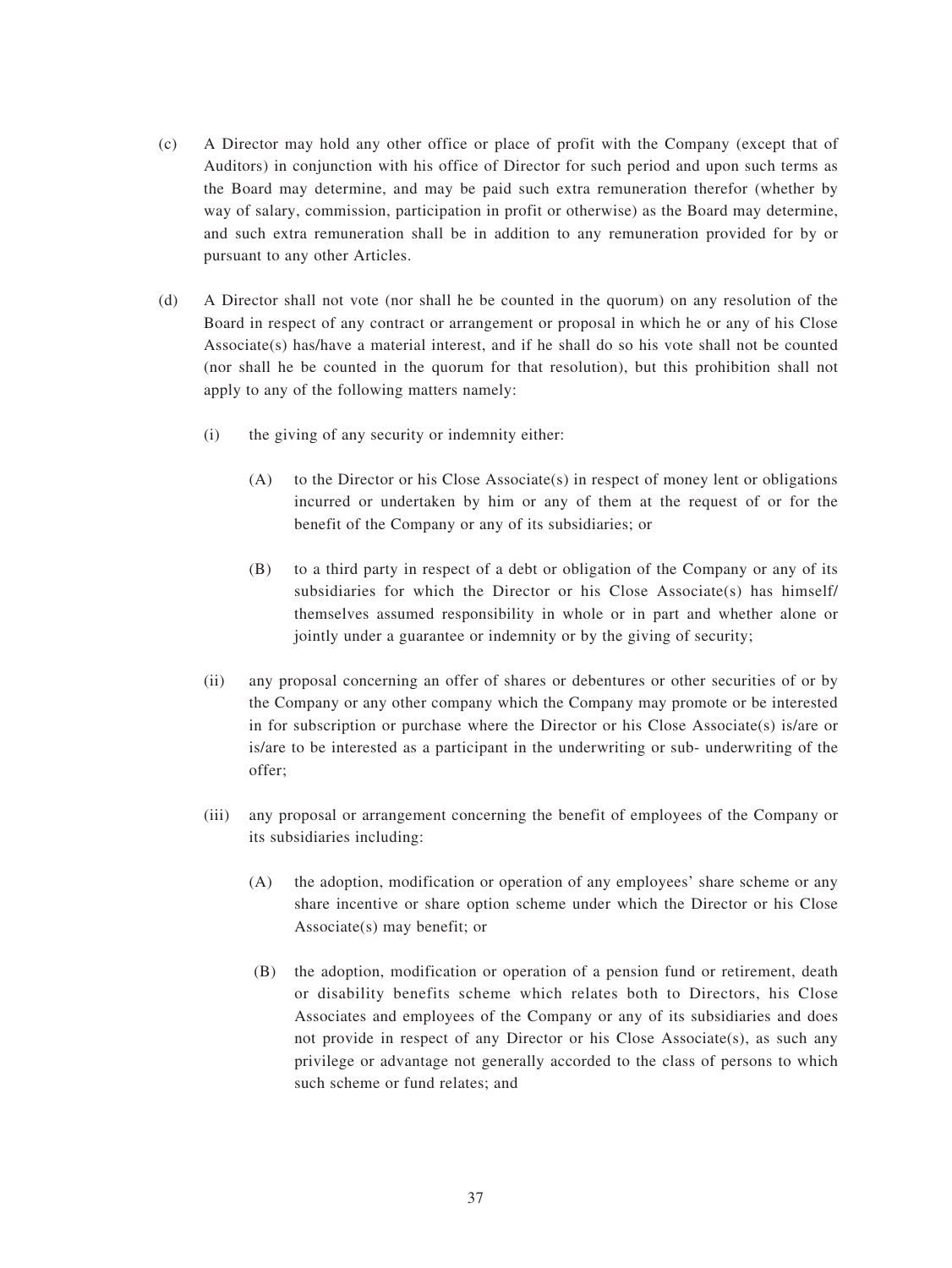- (iv) any contract or arrangement in which the Director or his Close Associate(s) is/are interested in the same manner as other holders of shares or debentures or other securities of the Company by virtue only of his/their interest in shares or debentures or other securities of the Company.
- (e) Where proposals are under consideration concerning the appointment (including fixing or varying the terms of or terminating the appointment) of two or more Directors to offices or employments with the Company or any company in which the Company is interested, such proposals shall be divided and considered in relation to each Director separately and in such case each of the Directors concerned (if not prohibited from voting under paragraph (d)) shall be entitled to vote (and be counted in the quorum) in respect of each resolution except that concerning his own appointment.
- (f) If any question shall arise at any meeting of the Board as to the materiality of the interest of a Director (other than the chairman of the meeting) or his Close Associates or as to the entitlement of any Director (other than the chairman of the meeting) to vote or be counted in the quorum and such question is not resolved by his voluntarily agreeing to abstain from voting or not to be counted in the quorum, such question shall be referred to the chairman of the meeting and his ruling in relation to such other Director shall be final and conclusive except in a case where the nature or extent of the interest of the Director or his Close Associates concerned as known to such Director has not been fairly disclosed to the Board. If any question as aforesaid shall arise in respect of the chairman of the meeting or his Close Associates such question shall be decided by a resolution of the Board (for which purpose such chairman shall not be counted in the quorum and shall not vote thereon) and such resolution shall be final and conclusive except in a case where the nature or extent of the interest of such chairman or his Close Associates as known to him has not been fairly disclosed to the Board.

#### **APPOINTMENT AND ROTATION OF DIRECTORS**

- 108 (a) Notwithstanding any other provisions in these Articles, at each annual general meeting one-third of the Directors for the time being, or, if their number is not three or a multiple of Directorsthree, then the number nearest to but not less than one-third, shall retire from office by rotation provided that every Director (including those appointed for a specific term) shall be subject to retirement by rotation at least once every three years. A retiring Director shall be eligible for re-election. The Company at the general meeting at which a Director retires may fill the vacated office.
	- (b) The Directors to retire by rotation shall include (so far as necessary to obtain the number required) any Director who wishes to retire and not to offer himself for re-election. Any Director who has not been subject to retirement by rotation in the three years preceding the annual general meeting shall retire by rotation at such annual general meeting. Any further Directors so to retire shall be those who have been longest in office since their last re-election or appointment and so that as between persons who became or were last re-elected Directors on the same day those to retire shall (unless they otherwise agree among themselves) be determined by lot.

Rotation and retirement of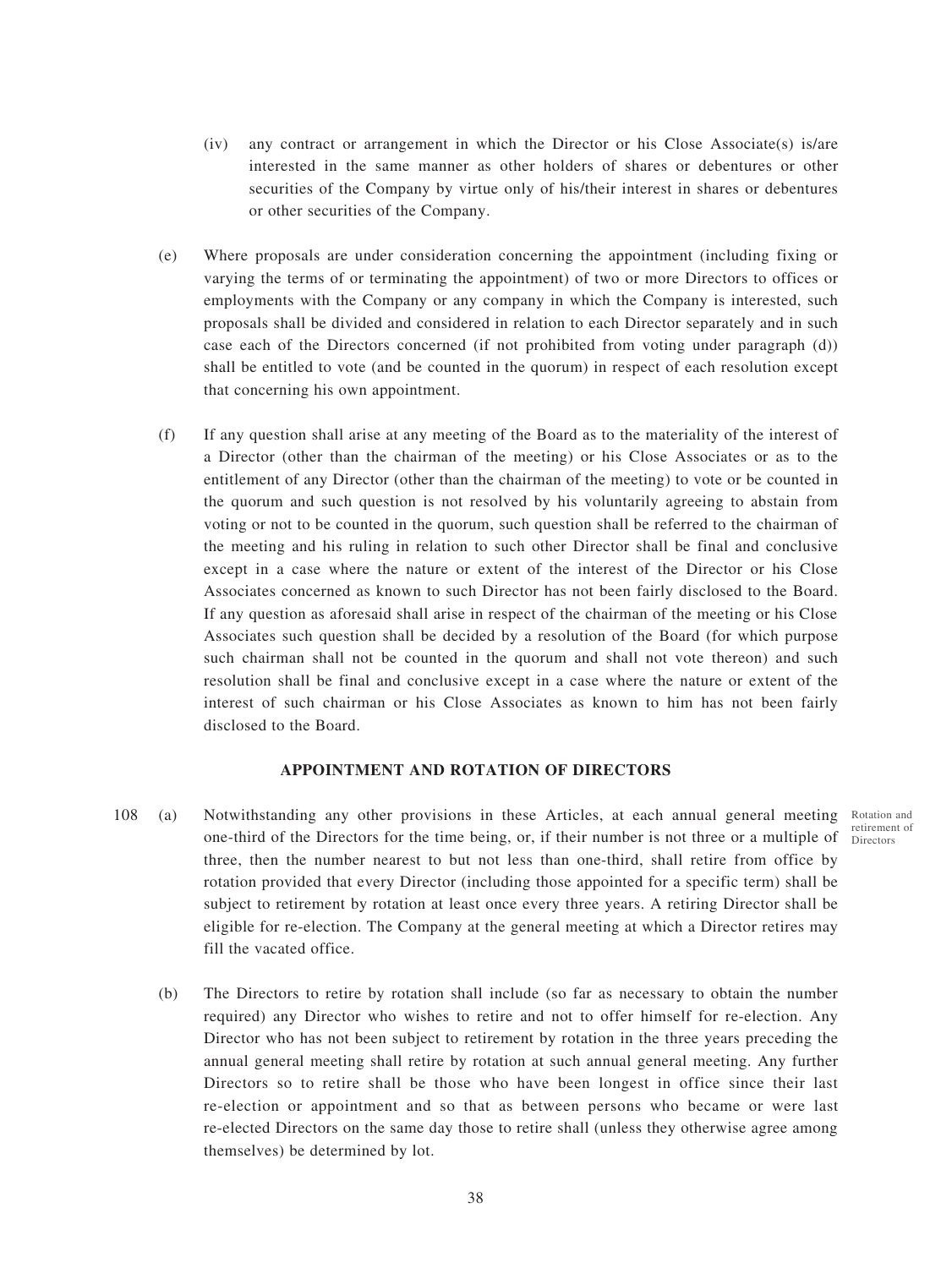- (c) A Director is not required to retire upon reaching any particular age.
- 109 If at any general meeting at which an election of Directors ought to take place, the places of the retiring Directors are not filled, the retiring Directors or such of them as have not had their places filled shall be deemed to have been re-elected and shall, if willing, continue in office until the next annual general meeting and so on from year to year until their places are filled, unless: Retiring Directors to remain in office until successors appointed
	- (a) it shall be determined at such meeting to reduce the number of Directors; or
	- (b) it is expressly resolved at such meeting not to fill such vacated offices; or
	- (c) in any such case the resolution for re-election of a Director is put to the meeting and lost; or
	- (d) such Director has given notice in writing to the Company that he is not willing to be re-elected.
- 110 The Company in general meeting may from time to time fix and may from time to time by Ordinary Resolution increase or reduce the maximum and minimum number of Directors but so that the number of Directors shall not be less than two (2).
- 111 The Company may from time to time in general meeting by Ordinary Resolution elect any person to be a Director either to fill a casual vacancy or as an additional Director. Any Director so appointed shall be subject to retirement by rotation pursuant to Article 108.
- App.3 Para  $4(2)$  112 The Board shall have power from time to time and at any time to appoint any person as a Director Notice of either to fill a casual vacancy or as an additional Director but so that the number of Directors so appointed shall not exceed the maximum number determined from time to time by the Shareholders in general meeting. Any Director appointed by the Board to fill a casual vacancy shall hold office only until the first annual general meeting of the Company after his appointment and be subject to re-election at such meeting. Any Director appointed by the Board as an addition to the existing Board shall hold office only until the first annual general meeting of the Company after his appointment and shall then be eligible for re-election. Any Director appointed under this Article shall not be taken into account in determining the Directors or the number of Directors who are to retire by rotation at an annual general meeting.
	- 113 No person, other than a retiring Director, shall, unless recommended by the Board for election, be eligible for election to the office of Director at any general meeting, unless notice in writing of the intention to propose that person for election as a Director and notice in writing by that person of his willingness to be elected shall have been lodged at the Head Office or at the Registration Office. The period for lodgment of the notices required under this Article will commence no earlier than the day after the despatch of the notice of the general meeting appointed for such election and end no later than seven days prior to the date of such general meeting and the minimum length of the period during which such notices to the Company may be given will be at least seven days.

Power of general meeting to increase or reduce number of Directors

Appointment of Directors

proposed Director to be given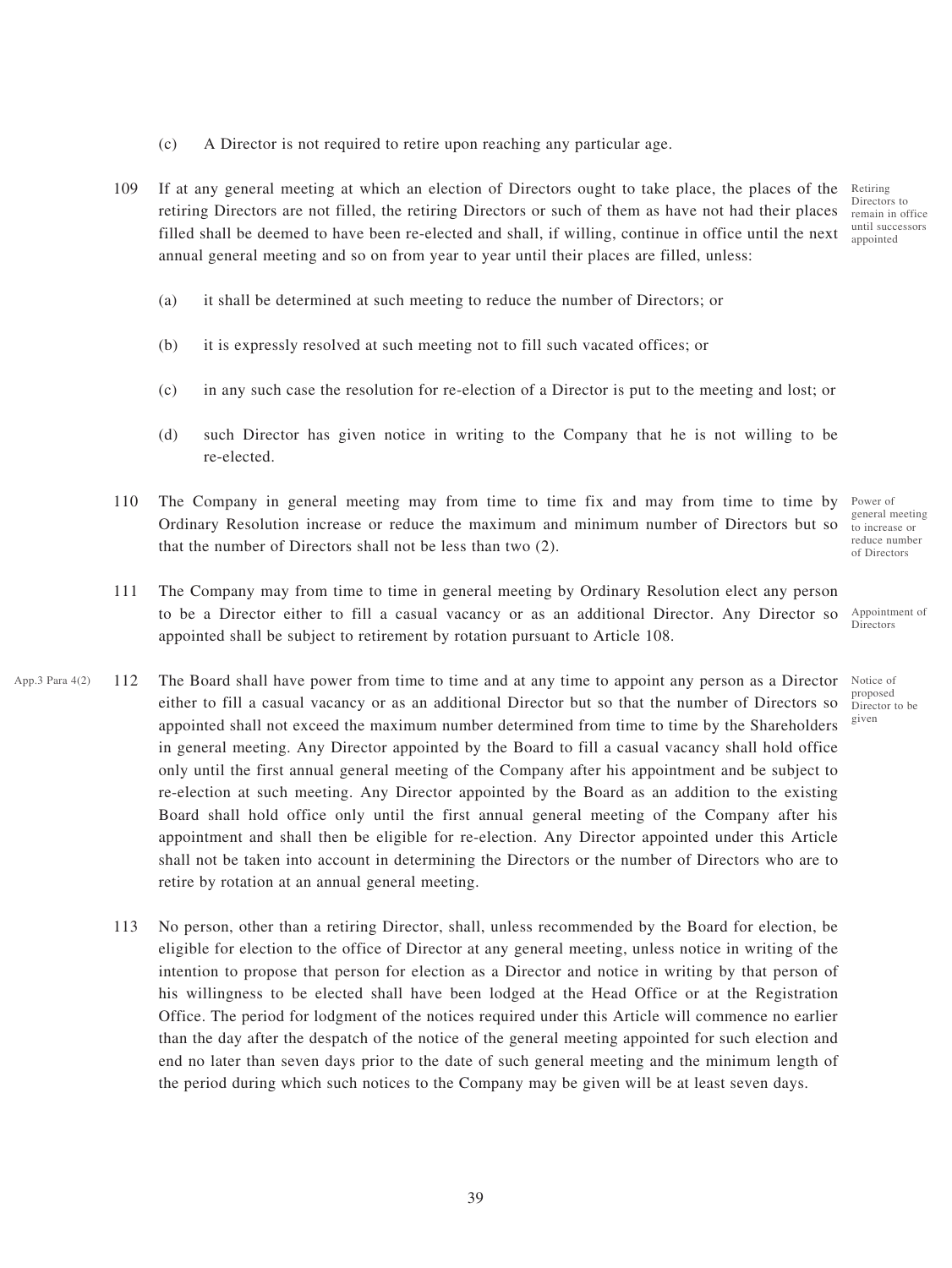App.3 Para  $4(3)$  114 The Shareholders may by Ordinary Resolution remove any Director (including a managing director Power to or other executive director) before the expiration of his term of office notwithstanding anything in these Articles or in any agreement between the Company and such Director (but without prejudice to any claim which such Director may have for damages for any breach of any contract between him and the Company) and may by Ordinary Resolution elect another person in his stead. Any Director so appointed shall be subject to retirement by rotation pursuant to Article 108.

#### **BORROWING POWERS**

- 115 The Board may from time to time at its discretion exercise all the powers of the Company to raise or borrow or to secure the payment of any sum or sums of money for the purposes of the Company and to mortgage or charge its undertaking, property and uncalled capital or any part thereof.
- 116 The Board may raise or secure the payment or repayment of such sum or sums in such manner and upon such terms and conditions in all respects as it thinks fit and in particular but subject to the provisions of the Companies Act, by the issue of debentures, debenture stock, bonds or other securities of the Company, whether outright or as collateral security for any debt, liability or obligation of the Company or of any third party.
- 117 Debentures, debenture stock, bonds and other securities (other than Shares which are not fully paid) may be made assignable free from any equities between the Company and the person to whom the same may be issued.
- 118 Any debentures, debenture stock, bonds or other securities (other than Shares) may be issued at a discount, premium or otherwise and with any special privileges as to redemption, surrender, drawings, allotment or subscription of or conversion into Shares, attending and voting at general meetings of the Company, appointment of Directors and otherwise.
- 119 The Directors shall cause a proper register to be kept, in accordance with the provisions of the Companies Act, of all mortgages and charges specifically affecting the property of the Company and shall duly comply with such provisions of the Companies Act with regard to the registration of mortgages and charges as may be specified or required.
- 120 If the Company issues a series of debentures or debenture stock not transferable by delivery, the Board shall cause a proper register to be kept of the holders of such debentures
- 121 Where any uncalled capital of the Company is charged, all persons taking any subsequent charge thereon shall take the same subject to such prior charge, and shall not be entitled, by notice to the Shareholders or otherwise, to obtain priority over such prior charge.

remove Director by Ordinary Resolution

Power to borrow

Conditions on which money may be borrowed

Assignment of debentures etc.

Special privileges of debentures etc.

Register of charges to be kept

Register of debentures or debenture stock

Mortgage of uncalled capital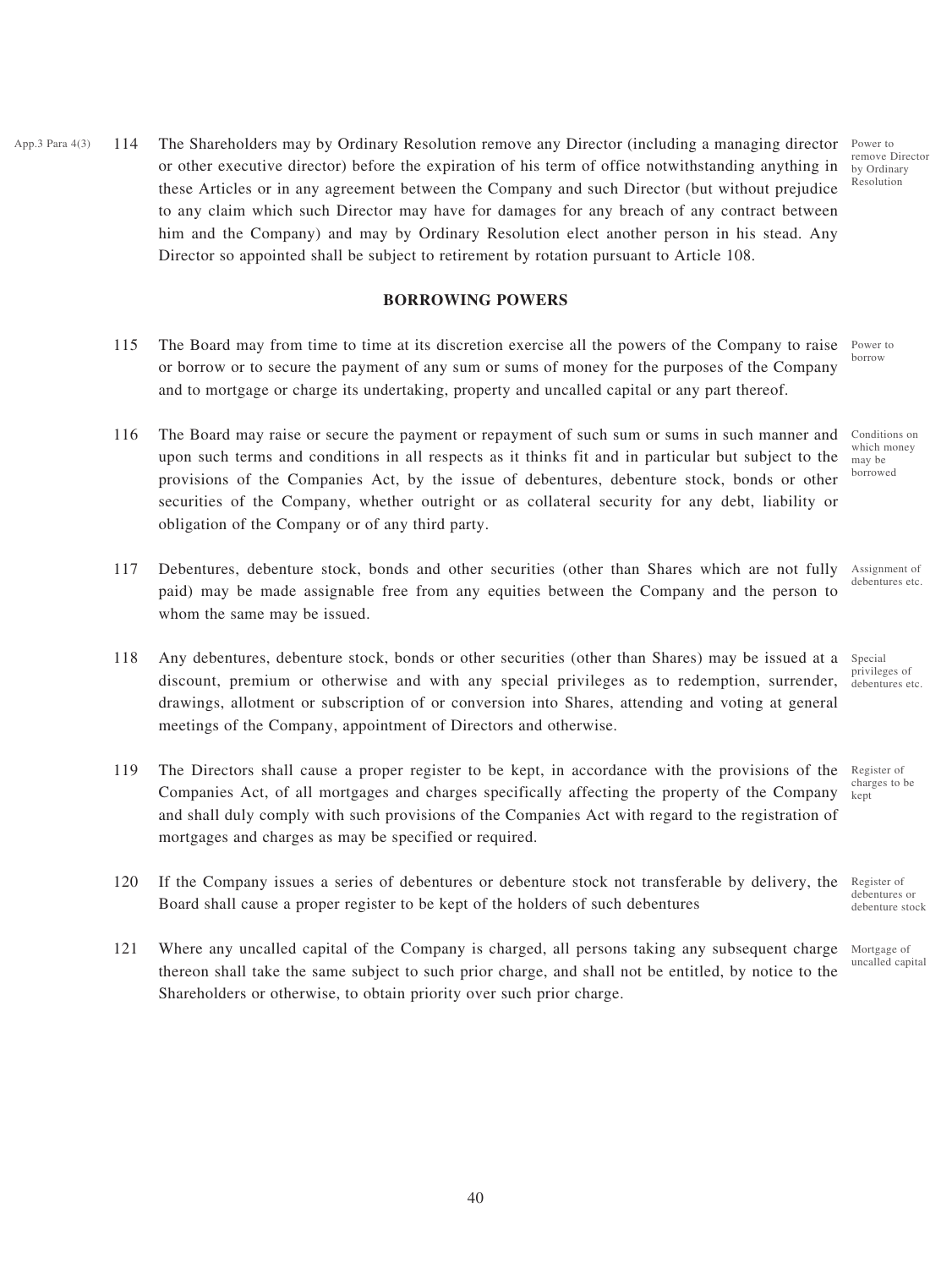## **MANAGING DIRECTORS, ETC.**

- 122 The Board may from time to time appoint any one or more of them to the office of managing Power to director, joint managing director, deputy managing director or other executive director and/or such other office in the management of the business of the Company as it may decide for such period and upon such terms as it thinks fit and upon such terms as to remuneration as it may decide in accordance with Article 103.
- 123 Every Director appointed to an office under Article 122 hereof shall, but without prejudice to any claim for damages for breach of any contract of service between himself and the Company, be liable to be dismissed or removed therefrom by the Board. Removal of managing
- 124 A Director appointed to an office under Article 122 shall be subject to the same provisions as to resignation and removal as the other Directors of the Company, and he shall ipso facto and immediately cease to hold such office if he shall cease to hold the office of Director for any cause. Cessation of
- 125 The Board may from time to time entrust to and confer upon a chairman, vice chairman, managing director, joint managing director, deputy managing director or executive director all or any of the powers of the Board that it may think fit provided that the exercise of all powers by such Director shall be subject to such regulations and restrictions as the Board may from time to time make and impose, and, subject to the terms thereof, the said powers may at any time be withdrawn, revoked or varied, but no person dealing in good faith and without notice of such withdrawal, revocation or variation shall be affected thereby.
- 126 The Board may from time to time appoint any person to an office or employment having a designation or title including the word "director" or attach to any existing office or employment with the Company such a designation or title. The inclusion of the word "director" in the designation or title of any office or employment with the Company (other than the office of managing director or joint managing director or deputy managing director or executive director) shall not imply that the holder thereof is a Director nor shall such holder be empowered in any respect to act as a Director or be deemed to be a Director for any of the purposes of these Articles.

appoint managing directors, etc.

directors, etc.

appointment

Power may be delegated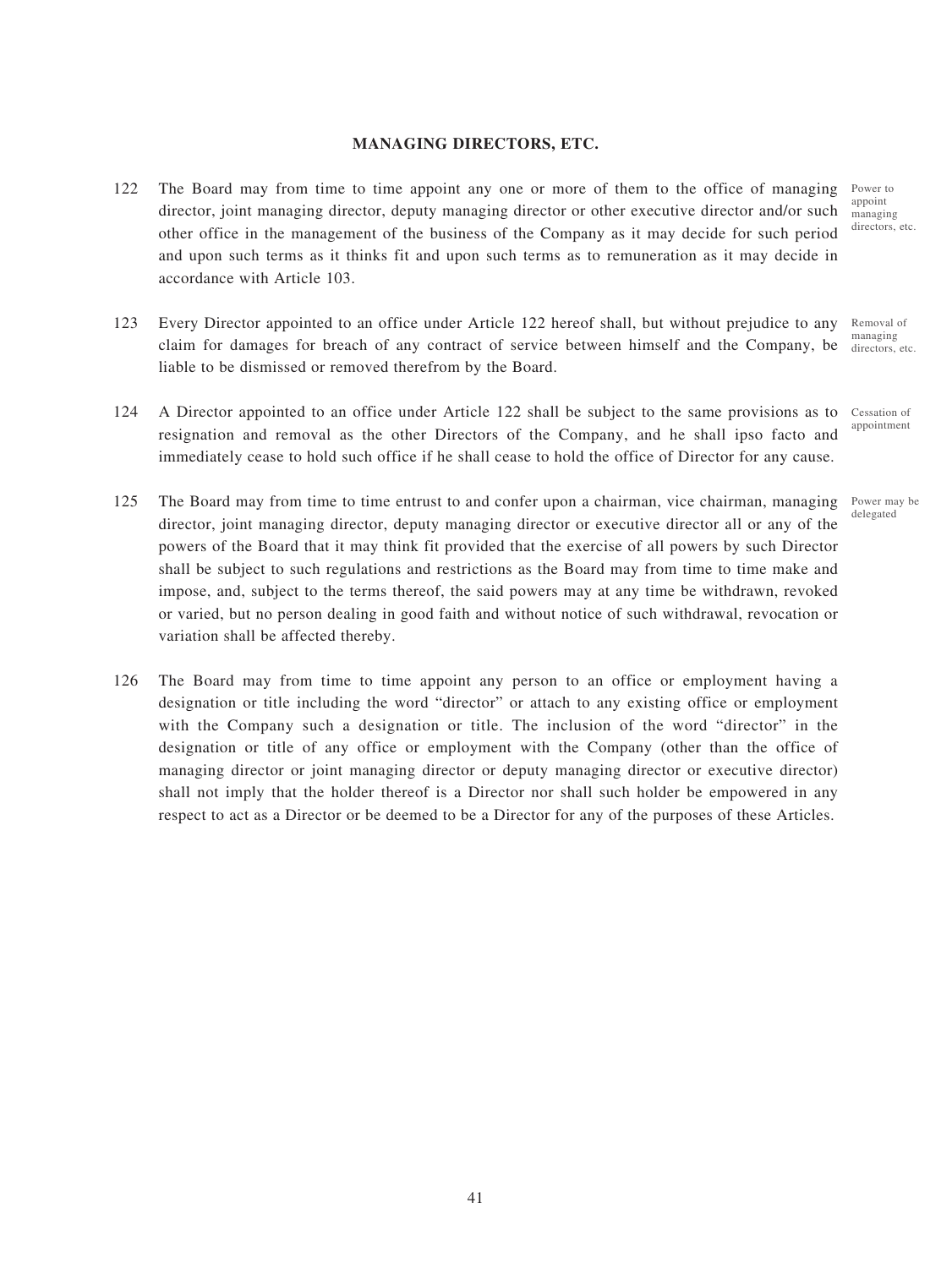## **MANAGEMENT**

- 127 The business of the Company shall be managed by the Board who, in addition to the powers and General powers authorities by these Articles expressly conferred upon it, may exercise all such powers and do all such acts and things as may be exercised or done or approved by the Company and are not hereby or by the Companies Act expressly directed or required to be exercised or done by the Company in general meeting, but subject nevertheless to the provisions of the Companies Act and of these Articles and to any regulations from time to time made by the Company in general meeting not being inconsistent with such provisions or these Articles, provided that no regulation so made shall invalidate any prior act of the Board which would have been valid if such regulation had not been made.
- 128 Without prejudice to the general powers conferred by these Articles, it is hereby expressly declared that the Board shall have the following powers:
	- (a) to give to any person the right or option of requiring at a future date that an allotment shall be made to him of any Share at par or at such premium and on such other terms as may be agreed; and
	- (b) to give to any Directors, officers or employees of the Company an interest in any particular business or transaction or participation in the profits thereof or in the general profits of the Company either in addition to or in substitution for a salary or other remuneration.

### **MANAGERS**

- 129 The Board may from time to time appoint a general manager, manager or managers of the business of the Company and may fix his or their remuneration either by way of salary or commission or by conferring the right to participation in the profits of the Company or by a combination of two or more of these modes and pay the working expenses of any of the staff of the general manager, manager or managers who may be employed by him or them upon the business of the Company.
- 130 The appointment of such general manager, manager or managers may be for such period as the Board may decide and the Board may confer upon him or them all or any of the powers of the Board and such title or titles as it may think fit.
- 131 The Board may enter into such agreement or agreements with any such general manager, manager or managers upon such terms and conditions in all respects as it may in its absolute discretion appointment think fit, including a power for such general manager, manager or managers to appoint an assistant manager or managers or other employees whatsoever under them for the purpose of carrying on the business of the Company.

of Company vested in Directors

Appointment and remuneration of managers

Terms of office and powers

Terms and conditions of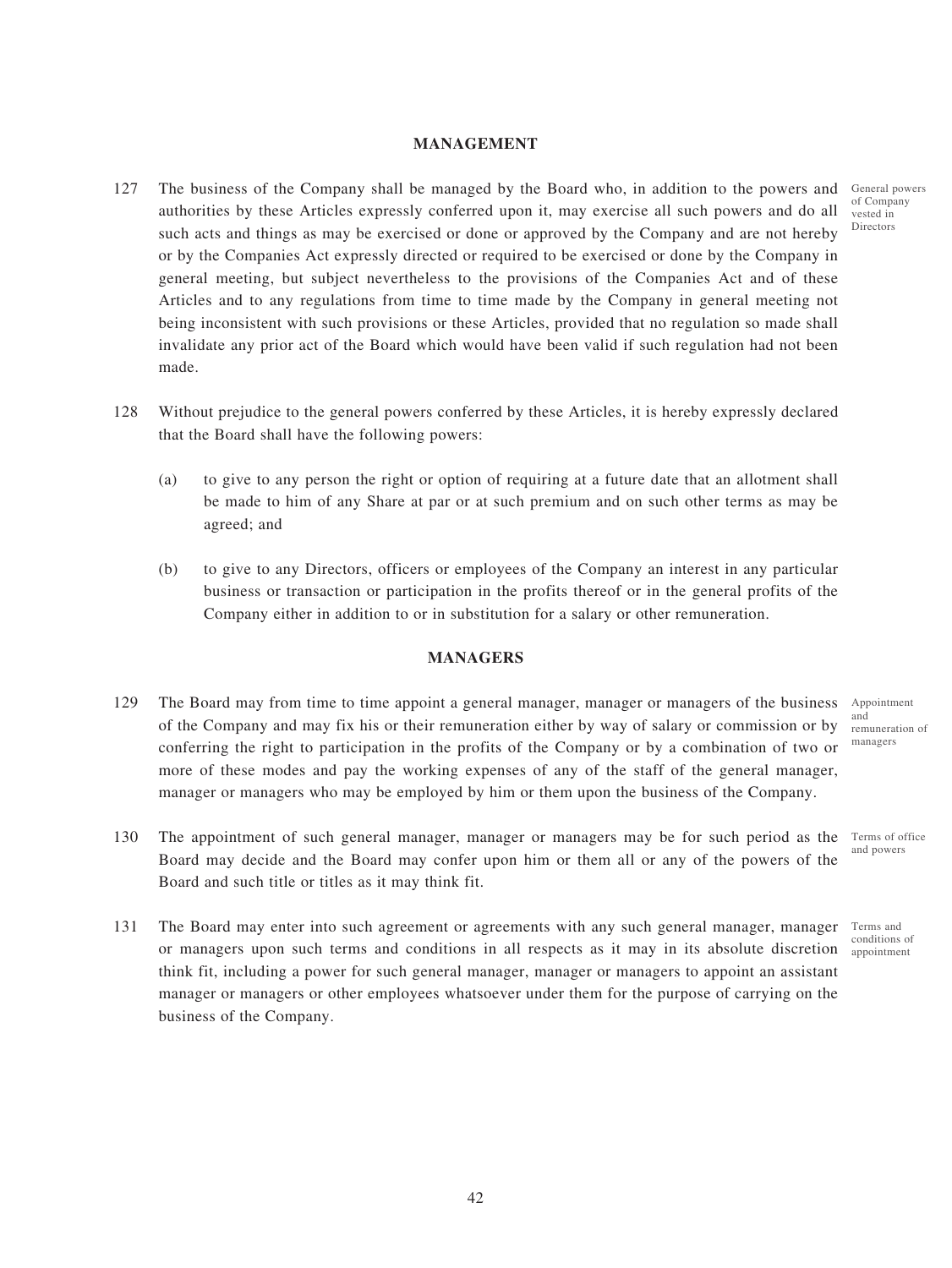### **CHAIRMAN AND OTHER OFFICERS**

132 The Board may from time to time elect or otherwise appoint one of them to the office of chairman chairman, vice of the Company and another to be the vice chairman of the Company (or two or more vice officers Chairmen) and determine the period for which each of them is to hold office. The chairman of the Company or, in his absence, the vice chairman of the Company shall preside as chairman at meetings of the Board, but if no such chairman or vice chairman be elected or appointed, or if at any meeting the chairman or vice chairman is not present within five minutes after the time appointed for holding the same and willing to act, the Directors present shall choose one of their number to be chairman of such meeting. All the provisions of Articles 103, 108, 123, 124 and 125 shall mutatis mutandis apply to any Directors elected or otherwise appointed to any office in accordance with the provisions of this Article.

### **PROCEEDINGS OF THE DIRECTORS**

- 133 The Board may meet together for the despatch of business, adjourn and otherwise regulate its Meeting of meetings and proceedings as it thinks fit and may determine the quorum necessary for the *Quorum*, e transaction of business. Unless otherwise determined two Directors shall be a quorum. For the purpose of this Article an alternate Director shall be counted in a quorum separately in respect of himself (if a Director) and in respect of each Director for whom he is an alternate and his voting rights shall be cumulative and he need not use all his votes or cast all his votes in the same way. A meeting of the Board or any committee of the Board may be held by means of such telephone, electronic or other communication facilities as permit all persons participating in the meeting to communicate with each other simultaneously and instantaneously, and participation in such a meeting shall constitute presence in person at such meeting.
- 134 A Director may, and on the request of a Director the Secretary shall, at any time summon a Convening of meeting of the Board which may be held in any part of the world, but no such meeting shall be  $\frac{1}{\text{Directions}}$ summoned to be held outside the territory in which the Head Office is for the time being situate without the prior approval of the Board. Notice thereof shall be given to each Director and alternate Director in person orally or in writing or by telephone or by telex or telegram or facsimile transmission at the telephone or facsimile number or address from time to time notified to the Company by such Director or in such other manner as the Board may from time to time determine. A Director absent or intending to be absent from the territory in which the Head Office is for the time being situate may request the Board or the Secretary that notices of Board meetings shall during his absence be sent in writing to him at his last known address, facsimile or telex number or any other address, facsimile or telex number given by him to the Company for this purpose, but such notices need not be given any earlier than notices given to the other Directors not so absent and in the absence of any such request it shall not be necessary to give notice of a Board meeting to any Director who is for the time being absent from such territory.
- 135 Subject to Article 107, questions arising at any meeting of the Board shall be decided by a majority of votes, and in case of an equality of votes the chairman of the meeting shall have a second or casting vote. How questions to be decided

chairman and

quorum, etc.

Meetings of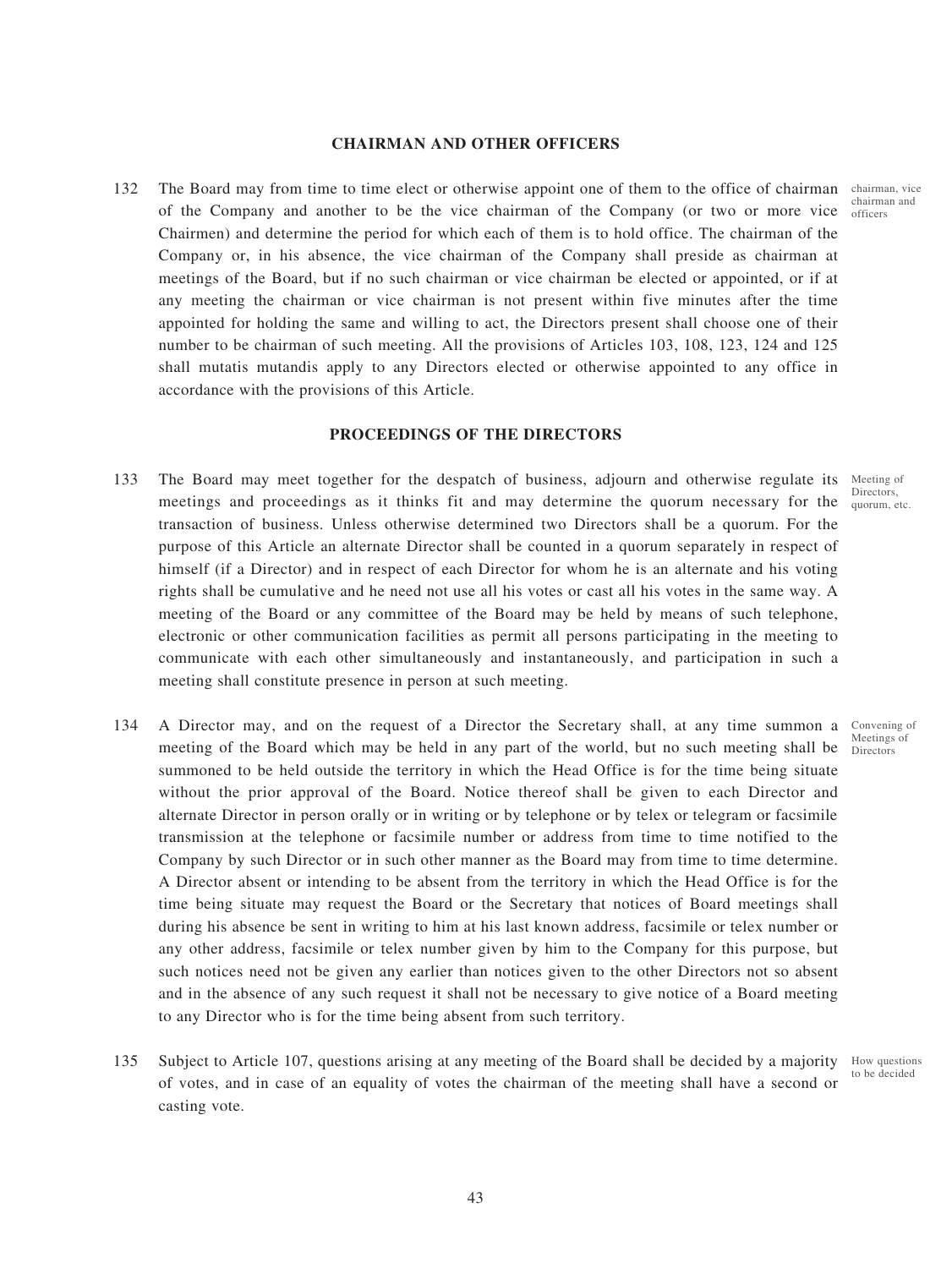- 136 A meeting of the Board for the time being at which a quorum is present shall be competent to exercise all or any of the authorities, powers and discretions by or under these Articles for the time being vested in or exercisable by the Board generally.
- 137 The Board may delegate any of its powers to committees consisting of such member(s) of them and such other person(s) as it thinks fit, and it may from time to time revoke such delegation or revoke the appointment of and discharge any such committees either wholly or in part, and either as to persons or purposes, but every committee so formed shall in the exercise of the powers so delegated conform to any regulations that may from time to time be imposed upon it by the Board.
- 138 All acts done by any such committee in conformity with such regulations and in fulfilment of the purposes for which it is appointed, but not otherwise, shall have the like force and effect as if done by the Board, and the Board shall have power, with the consent of the Company in general meeting, to remunerate the members of any special committee, and charge such remuneration to the current expenses of the Company.
- 139 The meetings and proceedings of any such committee consisting of two or more members shall be governed by the provisions herein contained for regulating the meetings and proceedings of the Board so far as the same are applicable thereto and are not replaced by any regulations imposed by the Board pursuant to Article 137.
- 140 All acts bona fide done by any meeting of the Board or by any such committee or by any person acting as a Director shall, notwithstanding that it shall be afterwards discovered that there was some defect in the appointment of such Director or persons acting as aforesaid or that they or any of them were disqualified, be as valid as if every such person had been duly appointed and was qualified to be a Director or member of such committee.
- 141 The continuing Directors may act notwithstanding any vacancy in their body, but, if and so long as their number is reduced below the number fixed by or pursuant to these Articles as the necessary quorum of the Board meeting, the continuing Director or Directors may act for the purpose of increasing the number of Directors to that number of the necessary quorum or of summoning a general meeting of the Company but for no other purpose.
- 142 (a) A resolution in writing signed by all the Directors (or their respective alternate Directors) shall be as valid and effectual as if it had been passed at a meeting of the Board duly convened and held. Any such resolutions in writing may consist of several documents in like form each signed by one or more of the Directors or alternate Directors.

Powers of meeting

> Power to appoint committee and to delegate

Act of committee to be of same effect as acts of Directors

Proceedings of committee

When acts of Directors or committee to be valid

Directors' powers when vacancies exist

Directors' resolutions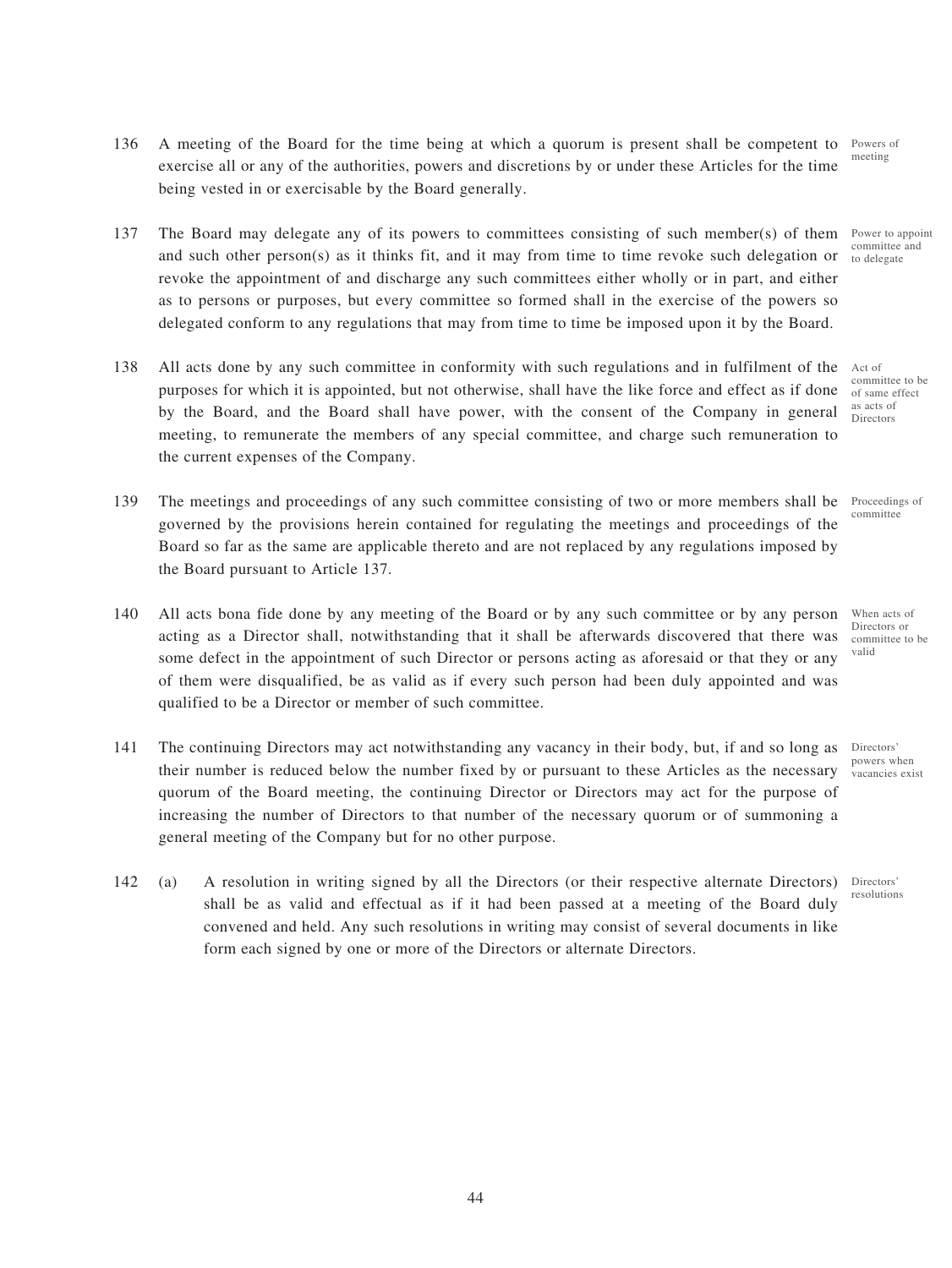- (b) Where a Director is, on the date on which a resolution in writing is last signed by a Director, absent from the territory in which the Head Office is for the time being situated, or cannot be contacted at his last known address or contact telephone or facsimile number, or is temporarily unable to act through ill-health or disability and, in each case, his alternate (if any) is affected by any of these events, the signature of such Director (or his alternate) to the resolution shall not be required, and the resolution in writing, so long as such a resolution shall have been signed by at least two Directors or their respective alternates who are entitled to vote thereon or such number of Directors as shall form a quorum, shall be deemed to have been passed at a meeting of the Board duly convened and held, provided that a copy of such resolution has been given or the contents thereof communicated to all the Directors (or their respective alternates) for the time being entitled to receive notices of meetings of the Board at their respective last known address, telephone or facsimile number or, if none, at the Head Office and provided further that no Director is aware of or has received from any Director any objection to the resolution.
- (c) A certificate signed by a Director (who may be one of the signatories to the relevant resolution in writing) or the Secretary as to any of the matters referred to in paragraph (a) or (b) of this Article shall in the absence of express notice to the contrary of the person relying thereon, be conclusive of the matters stated on such certificate.

### **MINUTES AND CORPORATE RECORDS**

- 143 (a) The Board shall cause minutes to be made of:
	- (i) all appointments of officers made by it;
	- (ii) the names of the Directors present at each meeting of the Board and of committees appointed pursuant to Article 137; and
	- (iii) all resolutions and proceedings at all meetings of the Company and of the Board and of such committees.
	- (b) Any such minutes shall be conclusive evidence of any such proceedings if they purport to be signed by the chairman of the meeting at which the proceedings were held or by the chairman of the next succeeding meeting.

Minutes of proceedings of meetings and Directors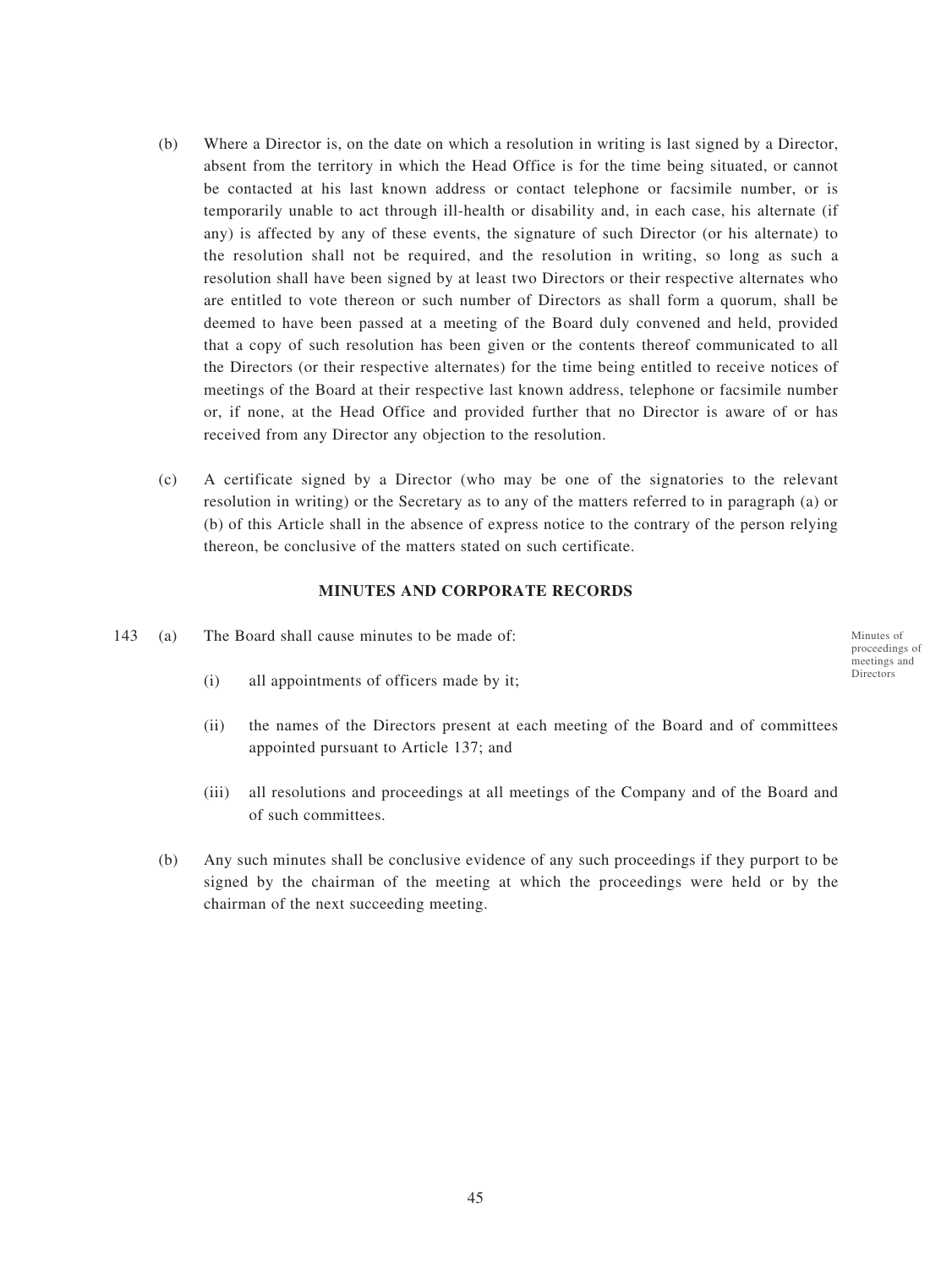## **SECRETARY**

- 144 The Secretary shall be appointed by the Board for such term, at such remuneration and upon such Appointment of conditions as it may think fit, and any Secretary so appointed may, without prejudice to his right under any contract with the Company, be removed by the Board. Anything by the Companies Act or these Articles required or authorised to be done by or to the Secretary, if the office is vacant or there is for any other reason no Secretary capable of acting, may be done by or to any assistant or deputy Secretary, or if there is no assistant or deputy Secretary capable of acting, by or to any officer of the Company authorised generally or specifically on behalf of the Board.
- 145 The Secretary shall attend all meetings of the Shareholders and shall keep correct minutes of such Duties of the meetings and enter the same in the proper books provided for the purpose. He shall perform such other duties as are prescribed by the Companies Act and these Articles, together with such other duties as may from time to time be prescribed by the Board.
- 146 A provision of the Companies Act or of these Articles requiring or authorising a thing to be done Same person by or to a Director and the Secretary shall not be satisfied by its being done by or to the same two capacities person acting both as Director and as, or in place of the Secretary. not to act in

#### **GENERAL MANAGEMENT AND USE OF THE SEAL**

- 147 (a) Subject to the Companies Act, the Company shall have one or more Seals as the Board may Custody of Seal determine, and may have a Seal for use outside the Cayman Islands. The Board shall provide for the safe custody of each Seal, and no Seal shall be used without the authority of the Board or a committee authorised by the Board in that behalf.
	- (b) Every instrument to which a Seal shall be affixed shall be signed autographically by one Use of Seal Director and the Secretary, or by two Directors, or by any person or persons (including a Director and/or the Secretary) appointed by the Board for the purpose, provided that as regards any certificates for Shares or Debentures or other securities of the Company, the Board may by resolution determine that such signatures or either of them shall be dispensed with or affixed by some method or system of mechanical signature other than autographic or may be printed thereon as specified in such resolution or that such certificates need not be signed by any person.
	- (c) The Company may have a Securities Seal for use for sealing certificates for shares or other Securities Sealsecurities issued by the Company and no signature of any Director, officer or other person and no mechanical reproduction thereof shall be required on any such certificates or other document and any such certificates or other document to which such Securities Seal is affixed shall be valid and deemed to have been sealed and executed with the authority of the Board notwithstanding the absence of any such signature or mechanical reproduction as aforesaid. The Board may by resolution determine that the affixation of Securities Seal on certificates for shares or other securities issued by the Company be dispensed with or be affixed by printing the image of the Securities Seal on such certificates.

Secretary

at once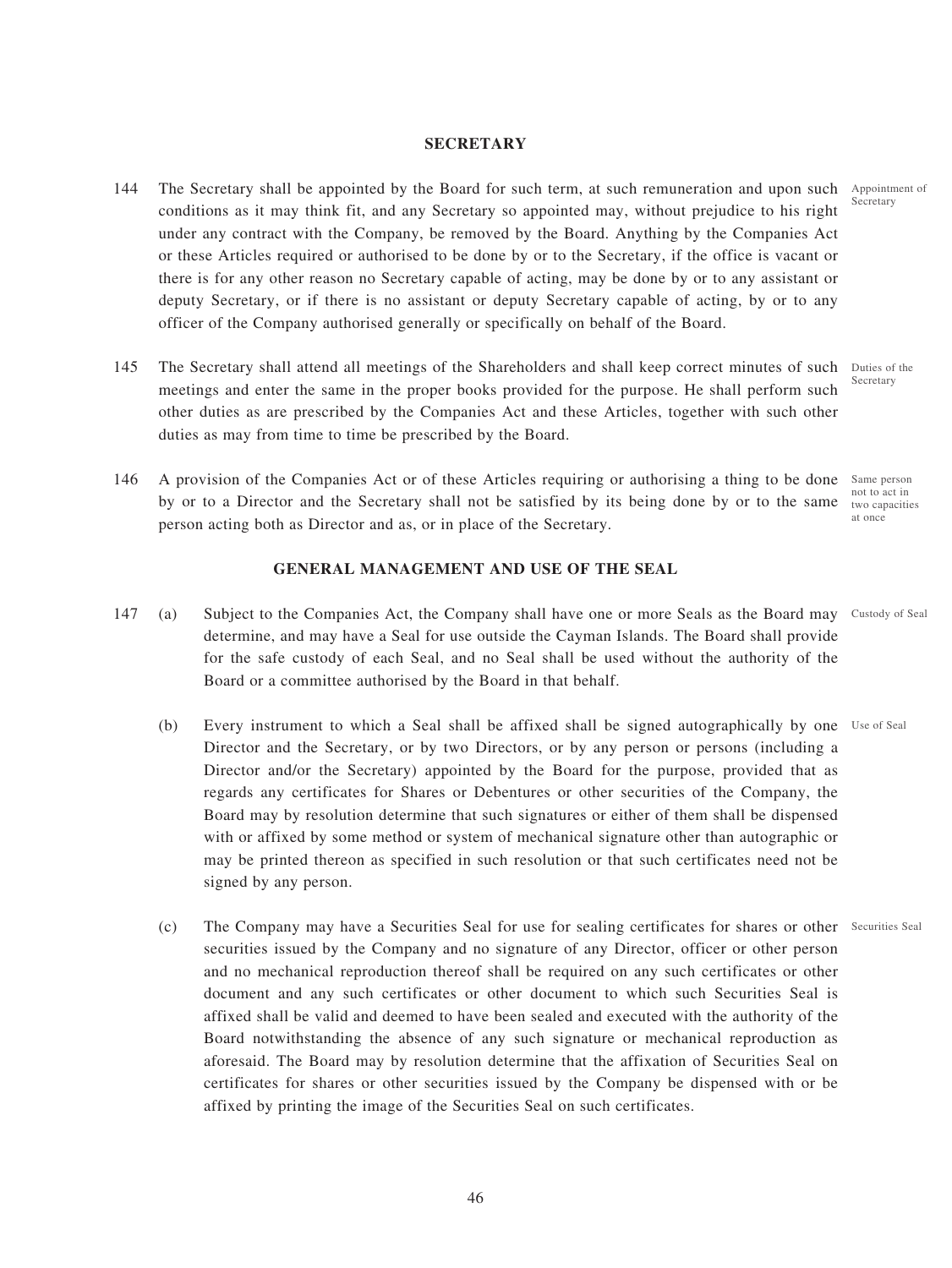- 148 All cheques, promissory notes, drafts, bills of exchange and other negotiable instruments, and all receipts for moneys paid to the Company shall be signed, drawn, accepted, endorsed or otherwise executed, as the case may be, in such manner as the Board shall from time to time by resolution determine. The Company's banking accounts shall be kept with such banker or bankers as the Board shall from time to time determine. Cheques and banking
- 149 (a) The Board may from time to time and at any time, by power of attorney under the Seal, Power to appoint appoint any company, firm or person or any fluctuating body of persons, whether nominated directly or indirectly by the Board, to be the attorney or attorneys of the Company for such purposes and with such powers, authorities and discretions (not exceeding those vested in or exercisable by the Board under these Articles) and for such period and subject to such conditions as it may think fit, and any such power of attorney may contain such provisions for the protection and convenience of persons dealing with any such attorney as the Board may think fit, and may also authorise any such attorney to sub-delegate all or any of the powers, authorities and discretions vested in him.
	- (b) The Company may, by writing under its Seal, empower any person, either generally or in Execution of respect of any specified matter, as its attorney to execute deeds and instruments on its behalf and to enter into contracts and sign the same on its behalf and every deed signed by such attorney on behalf of the Company and under his seal shall bind the Company and have the same effect as if it were under the Seal duly affixed by the Company.
- 150 The Board may establish any committees, regional or local boards or agencies for managing any of Regional or the affairs of the Company, either in the Relevant Territory or elsewhere, and may appoint any persons to be members of such committees, regional or local boards or agencies and may fix their remuneration, and may delegate to any committee, regional or local board or agent any of the powers, authorities and discretions vested in the Board (other than its powers to make calls and forfeit Shares), with power to sub-delegate, and may authorise the members of any regional or local board or any of them to fill any vacancies therein and to act notwithstanding vacancies, and any such appointment or delegation may be upon such terms and subject to such conditions as the Board may think fit, and the Board may remove any person so appointed and may annul or vary any such delegation, but no person dealing in good faith and without notice of any such annulment or variation shall be affected thereby.

arrangements

attorney

deeds by attorney

local boards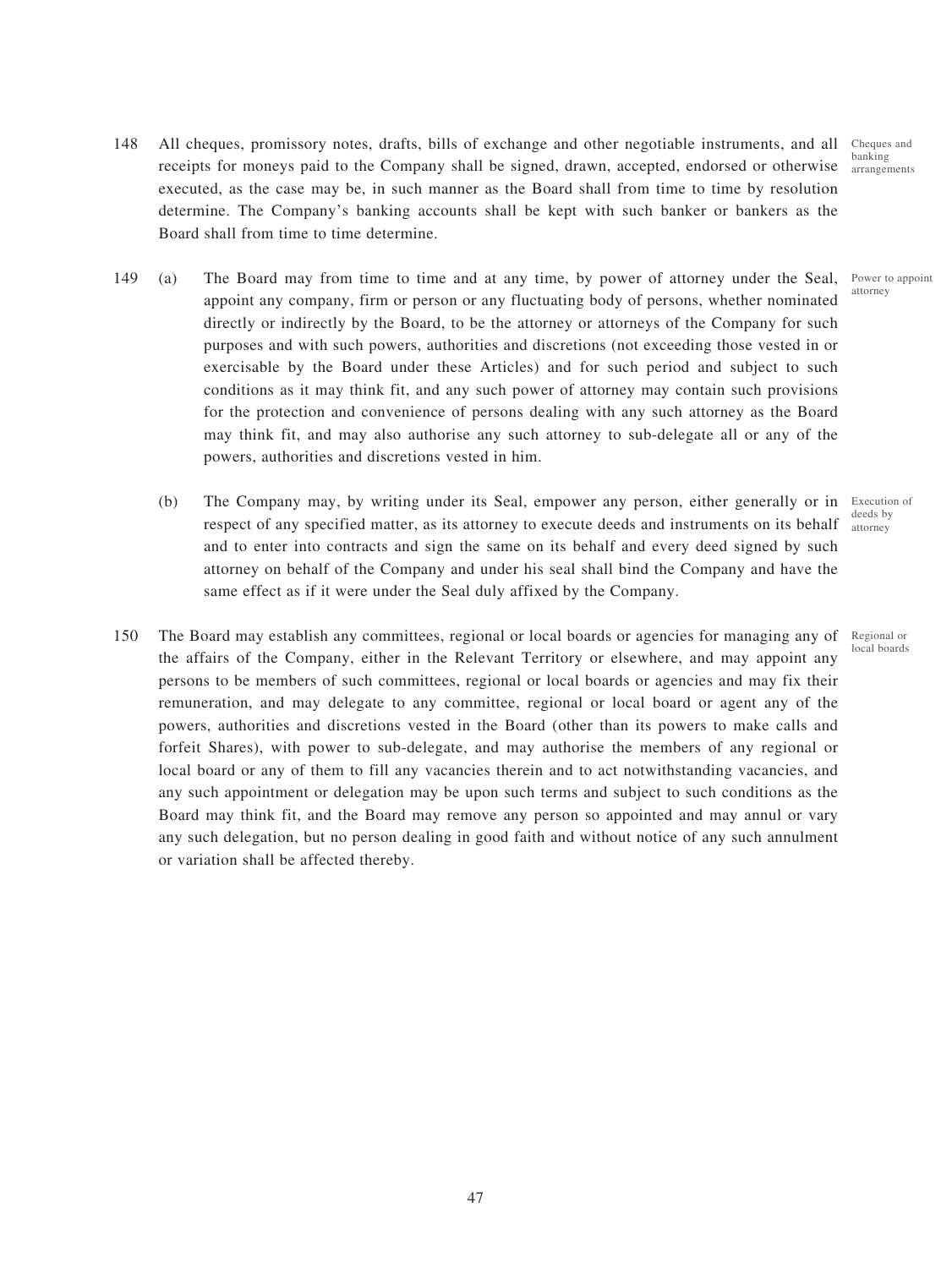establish

authenticate

151 The Board may establish and maintain or procure the establishment and maintenance of any Power to contributory or non-contributory pension or superannuation funds or personal pension plans for the  $\frac{1}{\text{pension}}$  funds benefit of, or give or procure the giving of donations, gratuities, pensions, allowances or emoluments to, any persons who are or were at any time in the employment or service of the Company, or of any company which is a subsidiary of the Company, or is allied or associated with the Company or with any such subsidiary company, or who are or were at any time directors or officers of the Company or of any such other company as aforesaid, and holding or who have held any salaried employment or office in the Company or such other company, and the spouses, widows, widowers, families and dependants of any such persons. The Board may also establish and subsidise or subscribe to any institutions, associations, clubs or funds calculated to be for the benefit of or to advance the interests and well-being of the Company or of any such other company as aforesaid or of any such persons as aforesaid, and may make payments for or towards the insurance of any such persons as aforesaid, and subscribe or guarantee money for charitable or benevolent objects or for any exhibition or for any public, general or useful object. The Board may do any of the matters aforesaid, either alone or in conjunction with any such other company as aforesaid. Any Director holding any such employment or office shall be entitled to participate in and retain for his own benefit any such donation, gratuity, pension, allowance or employment.

### **AUTHENTICATION OF DOCUMENTS**

- 152 (a) Any Director or the Secretary or other authorised officer of the Company shall have power Power to to authenticate any documents affecting the constitution of the Company and any resolutions passed by the Company or the Board or any committee, and any books, records, documents and accounts relating to the business of the Company, and to certify copies thereof or extracts therefrom as true copies of extracts; and where any books, records, documents or accounts are elsewhere than at the Registered Office or the Head Office, the local manager or such other officer of the Company having the custody thereof shall be deemed to be the authorised officer of the Company as aforesaid.
	- (b) A document purporting to be a document so authenticated or a copy of a resolution, or an extract from the minutes of a meeting, of the Company or of the Board or any local board or committee, or of any books, records, documents or accounts or extracts therefrom as aforesaid, and which is certified as aforesaid, shall be conclusive evidence in favour of all persons dealing with the Company upon the faith thereof that the document authenticated (or, if this be authenticated as aforesaid, the matter so authenticated) is authentic or, as the case may be, that such resolution has been duly passed or, as the case may be, that any minute so extracted is a true and accurate record of proceedings at a duly constituted meeting or, as the case may be, that the copies of such books, records, documents or accounts were true copies of their originals or as the case may be, the extracts of such books, records, documents or accounts are true and accurate records of the books, records, documents or accounts from which they were extracted.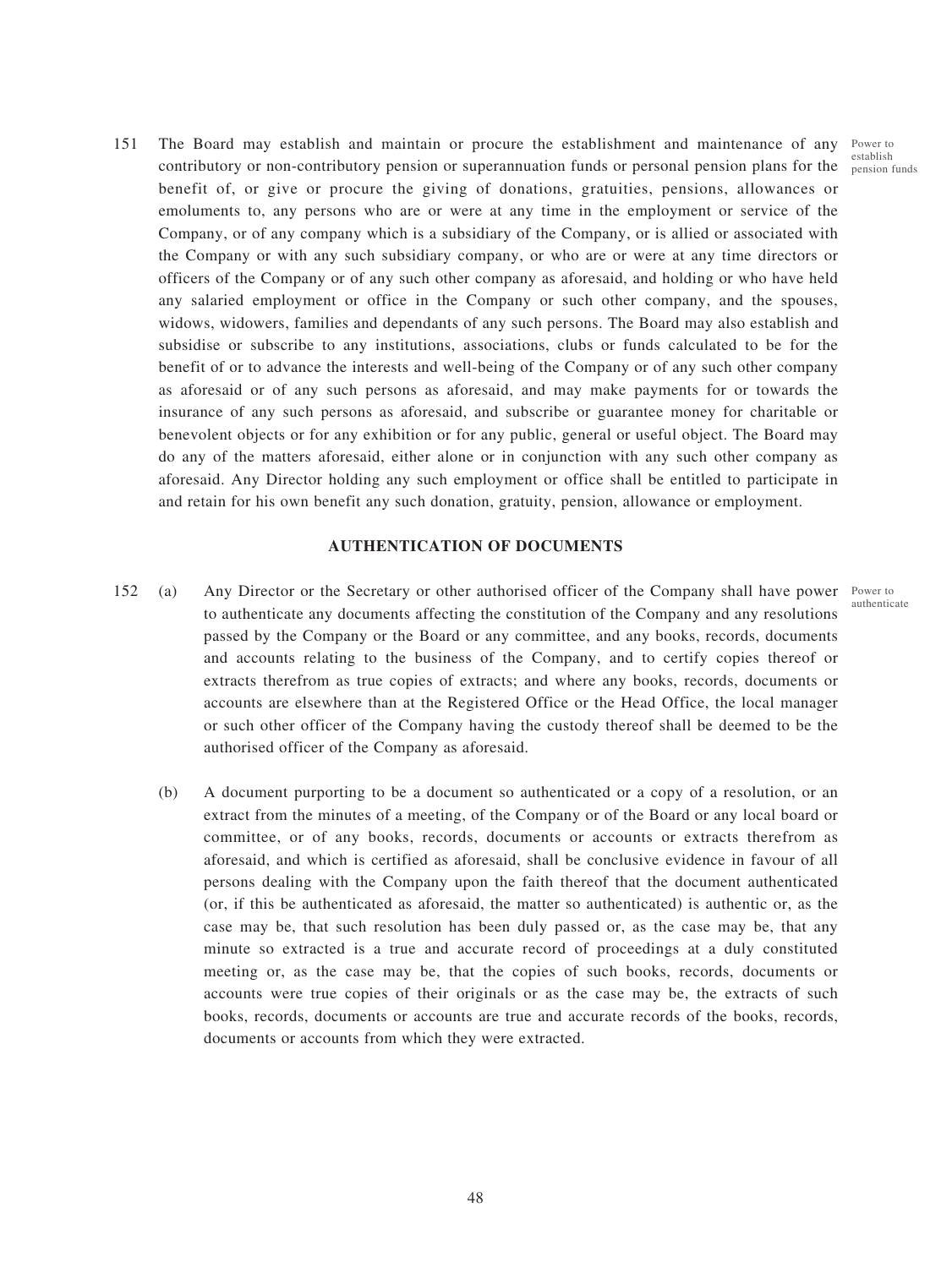## **CAPITALISATION OF RESERVES**

- 153 (a) The Company in general meeting may, upon the recommendation of the Board, resolve to Power to capitalise any sum standing to the credit of any of the Company's reserve accounts which are available for distribution (including its share premium account and capital redemption reserve fund, subject to the Companies Act) and to appropriate such sums to the holders of Shares on the Register at the close of business on the date of the relevant resolution (or such other date as may be specified therein or determined as provided therein) in the proportions in which such sum would have been divisible amongst them had the same been a distribution of profits by way of Dividend and to apply such sum on their behalf in paying up in full unissued Shares for allotment and distribution credited as fully paid-up to and amongst them in the proportion aforesaid.
	- (b) Subject to the Companies Act, whenever such a resolution as aforesaid shall have been Effect of passed, the Board shall make all appropriations and applications of the reserves or profits capitaliseand undivided profits resolved to be capitalised thereby, and attend to all allotments and issues of fully paid Shares, debentures, or other securities and generally shall do all acts and things required to give effect thereto. For the purpose of giving effect to any resolution under this Article, the Board may settle any difficulty which may arise in regard to a capitalisation issue as it thinks fit, and in particular may disregard fractional entitlements or round the same up or down and may determine that cash payments shall be made to any Shareholders in lieu of fractional entitlements or that fractions of such value as the Board may determine may be disregarded in order to adjust the rights of all parties or that fractional entitlements shall be aggregated and sold and the benefit shall accrue to the Company rather than to the Shareholders concerned, and no Shareholders who are affected thereby shall be deemed to be, and they shall be deemed not to be, a separate class of Shareholders by reason only of the exercise of this power. The Board may authorise any person to enter on behalf of all Shareholders interested in a capitalisation issue any agreement with the Company or other(s) providing for such capitalisation and matters in connection therewith and any agreement made under such authority shall be effective and binding upon all concerned. Without limiting the generality of the foregoing, any such agreement may provide for the acceptance by such persons of the Shares, debentures or other securities to be allotted and distributed to them respectively in satisfaction of their claims in respect of the sum so capitalised.
	- (c) The provisions of paragraph (e) of Article 160 shall apply to the power of the Company to capitalise under this Article as it applies to the grant of election thereunder mutatis mutandis and no Shareholder who may be affected thereby shall be, and they shall be deemed not to be, a separate class of Shareholders by reason only of the exercise of this power.

capitalise

resolution to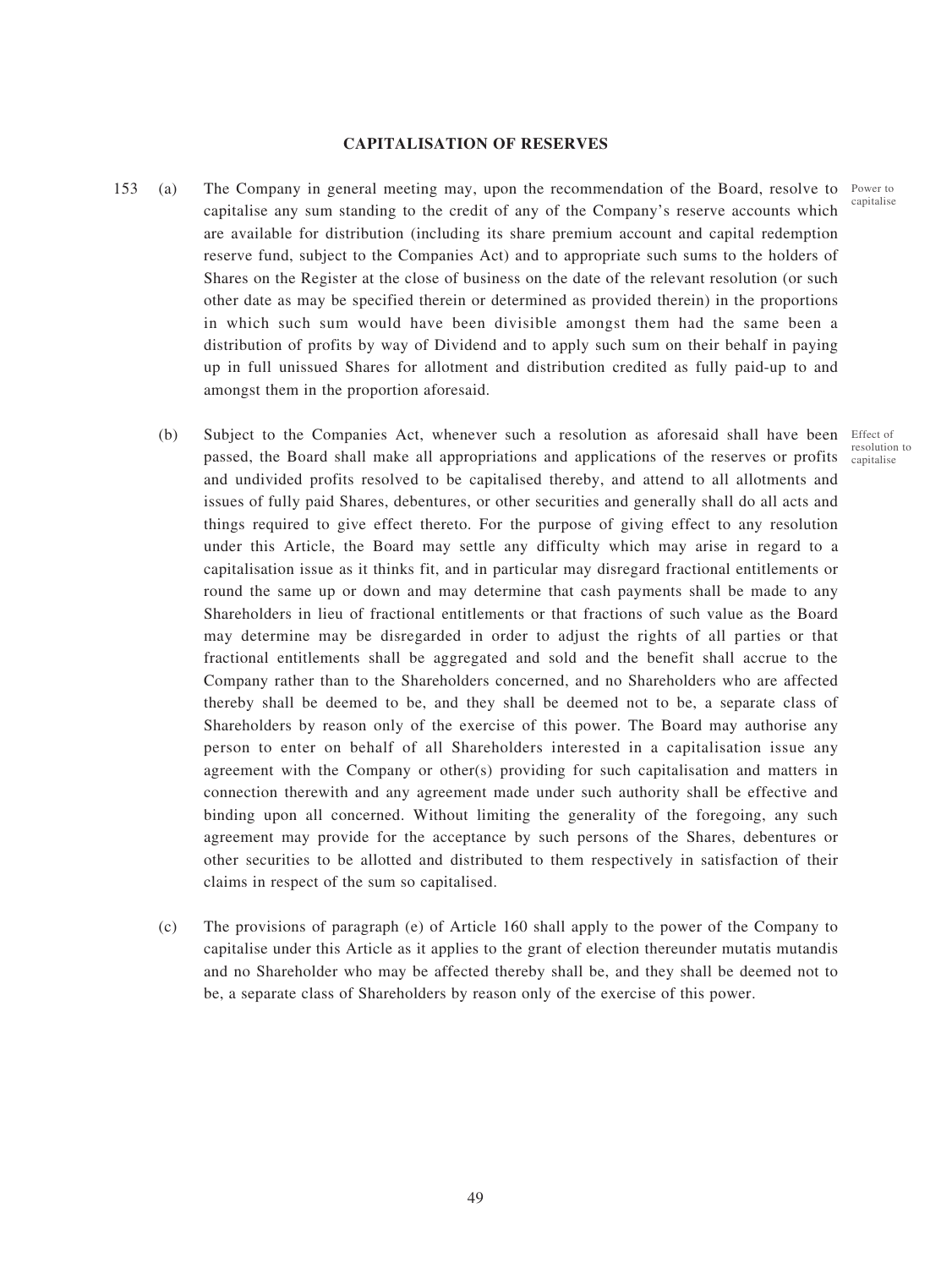## **DIVIDENDS AND RESERVES**

- 154 Subject to the Companies Act and these Articles, the Company in general meeting may declare Dividends in any currency but no Dividends shall exceed the amount recommended by the Board.
- 155 (a) The Board may subject to Article 156 from time to time pay to the Shareholders such interim Dividends as appear to the Board to be justified by the financial conditions and the profits of the Company and, in particular but without prejudice to the generality of the foregoing, if at any time the share capital of the Company is divided into different classes, the Board may pay such interim Dividends in respect of those Shares in the capital of the Company which confer to the holders thereof deferred or non-preferential rights as well as in respect of those Shares which confer on the holders thereof preferential rights with regard to Dividend and provided that the Board acts bona fide it shall not incur any responsibility to the holders of Shares conferring any preference for any damage that they may suffer by reason of the payment of an interim Dividend on any Shares having deferred or non-preferential rights.
	- (b) The Board may also pay half-yearly or at other suitable intervals to be settled by it any Dividend which may be payable at a fixed rate if the Board is of the opinion that the financial conditions and the profits of the Company justify the payment.
	- (c) The Board may in addition from time to time declare and pay special Dividends of such amounts and on such dates and out of such distributable funds of the Company as it thinks fit, and the provisions of paragraph (a) of this Article as regards the power and exemption from liability of the Board as relate to the declaration and payment of interim Dividends shall apply, mutatis mutandis, to the declaration and payment of any such special Dividends.
- 156 (a) No Dividend shall be declared or paid or shall be made otherwise than in accordance with Dividends not the Companies Act. to be paid out of capital
	- (b) Subject to the provisions of the Companies Act but without prejudice to paragraph (a) of this Article, where any asset, business or property is bought by the Company as from a past date (whether such date be before or after the incorporation of the Company) the profits and losses thereof as from such date may at the discretion of the Board in whole or in part be carried to revenue account and treated for all purposes as profits or losses of the Company, and be available for Dividend accordingly. Subject as aforesaid, if any Shares or securities are purchased cum Dividend or interest, such Dividend or interest may at the discretion of the Board be treated as revenue, and it shall not be obligatory to capitalise the same or any part thereof or to apply the same towards reduction of or writing down the book cost of the asset, business or property acquired.

Power to declare dividends

Board's power to pay interim dividends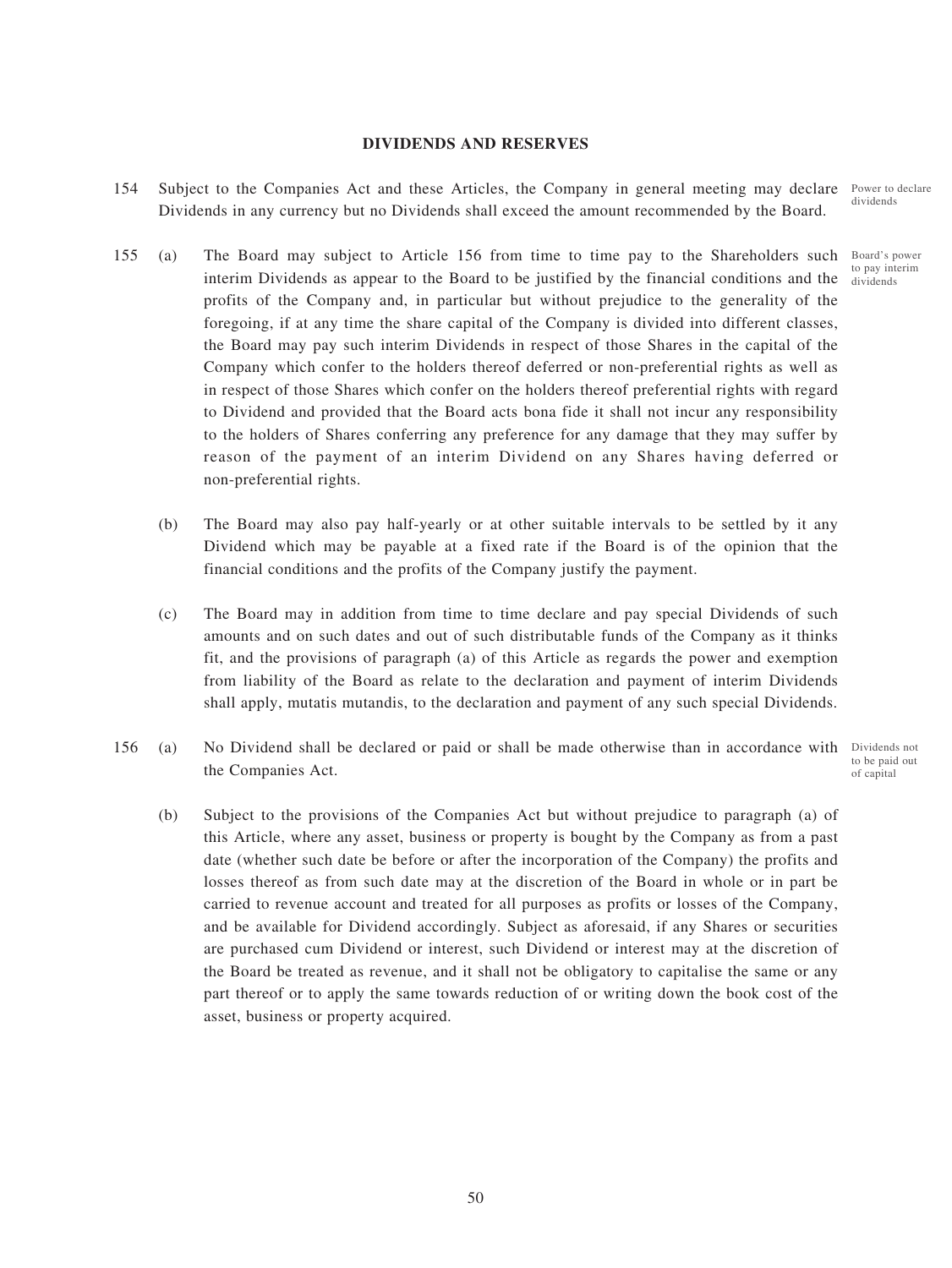- (c) Subject to paragraph (d) of this Article all Dividends and other distributions in respect of Shares shall be stated and discharged, in the case of Shares denominated in Hong Kong dollars, in Hong Kong dollars, and in the case of Shares denominated in any other currency, in such other currency, provided that, in the case of Shares denominated in Hong Kong dollars, the Board may determine in the case of any distribution that Shareholders may elect to receive the same in any other currency selected by the Board, converted at such rate of exchange as the Board may determine.
- (d) If, in the opinion of the Board, any Dividend or other distribution in respect of Shares or any other payment to be made by the Company to any Shareholder is of such a small amount as to make payment to that Shareholder in the relevant currency impracticable or unduly expensive either for the Company or the Shareholder then such Dividend or other distribution or other payment may, at the absolute discretion of the Board, be, if this be practicable, converted at such rate of exchange as the Board may determine and paid or made in the currency of the country of the relevant Shareholder (as indicated by the address of such Shareholder on the Register).
- 157 Notice of the declaration of an interim Dividend shall be given in such manner as the Board shall determine. Notice of
- 158 No Dividend or other moneys payable on or in respect of a Share shall bear interest as against the Company.
- 159 Whenever the Board or the Company in general meeting has resolved that a Dividend be paid or Dividend in declared, the Board may further resolve that such Dividend be satisfied wholly or in part by the distribution of specific assets of any kind and in particular of paid up shares, debentures or warrants to subscribe securities of any other company, or in any one or more of such ways, with or without offering any rights to Shareholders to elect to receive such Dividend in cash, and where any difficulty arises in regard to the distribution the Board may settle the same as it thinks expedient, and in particular may disregard fractional entitlements or round the same up or down, and may fix the value for distribution of such specific assets, or any part thereof, and may determine that cash payments shall be made to any Shareholders upon the footing of the value so fixed in order to adjust the rights of all parties and may determine that fractional entitlements shall be aggregated and sold and the benefit shall accrue to the Company rather than to the Shareholders concerned, and may vest any such specific assets in trustees as may seem expedient to the Board and may authorise any person to sign any requisite instruments of transfer and other documents on behalf of all Shareholders interested in the Dividend and such instrument and document shall be effective. The Board may further authorise any person to enter into on behalf of all Shareholders having an interest in any agreement with the Company or other(s) providing for such Dividend and matters in connection therewith and any such agreement made under such authority shall be effective. The Board may resolve that no such assets shall be made available or made to Shareholders with registered addresses in any particular territory or territories being a territory or territories where, in the absence of a registration statement or other special formalities, this would

interim dividend

No interest on dividend

specie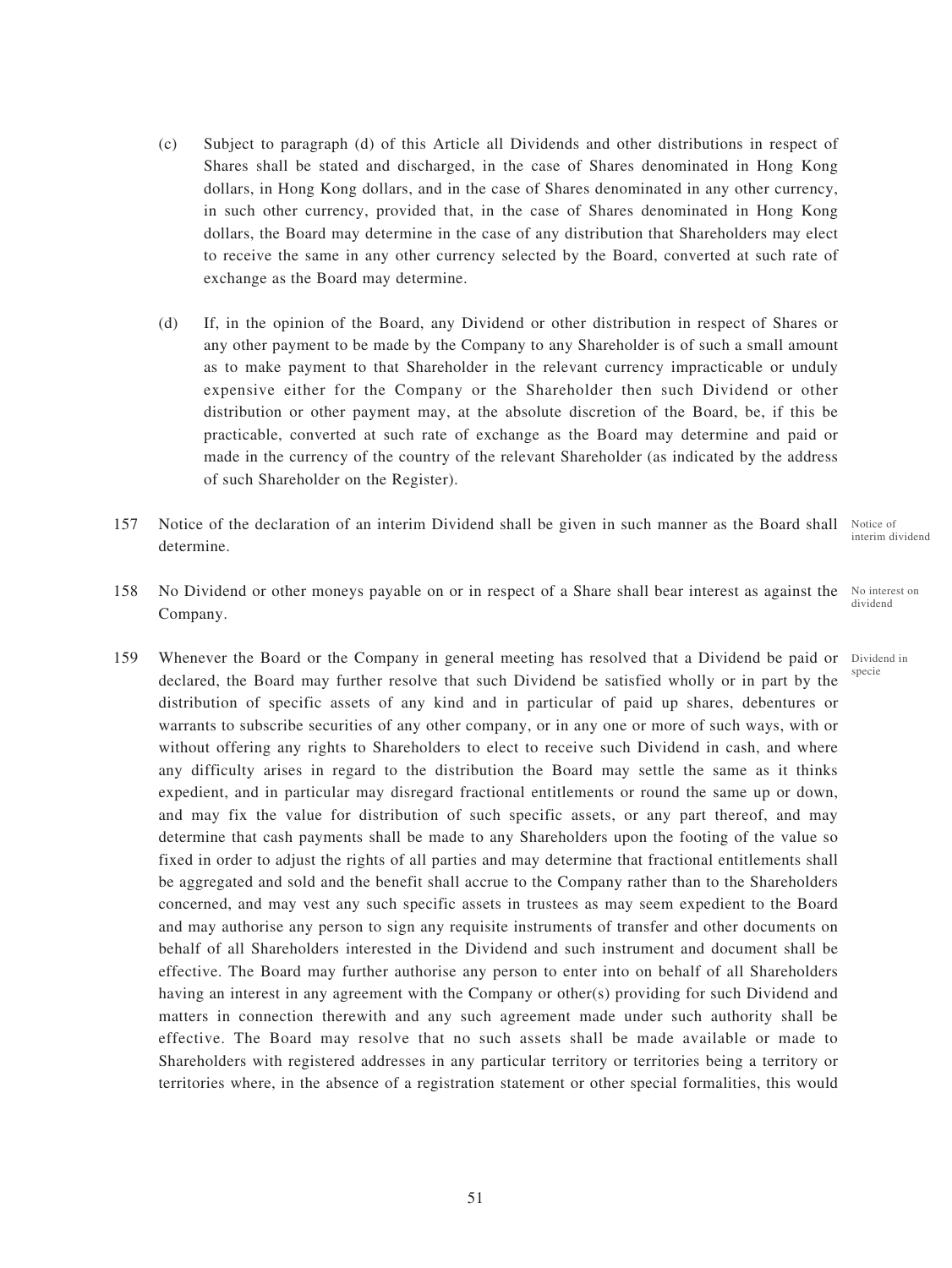or might, in the opinion of the Board, be unlawful or impracticable or the legality or practicality of which may be time consuming or expensive to ascertain whether in absolute terms or in relation to the value of the holding of Shares of the Shareholder concerned and in any such event the only entitlement of the Shareholders aforesaid shall be to receive cash payments as aforesaid. Shareholders affected as a result of exercise by the Board of its discretion under this Article shall not be, and shall be deemed not to be, a separate class of Shareholders for any purposes whatsoever.

- 160 (a) Whenever the Board or the Company in general meeting has resolved that a Dividend be Scrip dividend paid or declared on the share capital of the Company, the Board may further resolve, either:
	- (i) that such Dividend be satisfied wholly or in part in the form of an allotment of Shares credited as fully paid on the basis that the Shares so allotted shall be of the same class or classes as the class or classes already held by the allottee, provided that the Shareholders entitled thereto will be entitled to elect to receive such Dividend (or part thereof) in cash in lieu of such allotment. In such case, the following provisions shall apply:
		- (A) the basis of any such allotment shall be determined by the Board;
		- (B) the Board, after determining the basis of allotment, shall give not less than 14 clear days' notice in writing to the Shareholders of the right of election accorded to them and shall send with such notice forms of election and specify the procedure to be followed and the place at which and the latest date and time by which duly completed forms of election must be lodged in order to be effective;
		- (C) the right of election may be exercised in respect of the whole or part of that portion of the Dividend in respect of which the right of election has been accorded; and
		- (D) Dividend (or that part of the Dividend to be satisfied by the allotment of Shares as aforesaid) shall not be payable in cash in respect whereof the cash election has not been duly exercised ("the non-elected Shares") and in lieu and in satisfaction thereof Shares shall be allotted credited as fully paid to the holders of the non-elected Shares on the basis of allotment determined as aforesaid and for such purpose the Board shall capitalise and apply out of any part of the undivided profits of the Company or any part of any of the Company's reserve accounts (including any special account, or share premium account (if there be any such reserve)) as the Board may determine, a sum equal to the aggregate nominal amount of the Shares to be allotted on such basis and apply the same in paying up in full the appropriate number of Shares for allotment and distribution to and amongst the holders of the non-elected Shares on such basis;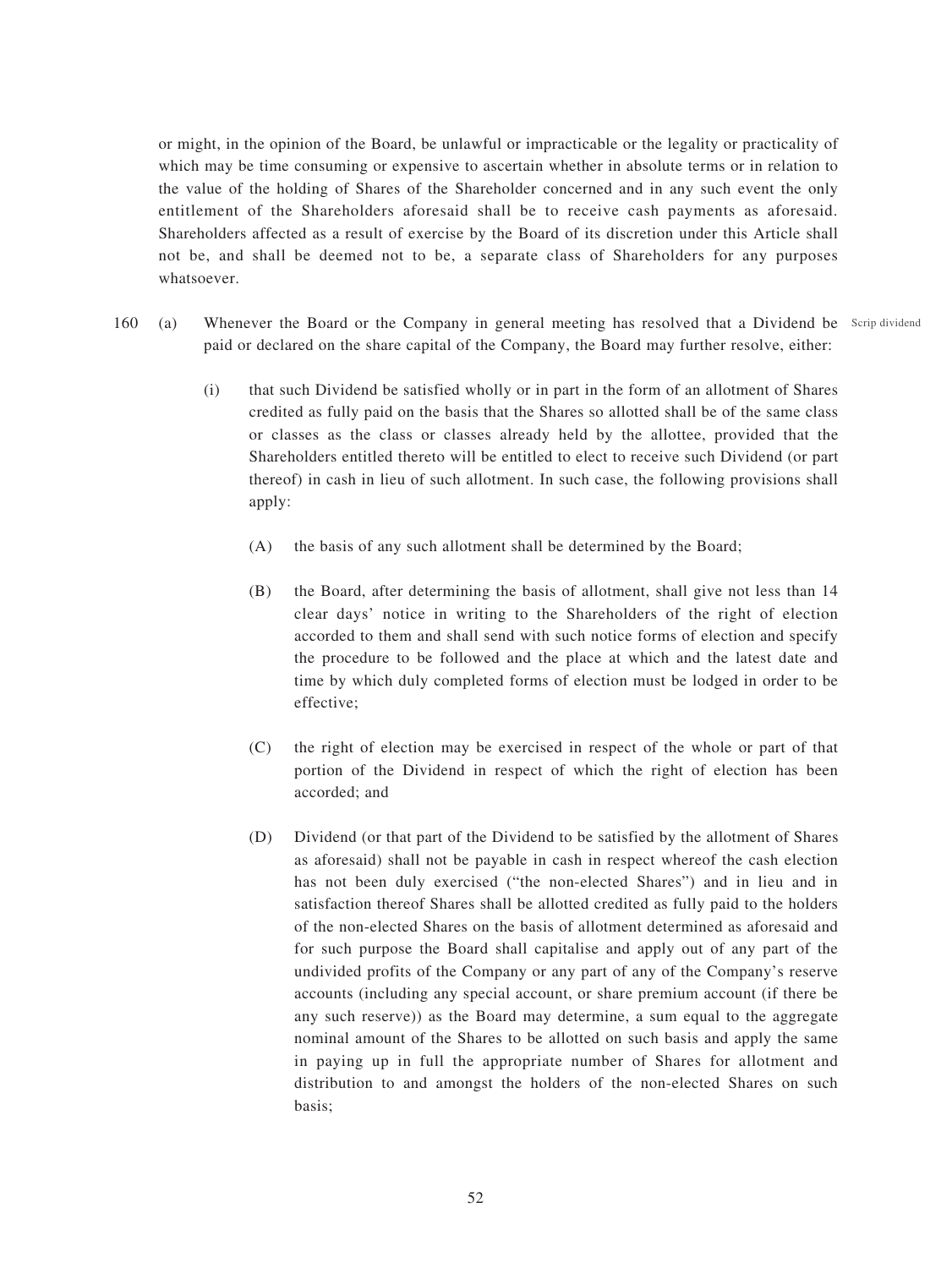- (ii) that Shareholders entitled to such Dividend will be entitled to elect to receive an allotment of Shares credited as fully paid in lieu of the whole or such part of the Dividend as the Board may think fit on the basis that the Shares so allotted shall be of the same class or classes as the class or classes of Shares already held by the allottee. In such case, the following provisions shall apply:
	- (A) the basis of any such allotment shall be determined by the Board;
	- (B) the Board, after determining the basis of allotment, shall give not less than 14 clear days' notice in writing to the Shareholders of the right of election accorded to them and shall send with such notice forms of election and specify the procedure to be followed and the place at which and the latest date and time by which duly completed forms of election must be lodged in order to be effective;
	- (C) the right of election may be exercised in respect of the whole or part of that portion of the Dividend in respect of which the right of election has been accorded; and
	- (D) the Dividend (or that part of the Dividend in respect of which a right of election has been accorded) shall not be payable on Shares in respect whereof the Share election has been duly exercised ("the elected Shares") and in lieu thereof Shares shall be allotted credited as fully paid to the holders of the elected Shares on the basis of allotment determined as aforesaid and for such purpose the Board shall capitalise and apply out of any part of the undivided profits of the Company or any part of any of the Company's reserve accounts (including any special account, contributed surplus account, share premium account and capital redemption reserve fund (if there be any such reserve)) as the Board may determine, a sum equal to the aggregate nominal amount of the Shares to be allotted on such basis and apply the same in paying up in full the appropriate number of Shares for allotment and distribution to and amongst the holders of the elected Shares on such basis.
- (b) The Shares allotted pursuant to the provisions of paragraph (a) of this Article shall rank pari passu in all respects with the Shares then in issue and held by the allottee in respect of which they were allotted, save only as regards participation:
	- (i) in the relevant Dividend (or the right to receive or to elect to receive an allotment of Shares in lieu thereof as aforesaid); or

or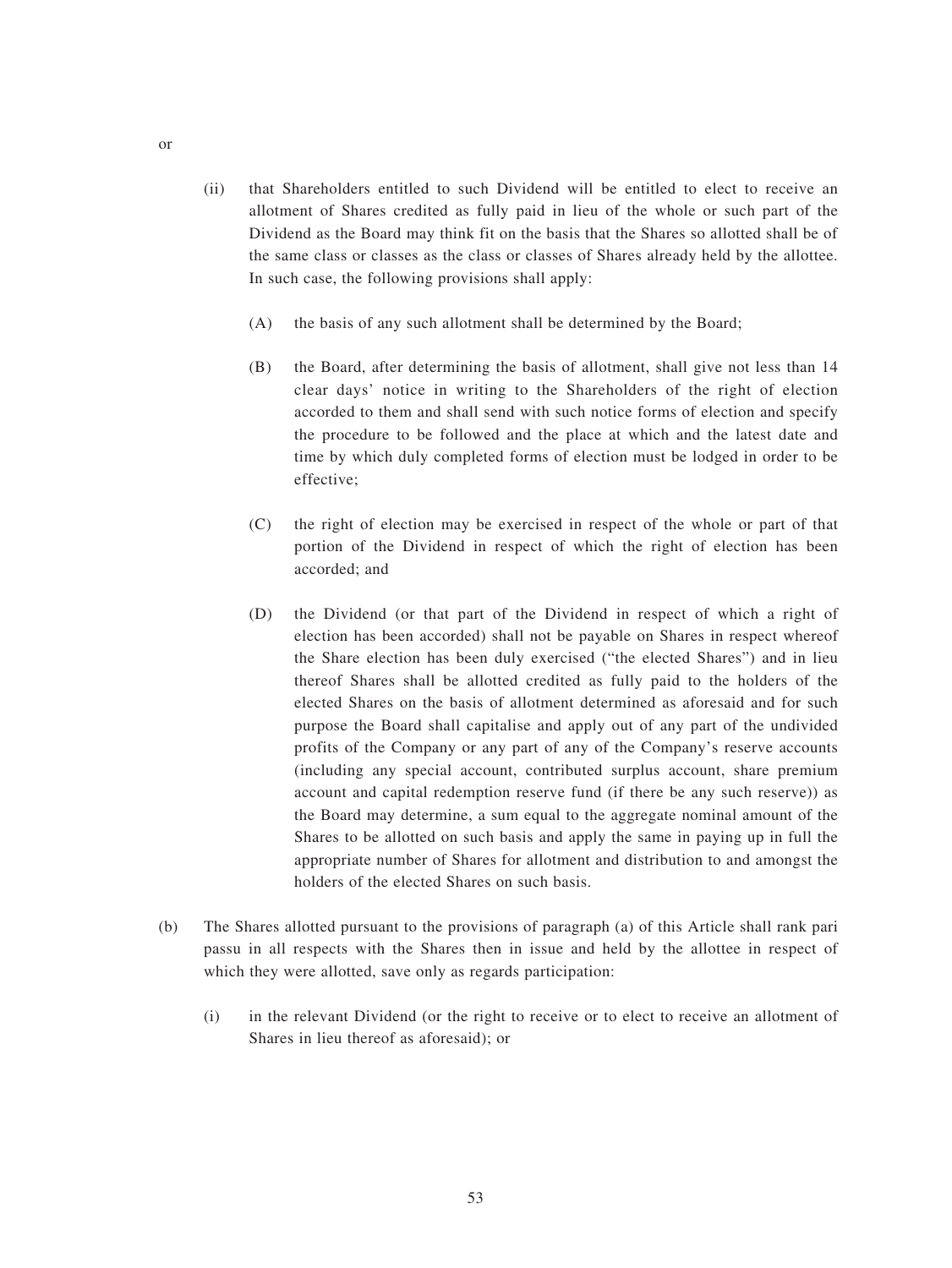- (ii) in any other distributions, bonuses or rights paid, made, declared or announced prior to or contemporaneously with the payment or declaration of the relevant Dividend unless, contemporaneously with the announcement by the Board of its proposal to apply the provisions of sub-paragraph (i) or (ii) of paragraph (a) of this Article in relation to the relevant Dividend or contemporaneously with its announcement of the distribution, bonus or rights in question, the Board shall have specified that the Shares to be allotted pursuant to the provisions of paragraph (a) of this Article shall rank for participation in such distribution, bonus or rights.
- (c) The Board may do all acts and things considered necessary or expedient to give effect to any capitalisation pursuant to the provisions of paragraph (a) of this Article with full power to the Board to make such provisions as it thinks fit in the case of Shares becoming distributable in fractions (including provisions whereby, in whole or in part, fractional entitlements are aggregated and sold and the net proceeds distributed to those entitled, or are disregarded or rounded up or down or whereby the benefit of fractional entitlements accrues to the Company rather than to the Shareholders concerned), and no Shareholders who will be affected thereby shall be, and they shall be deemed not to be, a separate class of Shareholders by reason only of the exercise of this power. The Board may authorise any person to enter into on behalf of all Shareholders interested, an agreement with the Company providing for such capitalisation and matters incidental thereto and any agreement made pursuant to such authority shall be effective and binding on all concerned.
- (d) The Company may upon the recommendation of the Board by Ordinary Resolution resolve in respect of any one particular Dividend that notwithstanding the provisions of paragraph (a) of this Article a Dividend may be satisfied wholly in the form of an allotment of Shares credited as fully paid without offering any right to Shareholders to elect to receive such Dividend in cash in lieu of such allotment.
- (e) The Board may on any occasion determine that rights of election and the allotment of Shares under paragraph (a) of this Article shall not be made available or made to any Shareholders with registered addresses in any territory where in the absence of a registration statement or other special formalities the circulation of an offer of such rights of election or the allotment of Shares would or might be unlawful or impracticable or the legality or practicability of which may be time consuming or expensive to ascertain whether in absolute terms or in relation to the value of the holding of Shares of the Shareholder concerned, and in such event the provisions aforesaid shall be read and construed subject to such determination and no Shareholder who may be affected by any such determination shall be, and they shall be deemed not to be, a separate class of Shareholders for any purposes whatsoever.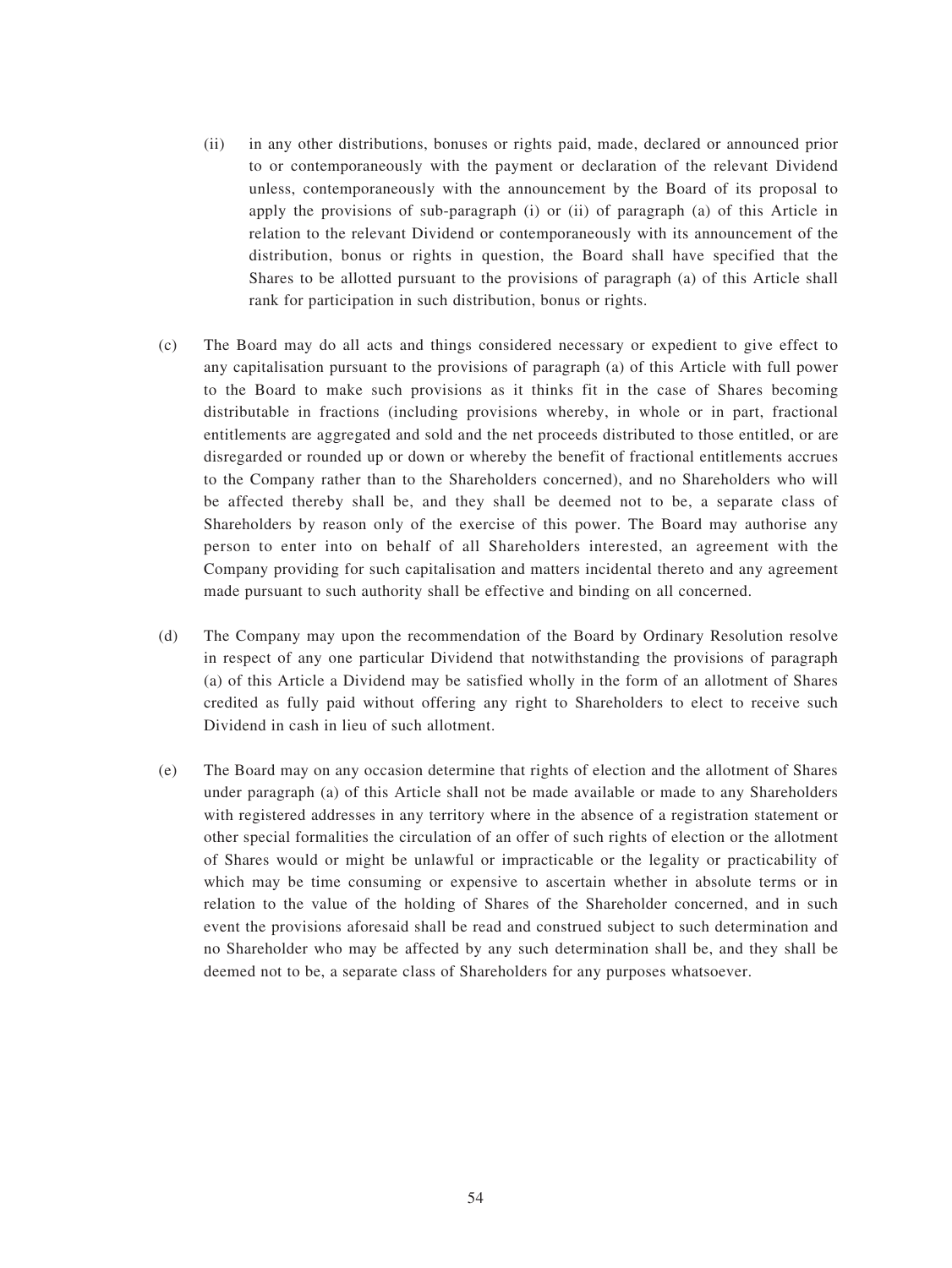- 161 The Board may, before recommending any Dividend, set aside out of the profits of the Company Reserves such sums as it thinks fit as a reserve or reserves which shall, at the discretion of the Board, be applicable for meeting claims on or liabilities of the Company or contingencies or for paying off any loan capital or for equalising Dividends or for any other purpose to which the profits of the Company may be properly applied, and pending such application may, at the like discretion, either be employed in the business of the Company or be invested in such investments (including in the repurchase by the Company of its own securities or the giving of any financial assistance for the acquisition of its own securities) as the Board may from time to time think fit, and so that it shall not be necessary to keep any investments constituting the reserve or reserves separate or distinct from any other investments of the Company. The Board may also without placing the same to reserve, carry forward any profits which it may think prudent not to distribute by way of Dividend.
- 162 Unless and to the extent that the rights attached to any Shares or the terms of issue thereof otherwise provide, all Dividends shall (as regards any Shares not fully paid throughout the period in respect of which the Dividend is paid) be apportioned and paid pro rata according to the amounts paid or credited as paid on the Shares during any portion or portions of the period in respect of which the Dividend is paid. For the purposes of this Article no amount paid on a Share in advance of calls pursuant to Article 38 shall be treated as paid on the Share.
- 163 (a) The Board may retain any Dividends or other moneys payable on or in respect of a Share upon which the Company has a lien, and may apply the same in or towards satisfaction of the debts, liabilities or engagements in respect of which the lien exists.
	- (b) The Board may deduct from any Dividend or other money payable to any Shareholder all sums of money (if any) presently payable by him to the Company on account of calls, instalments or otherwise. Deduction of debts
- 164 Any general meeting sanctioning a Dividend may make a call on the Shareholders of such amount as the meeting fixes, but so that the call on each Shareholder shall not exceed the Dividend payable to him, and so that the call shall be made payable at the same time as the Dividend, and the Dividend may, if so arranged between the Company and the Shareholder, be set off against the call.
- 165 A transfer of Shares shall not, as against the Company but without prejudice to the rights of the transferor and transferee inter se, pass the right to any Dividend or bonus declared thereon before the registration of the transfer. Effect of
- 166 If two or more persons are registered as joint holders of any Share, any one of such persons may give effectual receipts for any Dividends and other moneys payable and bonuses, rights and other distributions in respect of such Shares.

Dividends to be paid in proportion to paid up capital

Retention of dividends, etc.

Dividend and call together

transfer

Receipt for dividends by joint holders of share

55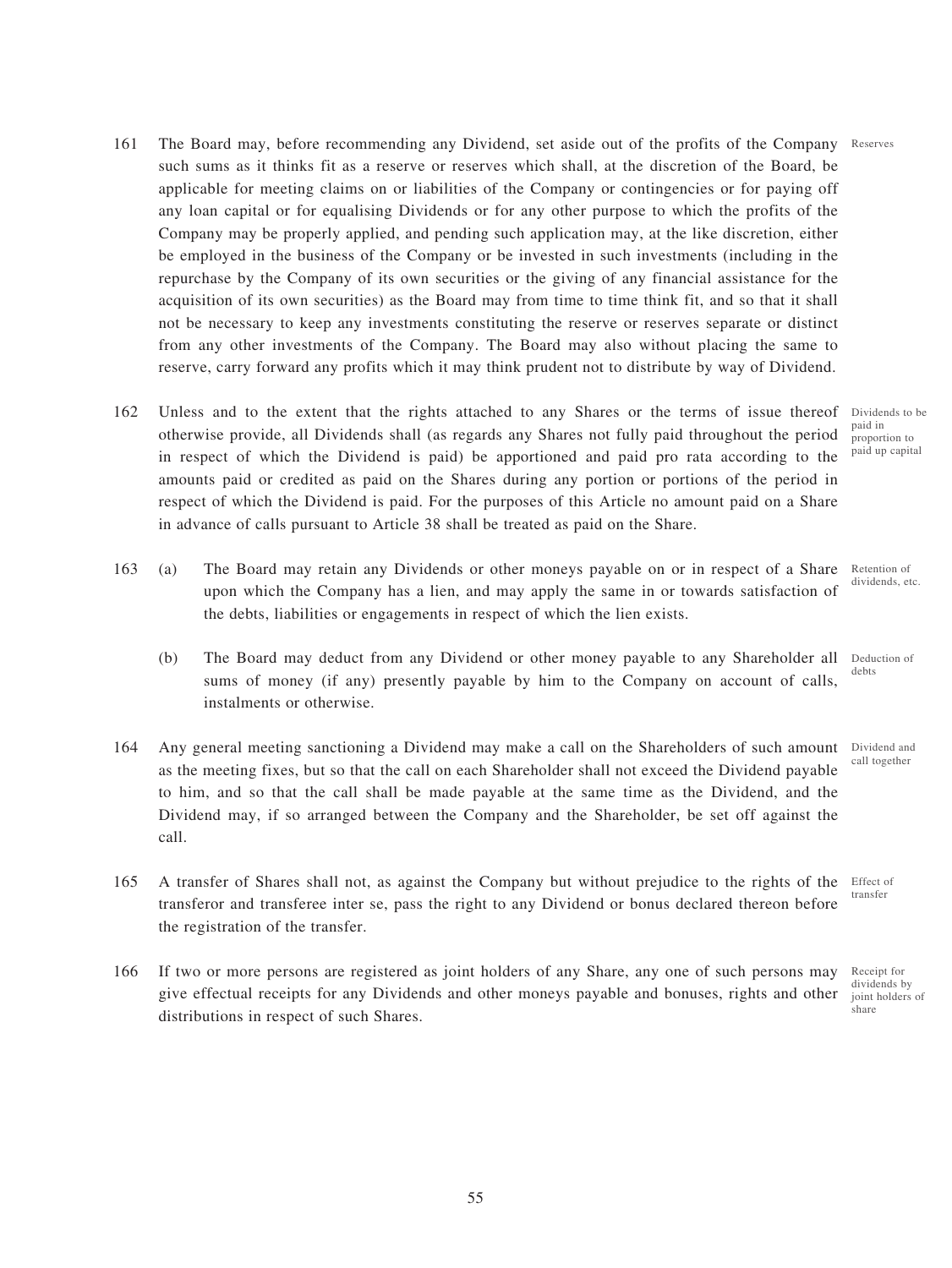- 167 Unless otherwise directed by the Board, any Dividend or other moneys payable or bonuses, rights Payment by post or other distributions in respect of any Share may be paid or satisfied by cheque or warrant or certificate or other documents or evidence of title sent through the post to the registered address of the Shareholder entitled, or, in the case of joint holders, to the registered address of that one whose name stands first in the Register in respect of the joint holding or to such person and to such address as the holder or joint holders may in writing direct. Every cheque, warrant, certificate or other document or evidence of title so sent shall be made payable to the order of the person to whom it is sent or, in the case of certificates or other documents or evidence of title as aforesaid, in favour of the Shareholder(s) entitled thereto, and the payment on any such cheque or warrant by the banker upon whom it is drawn shall operate as a good discharge to the Company in respect of the Dividend and/or other moneys represented thereby, notwithstanding that it may subsequently appear that the same has been stolen or that any endorsement thereon has been forged. Every such cheque, warrant, certificate or other document or evidence of title as aforesaid shall be sent at the risk of the person entitled to the Dividend, money, bonus, rights and other distributions represented thereby.
- 168 All Dividends, bonuses or other distributions or the proceeds of the realisation of any of the Unclaimed foregoing unclaimed for one year after having been declared by the Company until claimed and, notwithstanding any entry in any books of the Company may be invested or otherwise made use of by the Board for the benefit of the Company or otherwise howsoever, and the Company shall not be constituted a trustee in respect thereof. All Dividends, bonuses or other distributions or the proceeds of the realisation of any of the foregoing unclaimed for six years after having been declared may be forfeited by the Board and, upon such forfeiture, shall revert to the Company and, in the case where any of the same are securities of the Company, may be re-allotted or re-issued for such consideration as the Board thinks fit and the proceeds thereof shall accrue to the benefit of the Company absolutely. Dividend

## **RECORD DATE**

169 Subject to the Listing Rules, any resolution declaring a Dividend or other distribution on Shares of Record dates any class, whether a resolution of the Company in general meeting or a resolution of the Board, may specify that the same shall be payable or made to the persons registered as the holder of such Shares at the close of business on a particular date or at a particular time on a particular date, and thereupon the Dividend or other distribution shall be payable or made to them in accordance with their respective holdings so registered, but without prejudice to the rights inter se in respect of such Dividend or other distribution between the transferors and transferees of any such Shares. The provisions of this Article shall mutatis mutandis apply to determining the Shareholders entitled to receive notice and vote at any general meeting of the Company, bonuses, capitalisation issues, distributions of realised and unrealised capital profits or other distributable reserves or accounts of the Company and offers or grants made by the Company to the Shareholders.

56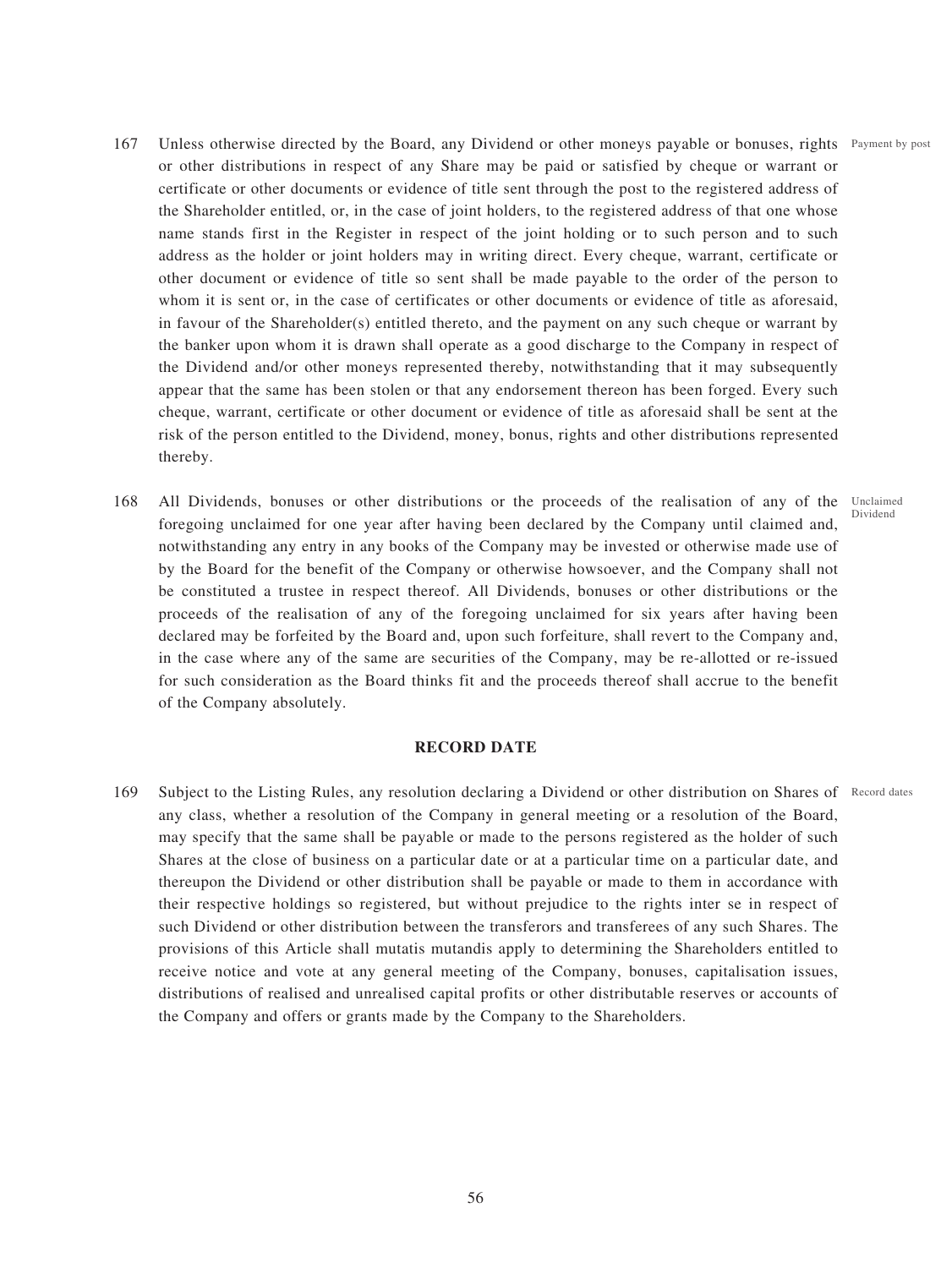170 The Company in general meeting may at any time and from time to time resolve that any surplus Distribution of moneys in the hands of the Company representing capital profits arising from moneys received or recovered in respect of or arising from the realisation of any capital assets of the Company or any investments representing the same and not required for the payment or provision of any fixed preferential Dividend instead of being applied in the purchase of any other capital assets or for other capital purposes be distributed amongst its Shareholders on the footing that they receive the same as capital and in the Shares and proportions in which they would have been entitled to receive the same if it had been distributed by way of Dividend, provided that no such surplus moneys as aforesaid shall be so distributed unless the Company will remain solvent after the distribution, or the net realisable value of the assets of the Company will after the distribution be greater than the aggregate of its liabilities, share capital and share premium account.

## **ANNUAL RETURNS**

171 The Board shall make or cause to be made such annual or other returns or filings as may be Annual Returns required to be made in accordance with the Companies Act.

## **ACCOUNTS**

- 172 The Board shall cause proper books of account to be kept of the sums of money received and Accounts to be expended by the Company, and the matters in respect of which such receipts and expenditure take place; and of the assets and liabilities of the Company and of all other matters required by the Companies Act necessary to give a true and fair view of the state of the Company's affairs and to show and explain its transactions. The financial year end of the Company shall be 31 December in each calendar year or as otherwise determined by the Board.
- 173 The books of account shall be kept at the Head Office or at such other place or places as the Board thinks fit and shall always be open to the inspection of the Directors. Where accounts to be kept
- 174 No Shareholder (not being a Director) or other person shall have any right of inspecting any account or book or document of the Company except as conferred by the Companies Act or ordered by a court of competent jurisdiction or authorised by the Board or the Company in general meeting. Inspection by shareholders
- 175 (a) The Board shall from time to time cause to be prepared and laid before the Company at its annual general meeting profit and loss accounts and balance sheets of the Company and such other reports and documents as may be required by law and the Listing Rules. The accounts of the Company shall be prepared and audited based on the generally accepted accounting principles of Hong Kong, the International Accounting Standards, or such other standards as may be permitted by the HK Stock Exchange.

kept

Annual profit and loss account and balance sheet

realised capital profits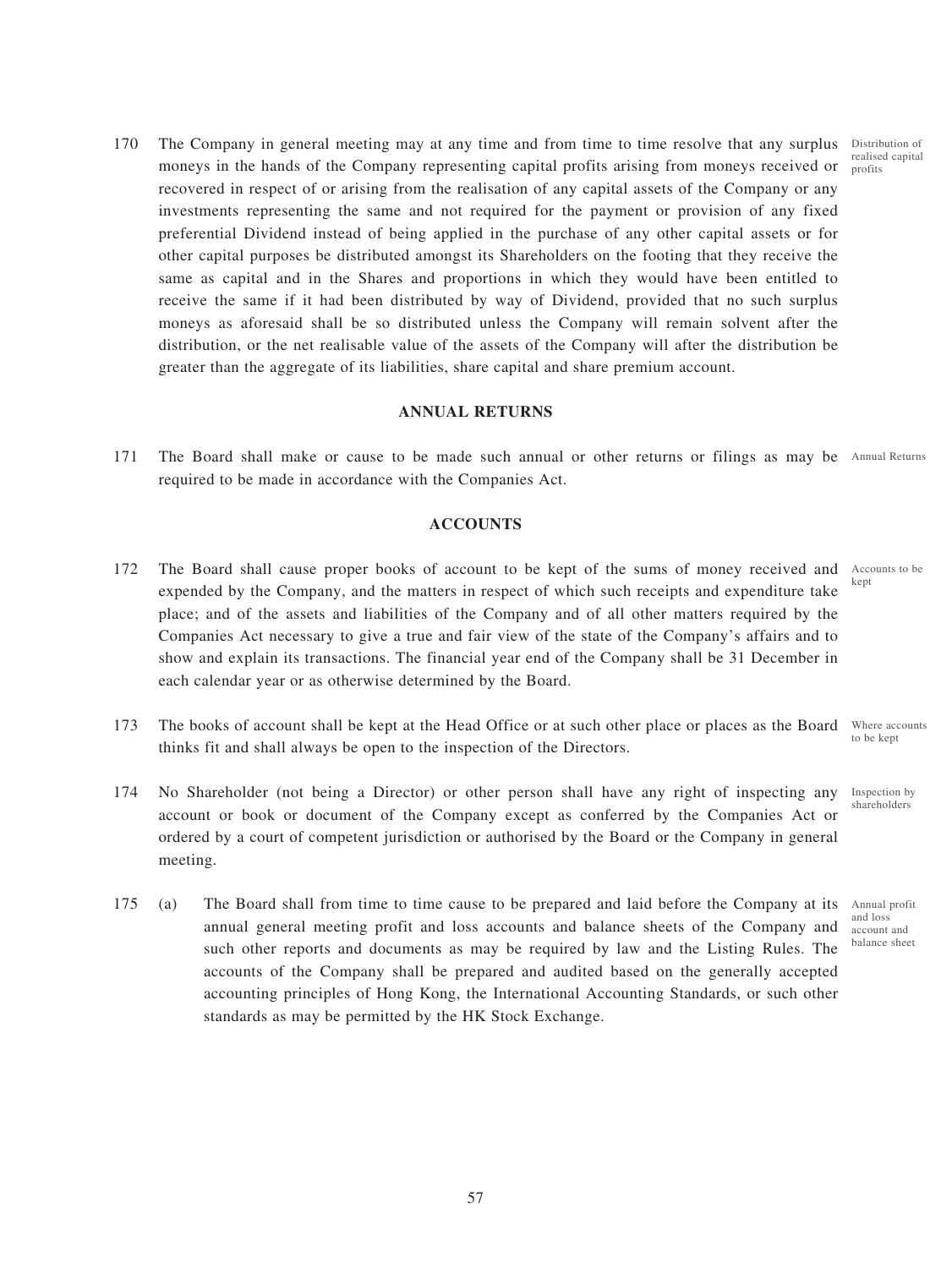- (b) Subject to paragraph (c) below, every balance sheet of the Company shall be signed on Annual report behalf of the Board by two of the Directors and a copy of every balance sheet (including every document required by law to be comprised therein or annexed thereto) and profit and loss account which is to be laid before the Company at its annual general meeting, together with a copy of the Directors' report and a copy of the Auditors' report thereon, shall, not less than 21 days before the date of the meeting be delivered or sent by post together with the notice of annual general meeting to every Shareholder and every Debenture Holder of the Company and every other person entitled to receive notices of general meetings of the Company under the provisions of these Articles, provided that this Article shall not require a copy of those documents to be sent to any person of whose address the Company is not aware or to more than one of the joint holders of any Shares or Debentures, but any Shareholder or Debenture Holder to whom a copy of those documents has not been sent shall be entitled to receive a copy free of charge on application at the Head Office or the Registration Office. If all or any of the Shares or Debentures or other securities of the Company shall for the time being be (with the consent of the Company) listed or dealt in on any stock exchange or market, there shall be forwarded to such stock exchange or market such number of copies of such documents as may for the time being be required under its regulations or practice.
- (c) Subject to the Listing Rules, the Company may send summarised financial statements to Shareholders who has, in accordance with the Listing Rules, consented and elected to receive summarised financial statements instead of the full financial statements. The summarised financial statements must be accompanied by any other documents as may be required under the Listing Rules and must be sent to the Shareholders not less than twenty-one days before the general meeting to those Shareholders that have consented and elected to receive the summarised financial statements.

## **AUDITORS**

- App.3 Para 17 176 (a) The Shareholders may by Ordinary Resolution appoint one or more firms of auditors to hold Appointment of office until the conclusion of the next annual general meeting on such terms and with such duties as may be agreed with the Board, but if an appointment is not made, the Auditors in office shall continue in office until a successor is appointed. A Director, officer or employee of any such Director, officer or employee shall not be appointed Auditors of the Company. The remuneration of the Auditors shall be fixed by the Shareholders in general meeting by Ordinary Resolution or in such manner as the Shareholders may determine.
- (b) The Shareholders may, at any general meeting convened and held in accordance with these Articles, remove the Auditors by Ordinary Resolution at any time before the expiration of the term of office and shall, by Ordinary Resolution, at that meeting appoint new auditors in its place for the remainder of the term. App.3 Para 17

Auditors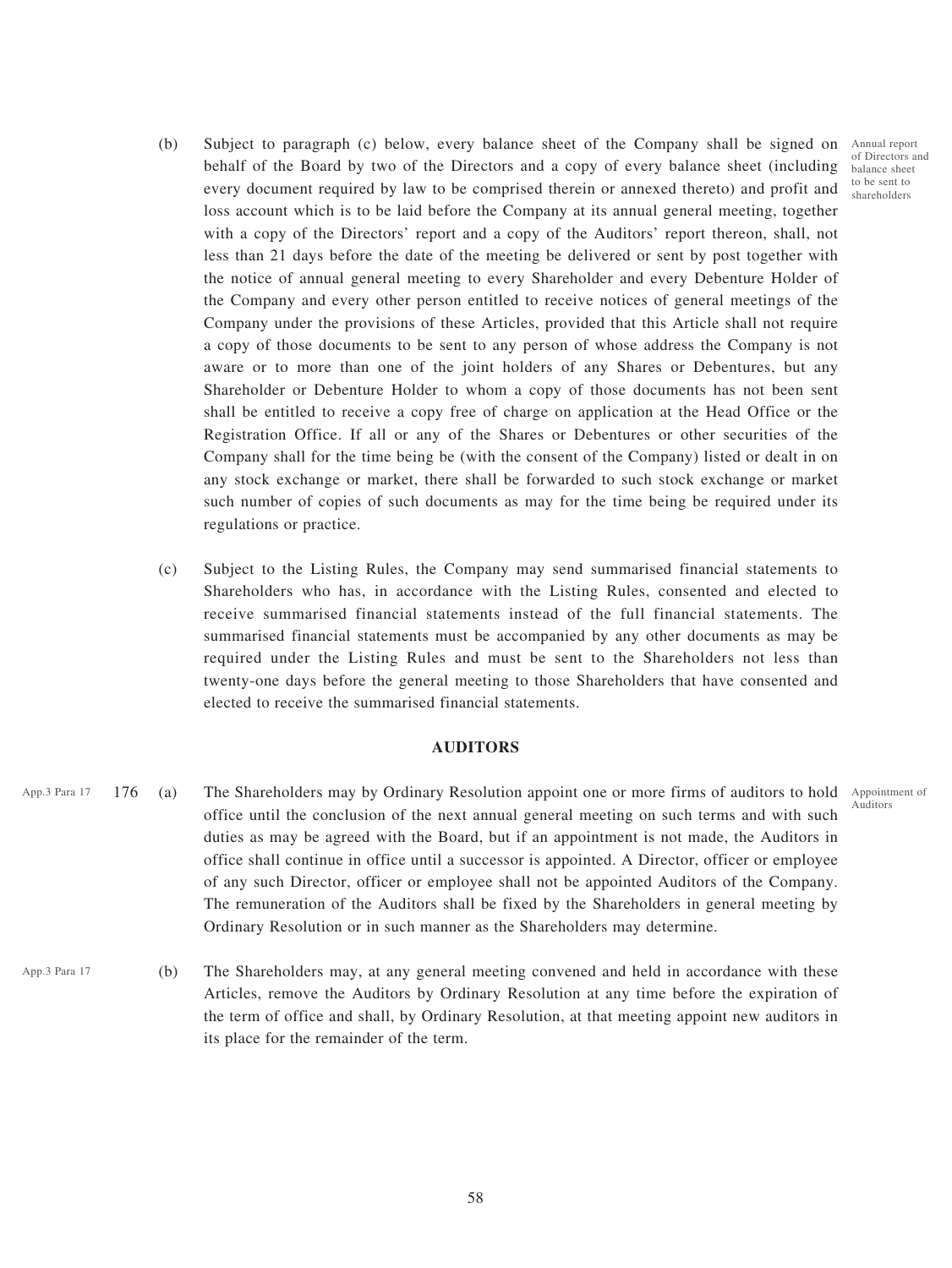- 177 The Auditors of the Company shall have a right of access at all times to the books and accounts and vouchers of the Company and shall be entitled to require from the Directors and officers of the Company such information as may be necessary for the performance of his or their duties, and the Auditors shall audit every balance sheet and profit and loss account of the Company in each year and prepare an Auditors' report thereon to be annexed thereto. Such report shall be laid before the Company in the annual general meeting.
- 178 No person other than the retiring Auditors shall be appointed as Auditors at an annual general meeting unless notice of an intention to nominate that person to the office of Auditors has been given to the Company not less than 14 clear days before the annual general meeting, and the Company shall send a copy of any such notice to the retiring Auditors and shall give notice thereof to the Shareholders not less than seven days before the annual general meeting provided that the above requirement for sending a copy of such notice to the retiring Auditors may be waived by notice in writing by the retiring Auditors to the Secretary.
- 179 All acts done by any person acting as Auditors shall, as regards all persons dealing in good faith Defect of with the Company, be valid, notwithstanding that there was some defect in their appointment or that they were at the time of their appointment not qualified for appointment or subsequently became disqualified.

#### **NOTICES**

- 180 (a) Except where otherwise expressly stated, any notice or document to be given to or by any person pursuant to these Articles shall be in writing or, to the extent permitted by the Companies Act and the Listing Rules from time to time and subject to this Article, contained in an electronic communication. A notice calling a meeting of the Board need not be in writing.
	- (b) Except where otherwise expressly stated, any notice or document to be given to or by any person pursuant to these Articles (including any corporate communications within the meaning ascribed thereto under the Listing Rules) may be served on or delivered to any Shareholder either personally or by sending it through the post in a prepaid envelope or wrapper addressed to such Shareholder at his registered address as appearing in the register or by leaving it at that address addressed to the Shareholder or by any other means authorised in writing by the Shareholder concerned or (other than share certificate) by publishing it by way of advertisement in the Newspapers. In case of joint holders of a share, all notices shall be given to that one of the joint holders whose name stands first in the register and notice so given shall be sufficient notice to all the joint holders. Without limiting the generality of the foregoing but subject to the Companies Act and the Listing Rules, a notice or document may be served or delivered by the Company to any Shareholder by electronic means to such address as may from time to time be authorised by the Shareholder concerned or by publishing it on a website and notifying the Shareholder concerned that it has been so published.

Auditors to have right of access to books and accounts

Appointment of auditors other than retiring auditors

appointment

Service of notices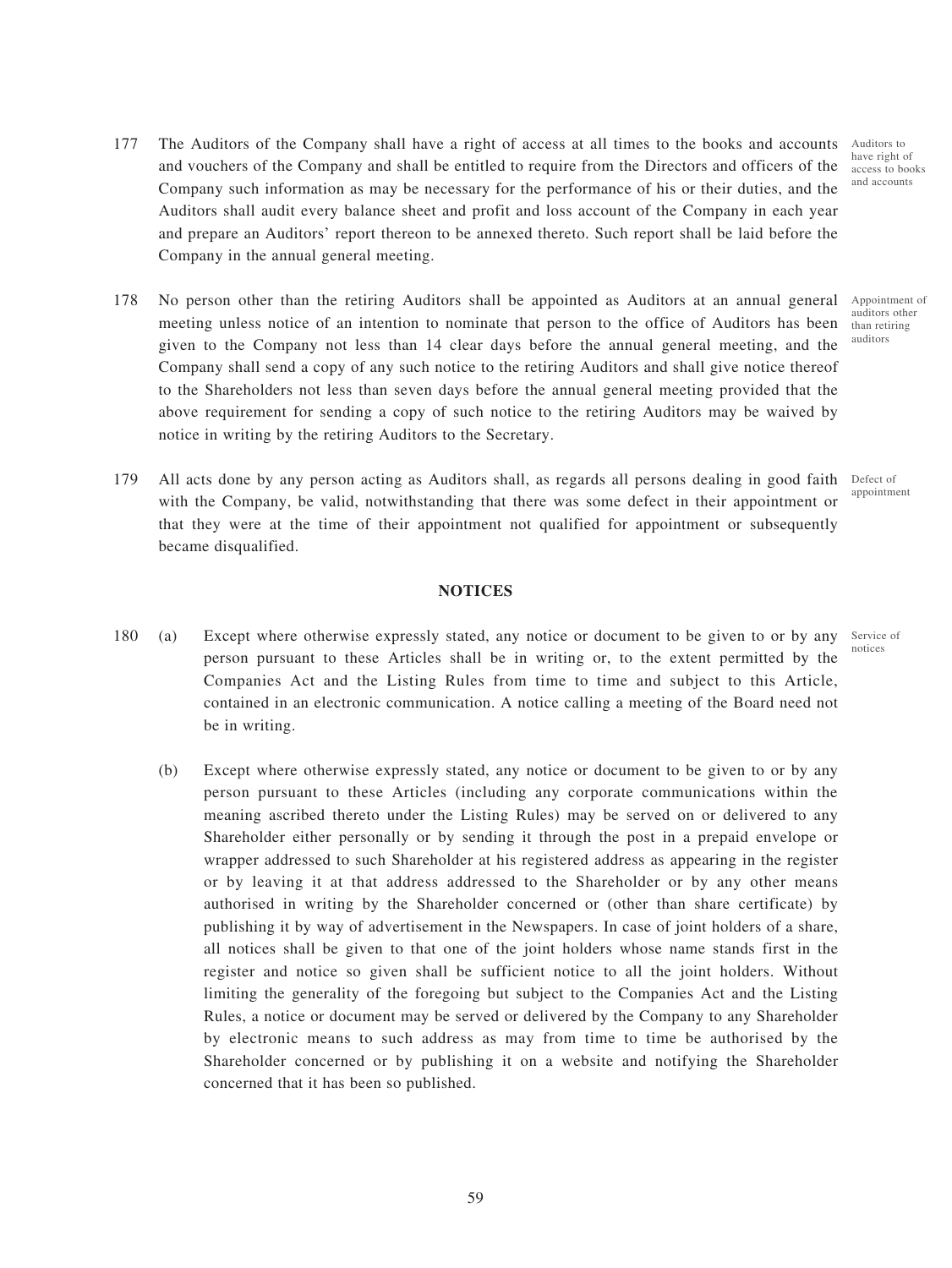- (c) Any such notice or document may be served or delivered by the Company by reference to the register as it stands at any time not more than fifteen days before the date of service or delivery. No change in the register after that time shall invalidate that service or delivery. Where any notice or document is served or delivered to any person in respect of a share in accordance with these Articles, no person deriving any title or interest in that share shall be entitled to any further service or delivery of that notice or document.
- (d) Any notice or document required to be sent to or served upon the Company, or upon any officer of the Company, may be sent or served by leaving the same or sending it through the post in a prepaid envelope or wrapper addressed to the Company or to such officer at the Head Office or Registered Office.
- (e) The Board may from time to time specify the form and manner in which a notice may be given to the Company by electronic means, including one or more addresses for the receipt of an electronic communication, and may prescribe such procedures as they think fit for verifying the authenticity or integrity of any such electronic communication. Any notice may be given to the Company by electronic means only if it is given in accordance with the requirements specified by the Board.
- 181 (a) Any Shareholder whose registered address is outside the Relevant Territory may notify the Shareholders Company in writing of an address in the Relevant Territory which for the purpose of service of notice shall be deemed to be his registered address. Where the registered address of the Shareholder is outside the Relevant Territory, notice, if given through the post, shall be sent by prepaid airmail letter where available.
	- out of the Relevant Territory
	- (b) Any Shareholder who fails (and, where a Share is held by joint holders, where the first joint holder named on the register fails) to supply his registered address or a correct registered address to the Company for service of notices and documents on him shall not (and where a Share is held by joint holders, none of the other joint holders whether or not they have supplied a registered address shall) be entitled to service of any notice or documents by the Company and any notice or document which is otherwise required to be served on him may, if the Board in its absolute discretion so elects (and subject to them re-electing otherwise from time to time), be served, in the case of notices, by displaying a copy of such notice conspicuously at the Registered Office and the Head Office or, if the Board sees fit, by advertisement in the Newspapers, and, in the case of documents, by posting up a notice conspicuously at the Registered Office and the Head Office addressed to such Shareholder which notice shall state the address within the Relevant Territory at which he served in the manner so described which shall be sufficient service as regards Shareholders with no registered or incorrect addresses, provided that nothing in this paragraph (b) shall be construed as requiring the Company to serve any notice or document on any Shareholder with no or an incorrect registered address for the service of notice or document on him or on any Shareholder other than the first named on the register of members of the Company.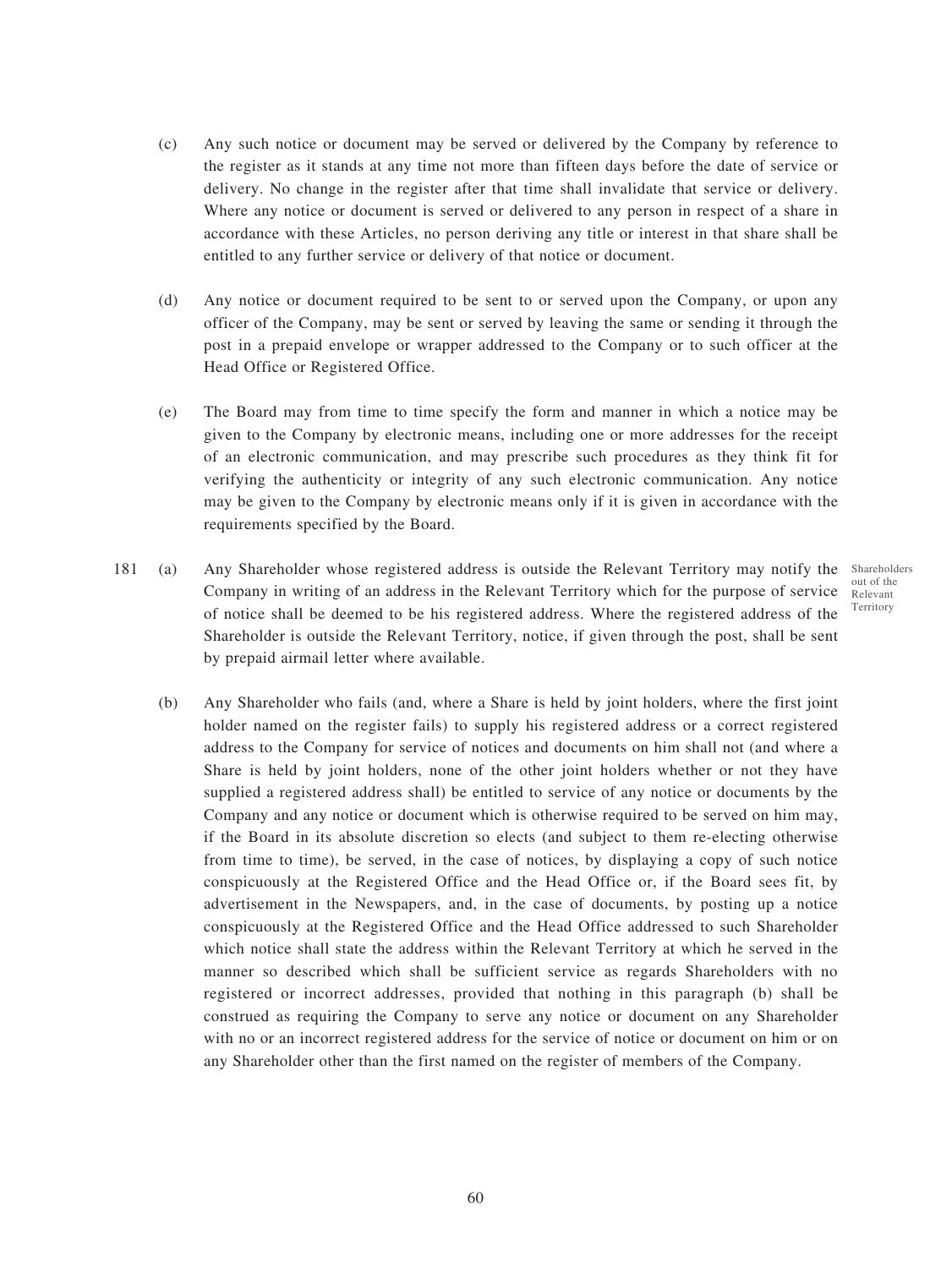- (c) If on three consecutive occasions notices or other documents have been sent through the post to any Shareholder (or, in the case of joint holders of a share, the first holder named on the register) at his registered address but have been returned undelivered, such Shareholder (and, in the case of joint holders of a Share, all other joint holders of the share) shall not thereafter be entitled to receive or be served (save as the Board may elect otherwise pursuant to paragraph (b) of this Article) and shall be deemed to have waived the service of notices and other documents from the Company until he shall have communicated with the Company and supplied in writing a new registered address for the service of notices on him.
- 182 Any notice or other document, if sent by mail, postage prepaid, shall be deemed to have been When notice served or delivered on the day following that on which the letter, envelope, or wrapper containing  $\frac{\text{corrected}}{\text{sorted}}$ the same is put into the post. In proving such service it shall be sufficient to prove that the letter, envelope or wrapper containing the notice or document was properly addressed and put into the post as prepaid mail. Any notice or document not sent by post but left by the Company at a registered address shall be deemed to have been served or delivered on the day it was so left. Any notice or document, if sent by electronic means (including through any relevant system), shall be deemed to have been given on the day following that on which the electronic communication was sent by or on behalf of the Company. Any notice or document served or delivered by the Company by any other means authorised in writing by the Shareholder concerned shall be deemed to have been served when the Company has carried out the action it has been authorised to take for that purpose. Any notice or other document published by way of advertisement or on a website shall be deemed to have been served or delivered on the day it was so published.
- 183 A notice or document may be given by the Company to the person entitled to a Share in consequence of the death, mental disorder, bankruptcy or liquidation of a Shareholder by sending it through the post in a prepaid envelope or wrapper addressed to him by name, or by the title of representative of the deceased, the trustee of the bankrupt or the liquidator of the Shareholder, or by any like description, at the address, if any, supplied for the purpose by the person claiming to be so entitled, or (until such an address has been so supplied) by giving the notice or document in any manner in which the same might have been given if the death, metal disorder, bankruptcy or winding up had not occurred.
- 184 Any person who by operation of law, transfer or other means whatsoever shall become entitled to Transferee to be any Share shall be bound by every notice in respect of such share which prior to his name and notices address being entered on the register shall have been duly served to the person from whom he derives his title to such share. bound by prior
- 185 Any notice or document delivered or sent by post to, or left at the registered address of any Shareholder in pursuance of these Articles, shall notwithstanding that such Shareholder be then deceased, bankrupt or wound up and whether or not the Company has notice of his death, bankruptcy or winding up, be deemed to have duly served in respect of any registered Shares whether held solely or jointly with other persons by such Shareholder until some other person be registered in his stead as the holder or joint holder thereof, and such service shall for all purposes of these Articles be deemed a sufficient service of such notice or document on his personal representatives and all persons (if any) jointly interested with him in any such Shares.

deemed to be

Service of notice to persons entitled on death, mental disorder or bankruptcy

Notice valid

though shareholder deceased, bankrupt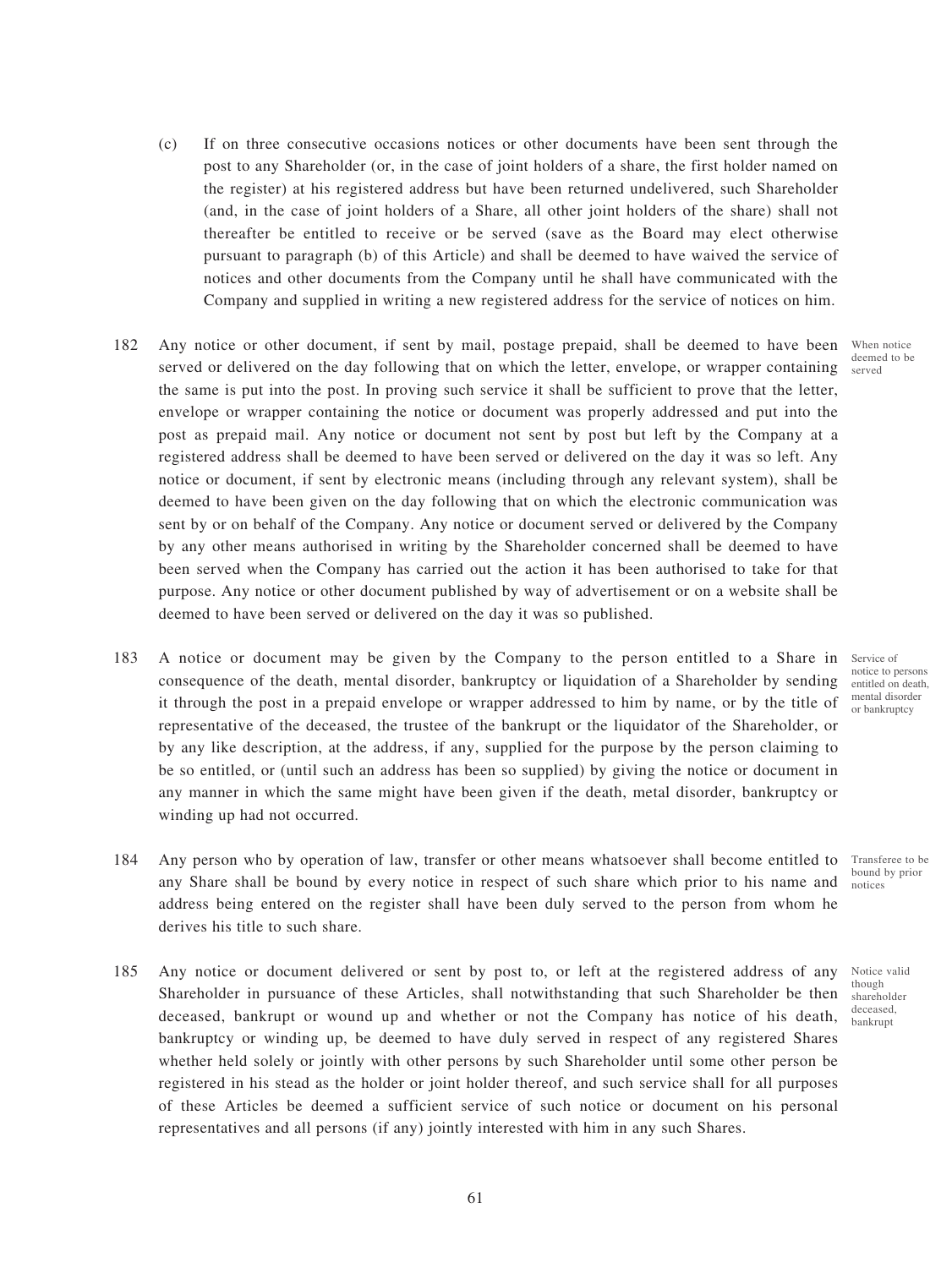assets in winding up

> Assets may be distributed in specie

Distribution of

186 The signature to any notice or document to be given by the Company may be written or printed.

### **INFORMATION**

187 No Shareholder (not being a Director) shall be entitled to require discovery of or any information respecting any detail of the Company's trading or any matter which is or may be in the nature of a trade secret, mystery of trade or secret process which may relate to the conduct of the business of the Company which in the opinion of the Board will be inexpedient in the interests of the Shareholders of the Company to communicate to the public. Shareholders not entitled to information

#### **WINDING UP**

- App. 3 Para 21 188 Subject to the Companies Act, a resolution that the Company be wound up by the Court or be Modes of wound up voluntarily shall be passed by way of a Special Resolution. winding up
	- 189 If the Company shall be wound up, the surplus assets remaining after payment to all creditors shall be divided among the Shareholders in proportion to the capital paid up on the Shares held by them respectively, and if such surplus assets shall be insufficient to repay the whole of the paid up capital, they shall be distributed, subject to the rights of any Shares which may be issued on special terms and conditions, so that, as nearly as may be, the losses shall be borne by the Shareholders in proportion to the capital paid on the Shares held by them respectively.
	- 190 If the Company shall be wound up (in whatever manner) the liquidator may, with the sanction of a Special Resolution and any other sanction required by the Companies Act, divide among the Shareholders in specie or kind the whole or any part of the assets of the Company whether the assets shall consist of property of one kind or shall consist of properties of different kinds and the liquidator may, for such purpose, set such value as he deems fair upon any one or more class or classes of property to be divided as aforesaid and may determine how such division shall be carried out as between the Shareholders or different classes of Shareholders and the Shareholders within each class. The liquidator may, with the like sanction, vest any part of the assets in trustees upon such trusts for the benefit of Shareholders as the liquidator, with the like sanction, shall think fit, but so that no Shareholder shall be compelled to accept any Shares or other assets upon which there is a liability.

How notice to be signed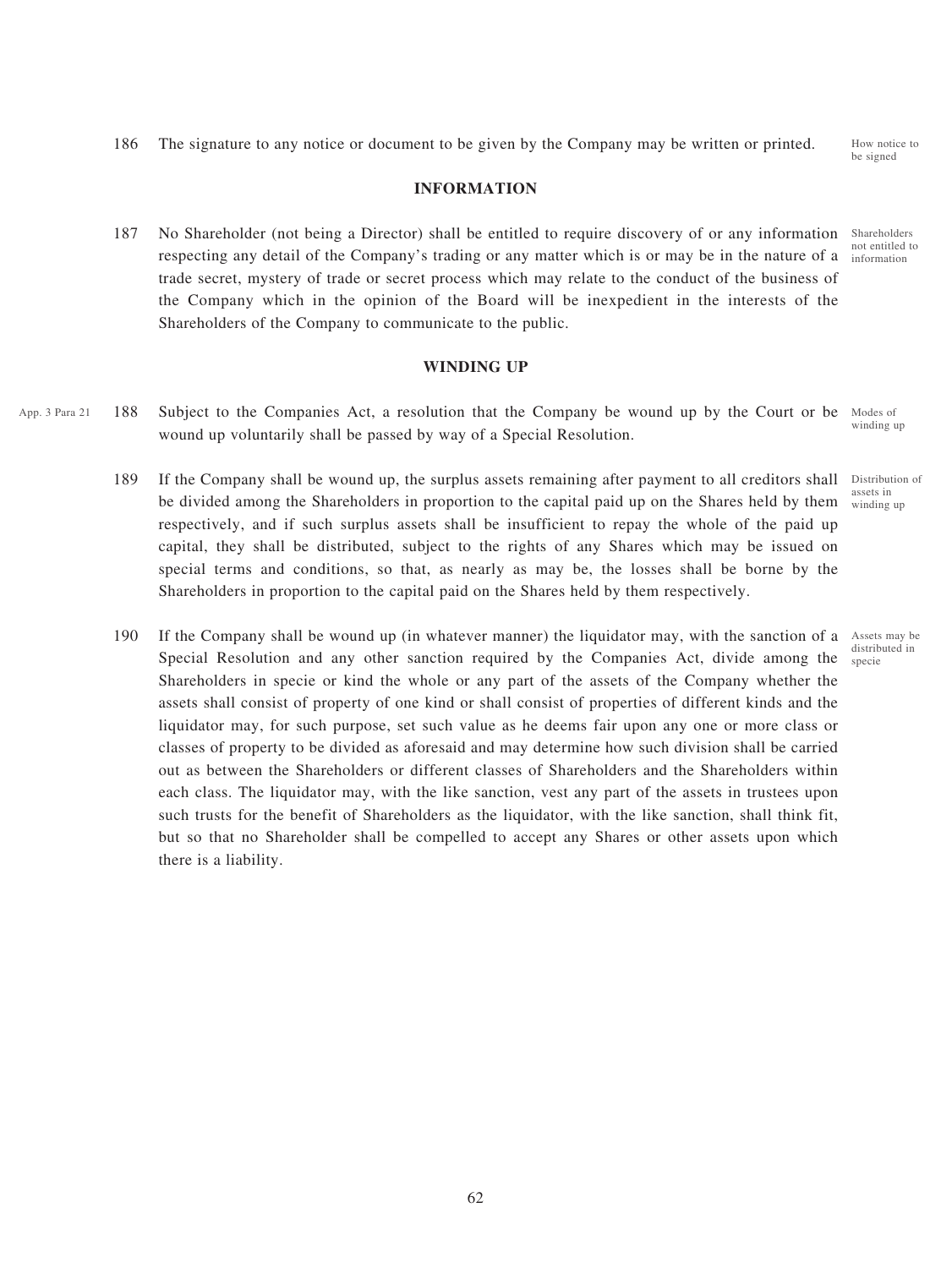## **INDEMNITY**

191 The Directors, managing directors, alternate Directors, Auditors, Secretary and other officers for Indemnity the time being of the Company and the trustees (if any) for the time being acting in relation to any of the affairs of the Company, and their respective executors or administrators, shall be indemnified and secured harmless out of the assets of the Company from and against all actions, costs, charges, losses, damages and expenses which they or any of them, their or any of their executors or administrators, shall or may incur or sustain by reason of any act done, concurred in or omitted in or about the execution of their duty or supposed duty in their respective offices or trusts, except such (if any) as they shall incur or sustain through their own fraud or dishonesty, and none of them shall be answerable for the acts, receipts, neglects or defaults of any other of them, or for joining in any receipt for the sake of conformity, or for any bankers or other persons with whom any moneys or effects of the Company shall be lodged or deposited for safe custody, or for the insufficiency or deficiency of any security upon which any moneys of the Company shall be placed out or invested, or for any other loss, misfortune or damage which may arise in the execution of their respective offices or trusts, or in relation thereto, except as the same shall happen by or through their own fraud, dishonest, or recklessness. The Company may take out and pay the premium and other moneys for the maintenance of insurance, bonds and other instruments for the benefit either of the Company or the Directors (and/or other officers) or any of them to indemnify the Company and/or Directors (and/or other officers) named therein for this purpose against any loss, damage, liability and claim which they may suffer or sustain in connection with any breach by the Directors (and/or other officers) or any of them of their duties to the Company.

### **UNTRACEABLE SHAREHOLDERS**

- 192 The Company may exercise the power to cease sending cheques for Dividend entitlements or Dividend warrants by post if such cheques or warrants remain uncashed on two consecutive occasions or after the first occasion on which such a cheque or warrant is returned undelivered.
- 193 (a) The Company shall have the power to sell, in such manner as the Board thinks fit, any Shares of a Shareholder who is untraceable, but no such sale shall be made unless:
	- (i) during the period of 12 years prior to the date of the advertisements referred to in sub-paragraph (ii) below (or, if published more than once, the first thereof) at least three Dividends or other distributions in respect of the Shares in question have become payable or been made and no Dividend or other distribution in respect of the Shares during that period has been claimed;
	- (ii) the Company has caused an advertisement to be inserted in the Newspapers of its intention to sell such Shares and a period of three months has elapsed since the date of such advertisement (or, if published more than once, the first thereof);

Company ceases sending dividend warrants etc.

Company may sell shares of untraceable shareholders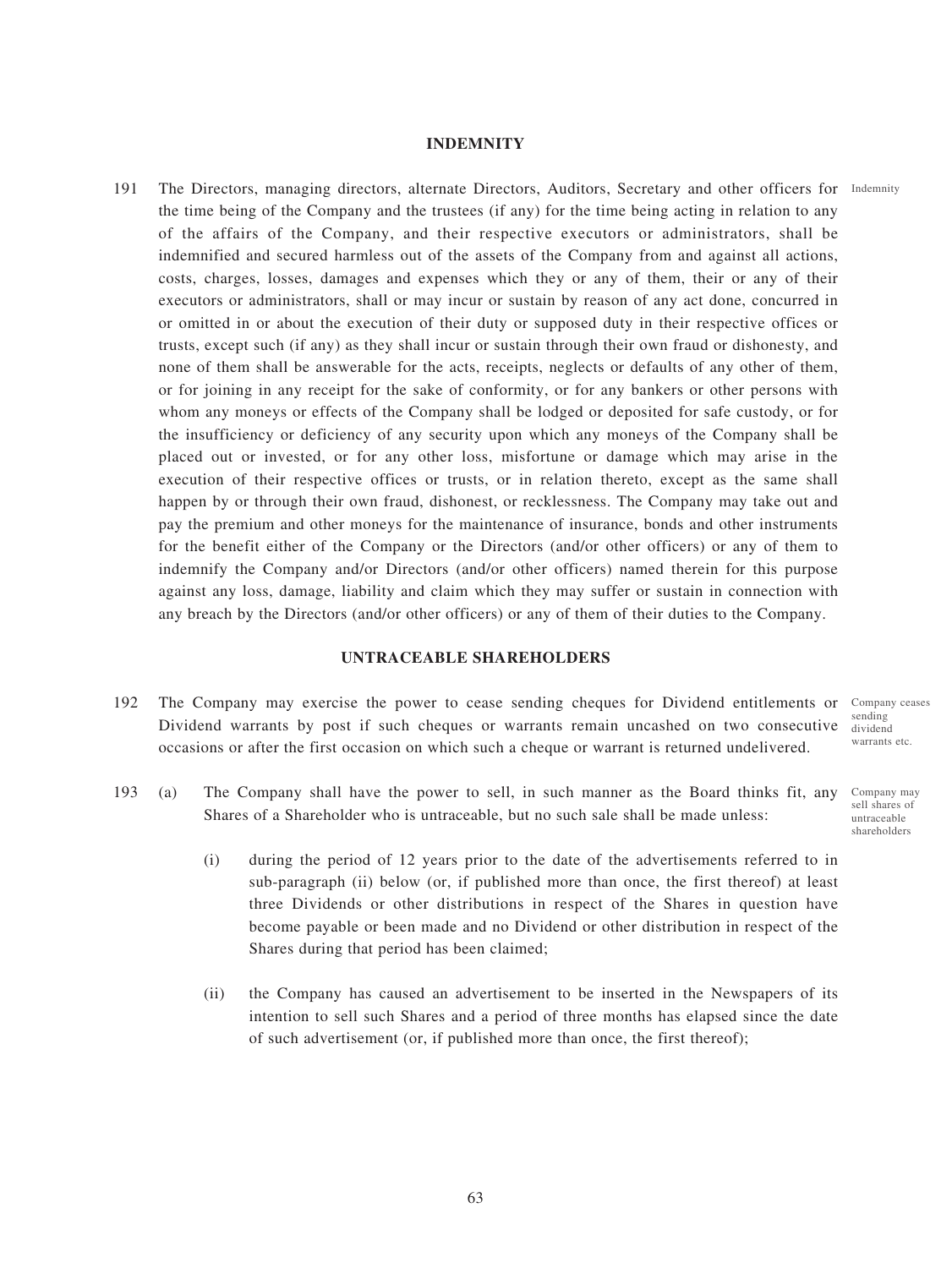- (iii) the Company has not at any time during the said periods of 12 years and three months received any indication of the existence of the holder of such Shares or of a person entitled to such Shares by death, bankruptcy or operation of law; and
- (iv) the Company has notified the HK Stock Exchange of its intention of such sale.
- (b) To give effect to any such sale the Board may authorise any person to transfer the said Shares and the instrument of transfer signed or otherwise executed by or on behalf of such person shall be as effective as if it had been executed by the registered holder or the person entitled by transmission to such Shares, and the purchaser shall not be bound to see to the application of the purchase money nor shall his title to the Shares be affected by any irregularity or invalidity in the proceedings relating to the sale. The net proceeds of the sale will belong to the Company and upon receipt by the Company of such proceeds it shall become indebted to the former Shareholder for an amount equal to such net proceeds. Notwithstanding any entries made by the Company in any of its books or otherwise howsoever, no trusts shall be created in respect of such debt and no interest shall be payable in respect of it and the Company shall not be required to account for any money earned from the net proceeds which may be employed in the business of the Company or as it thinks fit. Any sale under this Article shall be valid and effective notwithstanding that the Shareholder holding the Shares sold is dead, bankrupt, wound up or otherwise under any legal disability or incapacity.

#### **DESTRUCTION OF DOCUMENTS**

194 The Company may destroy:

(a) any share certificate which has been cancelled at any time after the expiry of one year from the date of such cancellation;

- (b) any dividend mandate or any variation or cancellation thereof or any notification of change of name or address at any time after the expiry of two years from the date on which such mandate, variation, cancellation or notification was recorded by the Company;
- (c) any instrument of transfer of Shares which has been registered at any time after the expiry of six years from the date of registration;
- (d) any other document, on the basis of which any entry in the Register is made, at any time after the expiry of six years from the date on which an entry in the Register was first made in respect of it;

Destruction of documents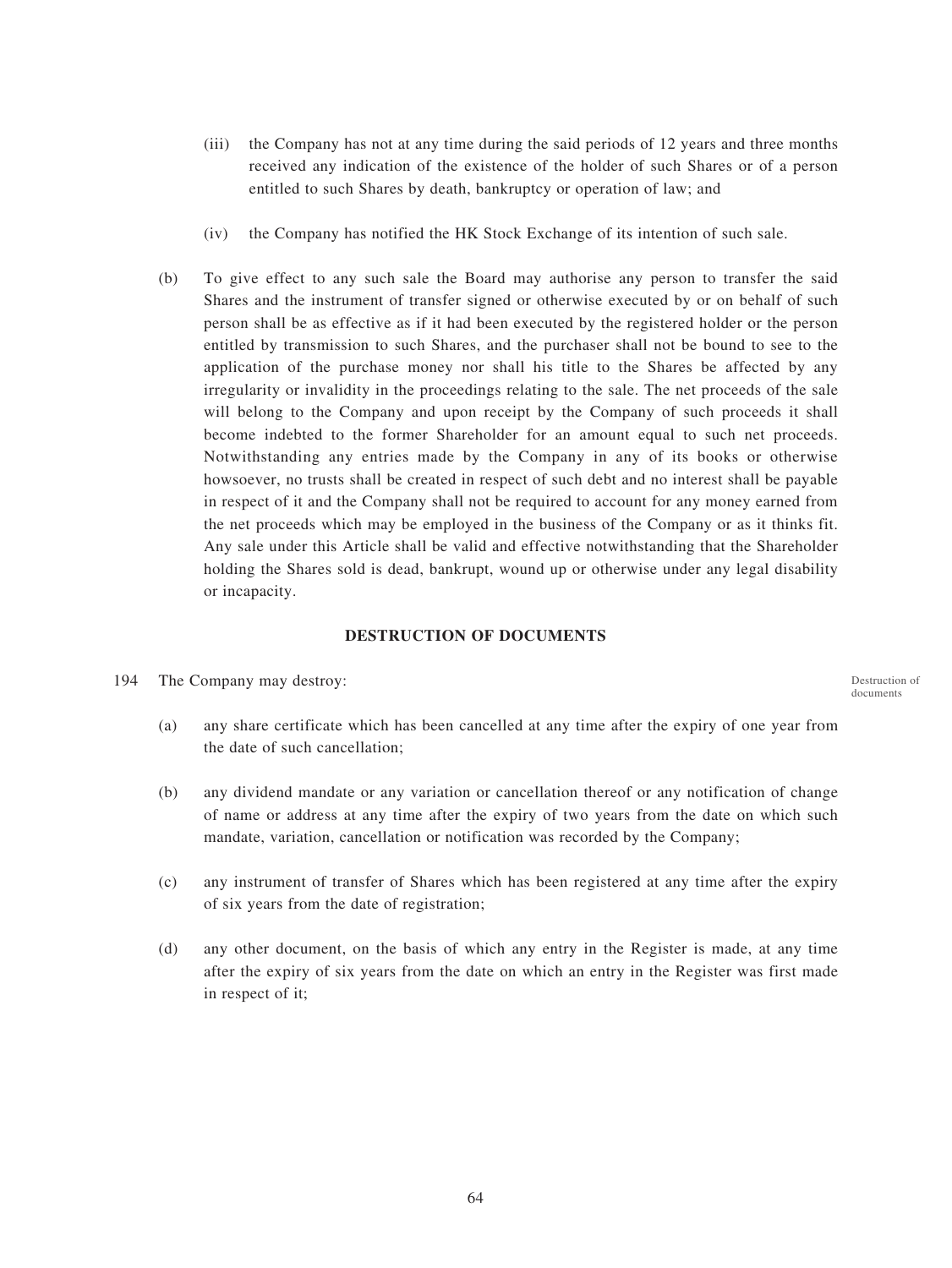and it shall conclusively be presumed in favour of the Company that every Share certificate so destroyed was a valid certificate duly and properly cancelled and that every instrument of transfer so destroyed was a valid and effective instrument duly and properly registered and that every other document destroyed hereunder was a valid and effective document in accordance with the recorded particulars thereof in the books or records of the Company provided always that:

- (i) the foregoing provisions of this Article shall apply only to the destruction of a document in good faith and without express notice to the Company that the preservation of such document was relevant to a claim;
- (ii) nothing contained in this Article shall be construed as imposing upon the Company any liability in respect of the destruction of any such document earlier than as aforesaid or in any case where the conditions of proviso (i) above are not fulfilled; and
- (iii) references in this Article to the destruction of any document include reference to its disposal in any manner.

## **SUBSCRIPTION RIGHT RESERVE**

- 195 The following provisions shall have effect to the extent that they are not prohibited by and are in compliance with the Companies Act:
	- (a) If, so long as any of the rights attaching to any warrants issued by the Company to subscribe Subscription for Shares shall remain exercisable, the Company does any act or engages in any transaction which, as a result of any adjustments to the subscription price in accordance with the provisions applicable under the terms and conditions of the warrants, would reduce the subscription price to below the par value of a Share, then the following provisions shall apply:

right reserve

- (i) as from the date of such act or transaction the Company shall establish and thereafter (subject as provided in this Article) maintain in accordance with the provisions of this Article a reserve (the "Subscription Right Reserve") the amount of which shall at no time be less than the sum which for the time being would be required to be capitalised and applied in paying up in full the nominal amount of the additional Shares required to be issued and allotted credited as fully paid pursuant to sub-paragraph (iii) below on the exercise in full of all the subscription rights outstanding and shall apply the Subscription Right Reserve in paying up in full the amount of the shortfall referred to in sub- paragraph (iii) in respect of such additional Shares as and when the same are allotted;
- (ii) the Subscription Right Reserve shall not be used for any purpose other than that specified above unless all other reserves of the Company (other than the share premium account) have been extinguished and will then only be used to make good losses of the Company if and so far as is required by law;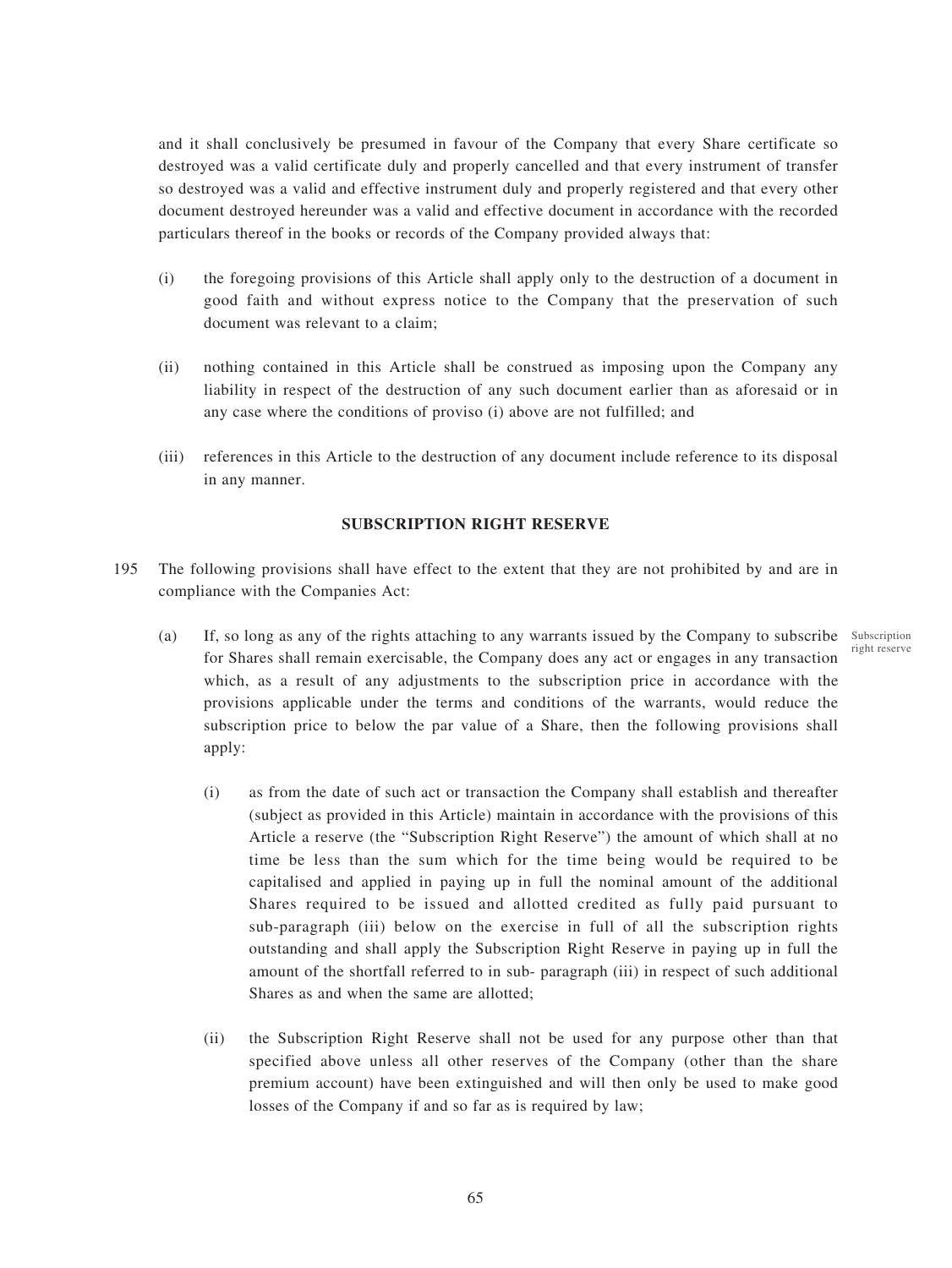- (iii) upon the exercise of all or any of the subscription rights represented by any warrant, the relevant subscription rights shall be exercisable in respect of a nominal amount of Shares equal to the amount in cash which the holder of such warrant is required to pay on exercise of the subscription rights represented thereby (or, as the case may be, the relevant portion thereof in the event of a partial exercise of the subscription rights) and, in addition, there shall be allotted in respect of such subscription rights to the exercising warrant holder, credited as fully paid, such additional nominal amount of Shares as is equal to the shortfall between:
	- (A) the said amount in cash which the holder of such warrant is required to pay on exercise of the subscription rights represented thereby (or, as the case may be, the relevant portion thereof in the event of a partial exercise of the subscription rights); and
	- (B) the nominal amount of Shares in respect of which such subscription rights would have been exercisable having regard to the provisions of the conditions of the warrants, had it been possible for such subscription rights to represent the right to subscribe for Shares at less than par and immediately upon such exercise so much of the sum standing to the credit of the Subscription Right Reserve as is required to pay up in full such additional nominal amount of Shares shall be capitalised and applied in paying up in full such additional nominal amount of Shares which shall forthwith be allotted credited as fully paid to the exercising warrant holder; and
- (iv) if upon the exercise of the subscription rights represented by any warrant the amount standing to the credit of the Subscription Right Reserve is not sufficient to pay up in full such additional nominal amount of Shares equal to such shortfall as aforesaid to which the exercising warrant holder is entitled, the Board shall apply any profits or reserves then or thereafter becoming available (including, to the extent permitted or not prohibited by law, the share premium account) for such purpose until such additional nominal amount of Shares is paid up and allotted as aforesaid and until then no Dividend or other distribution shall be paid or made on the fully paid Shares then in issue. Pending such payment up and allotment, the exercising warrant holder shall be issued by the Company with a certificate evidencing his right to the allotment of such additional nominal amount of Shares. The rights represented by any such certificate shall be in registered form and shall be transferable in whole or in part in units of one Share in the like manner as the Shares for the time being are transferable, and the Company shall make such arrangements in relation to the maintenance of a register therefor and other matters in relation thereto as the Board may think fit and adequate particulars thereof shall be made known to each relevant exercising warrant holder upon the issue of such certificate.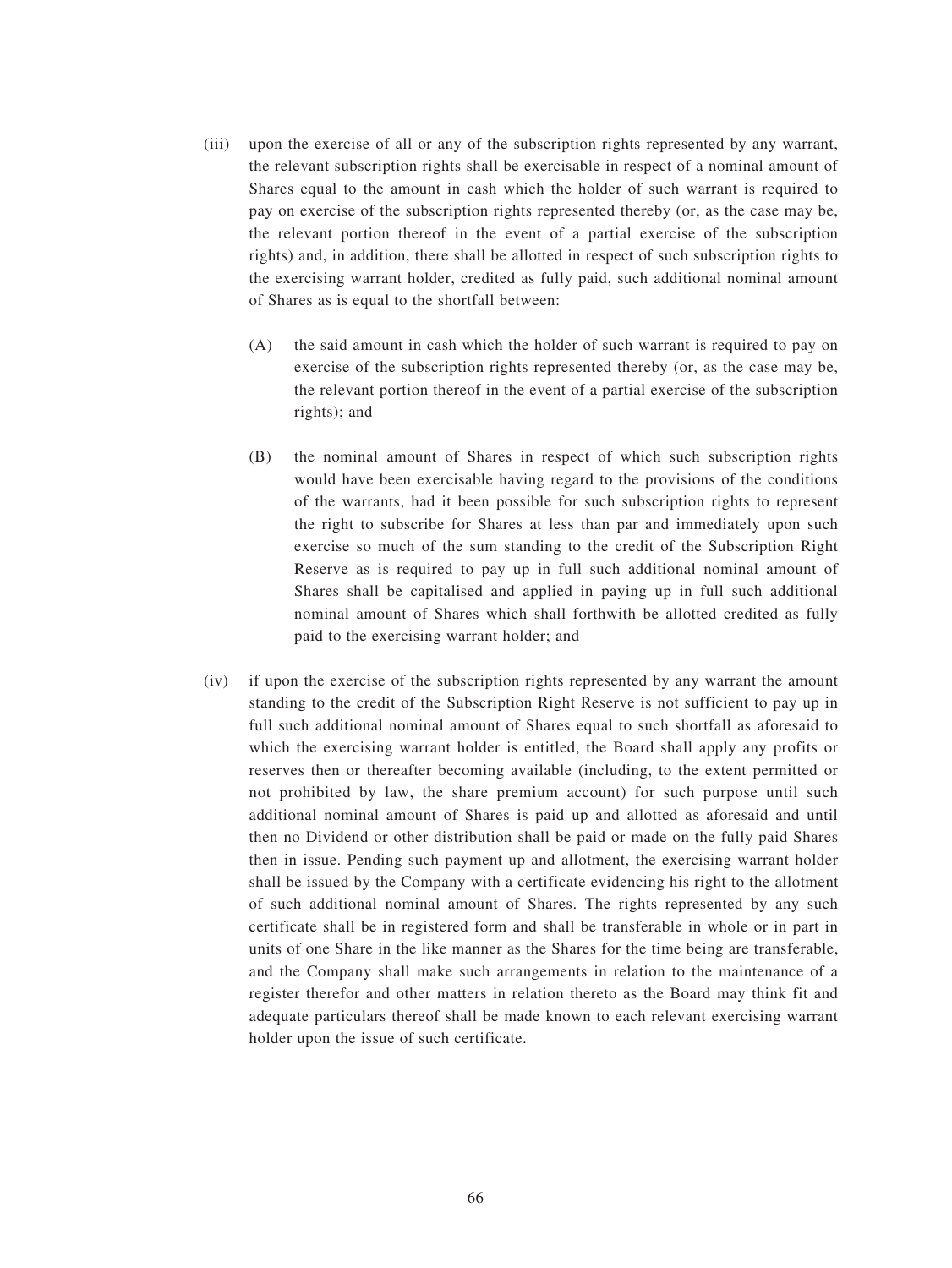- (b) Shares allotted pursuant to the provisions of this Article shall rank pari passu in all respects with the other Shares allotted or which ought to be allotted on the relevant exercise of the subscription rights represented by the warrant concerned. Notwithstanding anything contained in paragraph (a) of this Article, no fraction of any Share shall be allotted on exercise of the subscription rights.
- (c) The provisions of this Article as to the establishment and maintenance of the Subscription Right Reserve shall not be altered or added to in any way which would vary or abrogate, or which would have the effect of varying or abrogating, the provisions for the benefit of any warrant holder or class of warrant holders under this Article without the sanction of a Special Resolution of such warrant holder(s) or class of warrant holders.
- (d) A certificate or report by the Auditors as to whether or not the Subscription Right Reserve is required to be established and maintained and if so the amount thereof so required to be established and maintained, as to the purpose for which the Subscription Right Reserve has been used, as to the extent to which it has been used to make good losses of the Company, as to the additional nominal amount of Shares required to be allotted to exercising warrant holders credited as fully paid, and as to any other matter concerning the Subscription Right Reserve shall (in the absence of manifest error) be conclusive and binding upon the Company and all warrant holders and Shareholders.

## **STOCK**

- 196 The following provisions shall have effect at any time and from time to time provided that they are not prohibited by or inconsistent with the Companies Act:
	- (a) The Company may by Ordinary Resolution convert any fully paid Shares into stock, and may from time to time by like resolution reconvert any stock into fully paid Shares of any denomination.
	- (b) The holders of stock may transfer the same or any part thereof in the same manner, and subject to the same regulations as and subject to which the Shares from which the stock arose might prior to conversion have been transferred or as near thereto as circumstances admit, but the Board may from time to time, if it thinks fit, fix the minimum amount of stock transferable and restrict or prohibit the transfer of fractions of that minimum, but so that such minimum shall not exceed the nominal amount of the Shares from which the stock arose. No warrants to bearer shall be issued in respect of any stock.